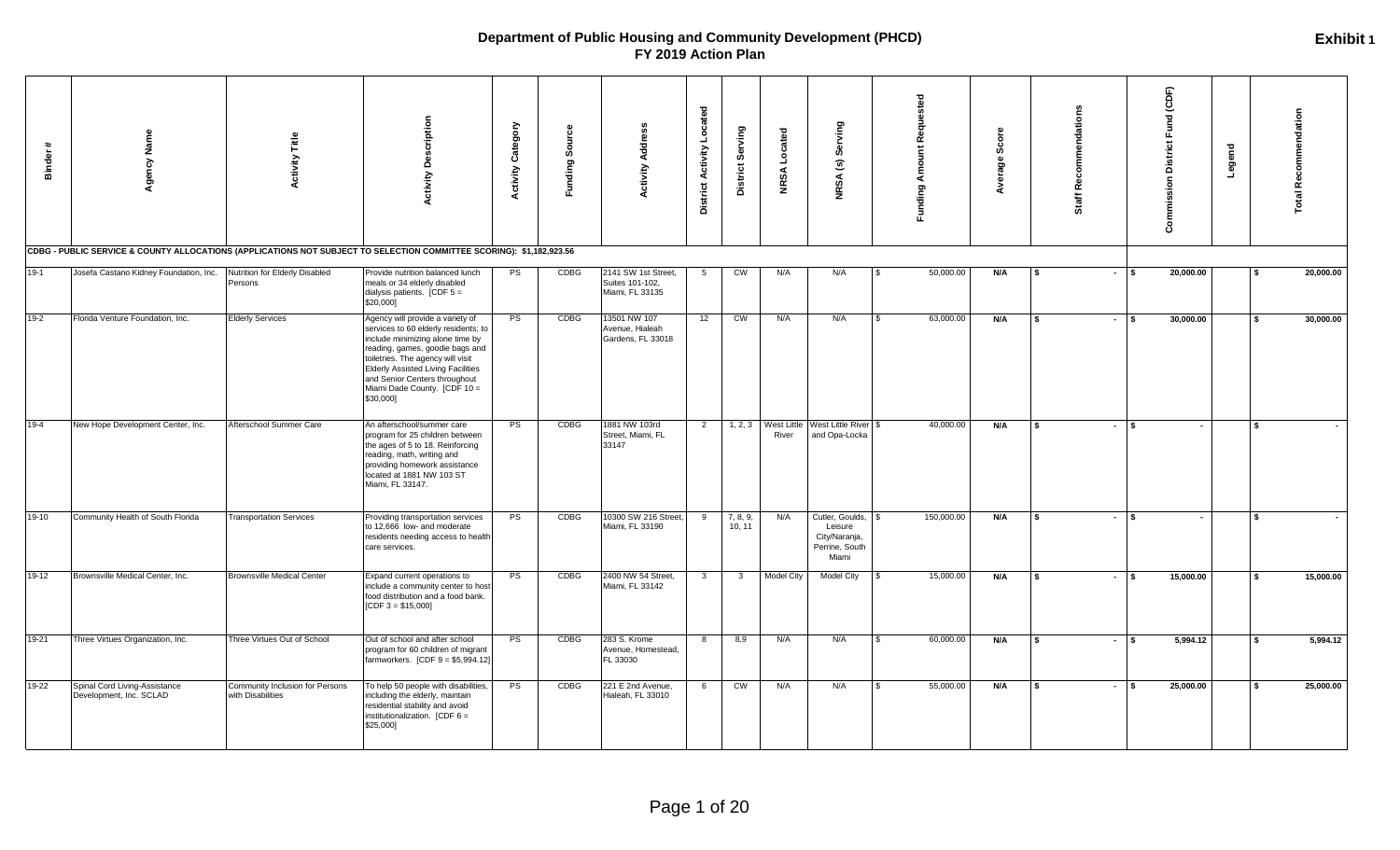| $\ddot{\phantom{1}}$<br><b>Binder</b> | gency Name                                            | <b>Activity Title</b>                                                                         | <b>Activity Description</b>                                                                                                                                                                                                                                                                            | <b>Activity Category</b> | ပ္ပီ<br>Sour<br>Funding: | Address<br><b>Activity</b>                                                               | <b>District Activity Located</b> | District Serving       | Located<br><b>NRSA</b> | Serving<br>$\widehat{\mathbf{c}}$<br><b>NRSA</b>                          | <b>Funding Amount Requested</b> | Scor<br>erage | mendations<br>Recom<br>Staff |        | (CDF)<br>Fund<br><b>District</b><br>Commission | Legend | <b>Total Recommendation</b> |           |
|---------------------------------------|-------------------------------------------------------|-----------------------------------------------------------------------------------------------|--------------------------------------------------------------------------------------------------------------------------------------------------------------------------------------------------------------------------------------------------------------------------------------------------------|--------------------------|--------------------------|------------------------------------------------------------------------------------------|----------------------------------|------------------------|------------------------|---------------------------------------------------------------------------|---------------------------------|---------------|------------------------------|--------|------------------------------------------------|--------|-----------------------------|-----------|
| 19-24                                 | Greater Miami Service Corps                           | Youth Employment and Training                                                                 | To provide 50 18-24 year olds<br>with an opportunity to earn their<br>GED or high school diploma, gain<br>industry credentials paid and<br>unpaid work experience, job<br>training, and employment. [CDF 1<br>$= $45,122.14$ ; CDF 3 =<br>$$25,081.42$ ; CDF $5 = $18,000$ ;<br>and CDF $9 = $7,500$ ] | PS                       | CDBG                     | 810 NW 28th Street,<br>Miami, FL 33127 and<br>15355 Harding Lane,<br>Miami, FL 33033     | 3, 8                             | CW                     | N/A                    | All NRSAs                                                                 | 125,000.00                      | N/A           | s.                           | $-1$ s | 95,703.56                                      |        | \$                          | 95,703.56 |
| $19 - 25$                             | Chapman Partnership                                   | Family Resource Center                                                                        | After school academic enrichment<br>and development, engaging<br>summer camp and parenting<br>workshops for 50 people.                                                                                                                                                                                 | PS                       | CDBG                     | 1550 N. Miami Ave.,<br>Miami, FL 33136 and<br>28205 SW 124th Ct.,<br>Homestead, FL 33033 | 3, 9                             | $\overline{\text{cm}}$ | NA                     | All NRSAs                                                                 | 60,000.00                       | N/A           | \$                           | $\sim$ | l s                                            |        | \$                          |           |
| 19-33                                 | The Optimist Foundation of Greater<br>Goulds, FL Inc. | After School Program                                                                          | Crime prevention/intervention<br>program for 120 at risk youth ages<br>4 to 18. [CDF $9 = $37,500$ ]                                                                                                                                                                                                   | <b>PS</b>                | CDBG                     | 21805 SW 114<br>Avenue, Goulds, FL<br>33170 - Goulds Park                                | - 9                              | 8, 9                   | Goulds                 | Cutler, Goulds,<br>Leisure<br>City/Naranja,<br>Perrine                    | 59,998.00                       | N/A           |                              | $\sim$ | 37,500.00                                      |        |                             | 37,500.00 |
| 19-39                                 | Helping Hands Youth Center, Inc.                      | Helping Hands Youth Educational &<br><b>Recreational Services</b>                             | Provide after school programs and<br>recreational activities for 125<br>clients.                                                                                                                                                                                                                       | <b>PS</b>                | CDBG                     | 6304 NW 14th<br>Avenue, Miami, FL<br>33147                                               | $\mathbf{3}$                     | 2, 3                   | <b>Model City</b>      | Model City                                                                | 300,000.00                      | N/A           |                              | $-1$ s | $\blacksquare$                                 |        | - \$                        |           |
| $19 - 44$                             | Latinos United in Action Center, Inc.                 | Allapattah Children Empowerment<br>Strategies (A.C.E.S.)                                      | An positive educational youth<br>development after school program<br>for 60 students 11 to 14 years old<br>attending Middle schools in<br>Allapattah, Melrose, Model City,<br>Liberty City or nearby<br>communities. $[CDF 3 =$<br>\$25,081.42]                                                        | PS                       | <b>CDBG</b>              | 3323 NW 17th<br>Avenue, Miami, FL<br>33142                                               | $\mathbf{3}$                     | 2, 3                   | N/A                    | Model City                                                                | 80,000.00                       | N/A           |                              | $\sim$ | 25,081.42                                      |        |                             | 25,081.42 |
| 19-45                                 | Curley's House of Style, Inc.                         | <b>Elderly Meals Program</b>                                                                  | To provide increased bulk meals<br>for 100 elderly clients in the<br>community. [CDF 3 = \$25,081.42]                                                                                                                                                                                                  | <b>PS</b>                | CDBG                     | 6025 NW 6th Court,<br>Miami, FL 33127                                                    | $\mathbf{3}$                     | CW                     | N/A                    | Biscayne North,<br>Model City, Opa-<br>Locka, West<br><b>Little River</b> | 100,000.00                      | N/A           |                              | $\sim$ | 25,081.42                                      |        |                             | 25,081.42 |
| 19-46                                 | Hosanna Community Foundation, Inc.                    | Remediation Services for Elderly and Assist 50 elderly homeowners in<br>Low Income Homeowners | danger of losing their home due to<br>adverse code enforcement<br>actions.                                                                                                                                                                                                                             | <b>PS</b>                | CDBG                     | 2171 NW 56th Street,<br>Miami, FL 33142                                                  | $\overline{\mathbf{3}}$          |                        | 2, 3 Model City        | Model City                                                                | 125,000.00                      | <b>N/A</b>    | \$                           | $-1$ s | $\blacksquare$                                 |        | \$                          |           |
| 19-50                                 | Assistance to the Elderly, Inc.                       | <b>Transportation Services - Special</b><br>Needs                                             | Offer free transportation service to<br>65 low-income older adults with<br>special needs. $[CDF 6 = $10,000]$                                                                                                                                                                                          | <b>PS</b>                | CDBG                     | 5617 NW 7 Street,<br>Miami, FL 33126                                                     | 6                                | 2, 6, 7, 8             | N/A                    | Model City,<br>Perrine, South<br>Miami, West<br><b>Little River</b>       | 10,000.00                       | N/A           |                              | $\sim$ | 10,000.00<br>l s                               |        | -\$                         | 10,000.00 |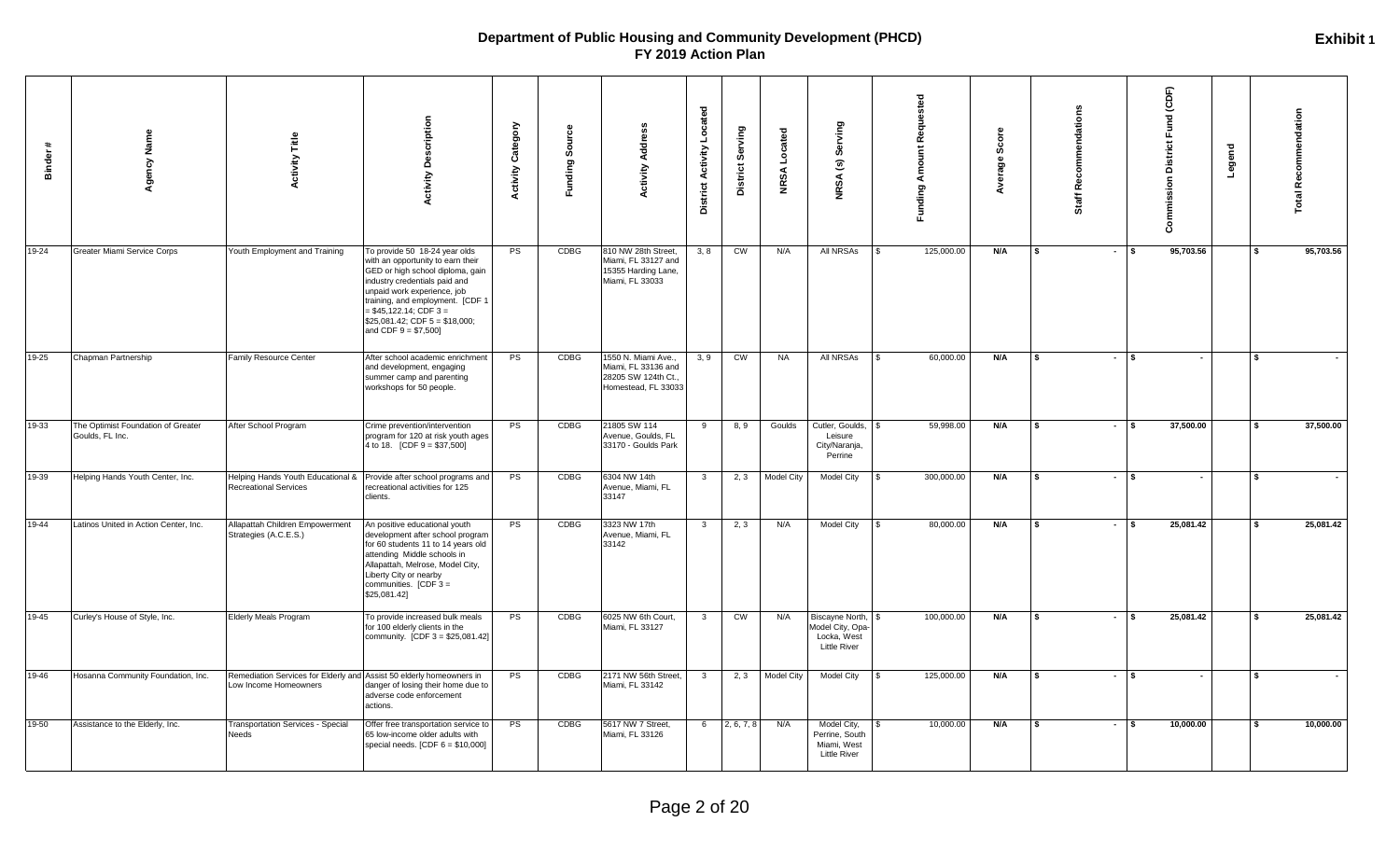| $\ddot{}$<br>Binder | Name<br>Agency                                                                     | <b>Activity Title</b>        | <b>Activity Description</b>                                                                                                                                                                    | Category<br><b>Activity</b> | 5<br>န္တိ<br>Funding | <b>Activity Address</b>                                                     | <b>District Activity Located</b> | District Serving       | Located<br><b>NRSA</b> | Serving<br>$\widehat{\mathbf{c}}$<br><b>NRSA</b> | <b>Funding Amount Requested</b> | Score<br>Average: | Staff Recommendations |         | Commission District Fund (CDF) | Legend         | <b>Total Recommendation</b>     |
|---------------------|------------------------------------------------------------------------------------|------------------------------|------------------------------------------------------------------------------------------------------------------------------------------------------------------------------------------------|-----------------------------|----------------------|-----------------------------------------------------------------------------|----------------------------------|------------------------|------------------------|--------------------------------------------------|---------------------------------|-------------------|-----------------------|---------|--------------------------------|----------------|---------------------------------|
| 19-59               | Urgent, Inc.                                                                       | Youth Empowerment Program    | After school and summer camp<br>service for 45 youth.                                                                                                                                          | <b>PS</b>                   | CDBG                 | 23555 SW 112th<br>Avenue, Homestead,<br>FL 33032                            | 8                                | 8                      | N/A                    | Goulds                                           | 75,000.00<br>$\mathbf{s}$       | N/A               | l s                   | $-1$ s  | $\overline{\phantom{a}}$       |                | l \$                            |
| 19-60               | Camillus House, Inc.                                                               | Camillus House Day Center    | Case management and basic<br>needs services for the on-street<br>homelessness in Miami-Dade.<br>Clients = $6,000$                                                                              | <b>PS</b>                   | CDBG                 | 1603 NW 7th Avenue,<br>Miami, FL 33136                                      | $\overline{\mathbf{3}}$          | CW                     | N/A                    | N/A                                              | 44,568.00<br>$\mathcal{R}$      | <b>N/A</b>        | l S                   | $-1$ \$ | $\overline{\phantom{a}}$       |                | l \$                            |
| $19-63$             | Goulds Coalition of Ministers and Lay<br>People Inc.                               | Service To Low Mod Residents | Service to low to moderate income<br>residents with case management,<br>parenting, family counseling, and<br>job readiness skills. Clients = 55<br>[CDF $9 = $20,000$ ]                        | <b>PS</b>                   | CDBG                 | 11500 SW 220 Street,<br>Goulds, FL 33170                                    | 9                                | 8, 9                   | Goulds                 | Goulds                                           | 20,000.00<br>$\mathbf{\hat{S}}$ | N/A               | l S                   | $-15$   | 20,000.00                      |                | 20,000.00<br>l \$               |
| 19-65               | Miami Bridge Youth and Family Services, Shelter and Community Recreational<br>Inc. | Health and Wellness Program  | Services consist of a<br>recreational/health and wellness<br>program for at-risk youth, low-<br>income runaways, homeless,<br>troubled and truant youth. Clients<br>$= 240$ [CDF 5 = \$18,000] | PS                          | <b>CDBG</b>          | 2810 NW South River<br>Drive, Miami, FL<br>33125                            | 5                                | $\overline{\text{cm}}$ | N/A                    | N/A                                              | 40,000.00<br>-S                 | N/A               | l \$                  | $-1$ s  | 18,000.00                      |                | 18,000.00<br>l \$               |
| 19-78               | A Leap of Faith Foundation                                                         | Dying to Live                | Positive people doing positive<br>things. This project is for low<br>income housing people with an<br>opportunity to have talents<br>showcased through arts and<br>theater programs.           | <b>PS</b>                   | CDBG                 | 4055 NW 17th<br>Avenue, Miami, FL<br>33142                                  | $\overline{\mathbf{3}}$          |                        | 2, 3, 4, 9 Model City  | Model City                                       | 157,950.00<br>$\mathbf{s}$      | N/A               | S.                    | $ s$    | $\overline{\phantom{a}}$       |                | $\mathbf{s}$<br>$\sim$          |
| 19-89               | Women Over the Road                                                                | Reyna's Transportation       | This application deemed non-<br>responsive.                                                                                                                                                    | PS                          | CDBG                 | $\sim$                                                                      | $\sim$                           | $\sim$                 |                        | $\sim$                                           | 175,000.00<br>-S                | $\sim$            | l \$                  | $-1$ s  | $\overline{\phantom{a}}$       | $\overline{1}$ | l s<br>$\overline{\phantom{a}}$ |
| 19-90               | Florida Film House International, Inc.                                             | 1st Take Youth Film Program  | 1st Take is a quarterly film camp<br>dedicated to teaching 50<br>underprivileged youth to utilize the<br>filmmaking process to develop<br>career and life skills to succeed.                   | <b>PS</b>                   | CDBG                 | 1074 NW 3rd Avenue,<br>Miami, FL 33136                                      | $\overline{\mathbf{3}}$          | CW                     | N/A                    | All NRSAs                                        | 40,000.00<br>$\mathbf{s}$       | N/A               | l \$                  | $-1$ \$ | $\sim$                         |                | <b>S</b><br>$\sim$              |
| 19-91               | Another Chance Making a Difference                                                 | Dance                        | Applicant is seeking funding to<br>provide a youth intervention<br>program for student ages 12-18.<br>Services include outreach,<br>mentoring, coaching and life skills.                       | <b>PS</b>                   | CDBG                 | 6100 SW 62nd Street,<br>Miami, FL 33143 --<br>Miami Non-Stop<br>Dance, Inc. | $\overline{7}$                   | $\overline{7}$         | N/A                    | N/A                                              | 180,000.00<br>- \$              | N/A               | s.                    | $-1$ s  |                                |                | l \$<br>$\sim$                  |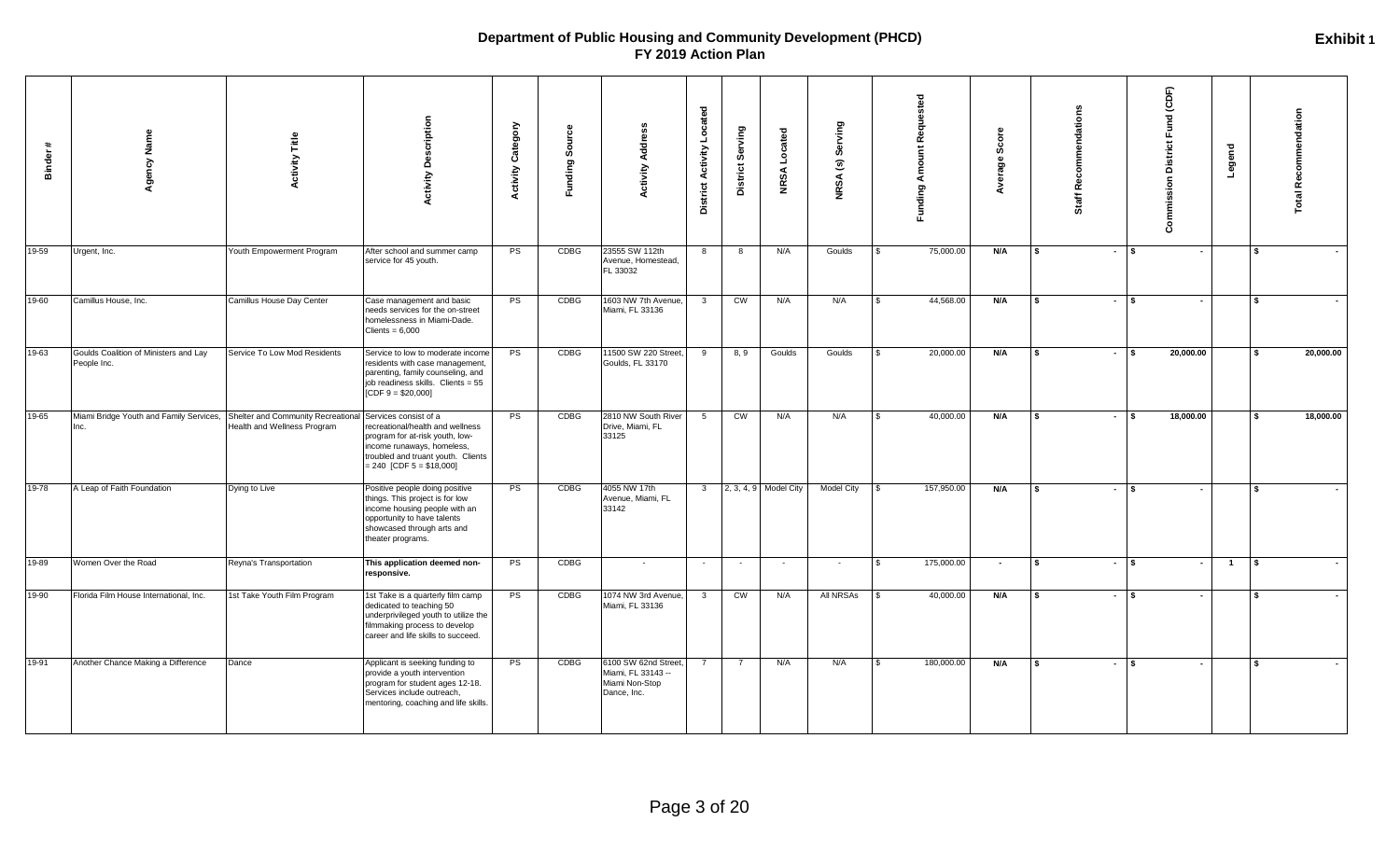| $\ddot{}$<br><b>Binder</b> | Agency Name                                             | <b>Activity Title</b>                                      | <b>Activity Description</b>                                                                                                                                                                                                                                                                                                                                                                                                                                     | Category<br><b>Activity</b> | Sour<br>Funding | <b>Activity Address</b>                                                                                                       | <b>District Activity Located</b> | District Serving        | Located<br><b>NRSA</b> | Serving<br>$\widehat{\mathbf{c}}$<br><b>NRSA</b> | <b>Funding Amount Requested</b> | ဖိ<br>age | dation<br>$\circ$<br>œ<br>ŏ. | Commission District Fund (CDF) | Legend |      | <b>Total Recommendation</b> |
|----------------------------|---------------------------------------------------------|------------------------------------------------------------|-----------------------------------------------------------------------------------------------------------------------------------------------------------------------------------------------------------------------------------------------------------------------------------------------------------------------------------------------------------------------------------------------------------------------------------------------------------------|-----------------------------|-----------------|-------------------------------------------------------------------------------------------------------------------------------|----------------------------------|-------------------------|------------------------|--------------------------------------------------|---------------------------------|-----------|------------------------------|--------------------------------|--------|------|-----------------------------|
| 19-92                      | The Elkia Foundation, Inc.                              | <b>Brownsville Community Center</b>                        | Application is for services at a new<br><b>Brownsville Community Center</b><br>and will serve the community of<br>Model City, specially Brownsville.<br>Services are targeted to adults,<br>youth and seniors which will<br>include financial literacy,<br>vocational training, foreign<br>language, mentorship, travel<br>abroad, entrepreneurship,<br>neighborhood outreach, green<br>house, and a farmers market. The<br>center will service 10,000 clients. | PS                          | CDBG            | P.O. Box 600714,<br>Miami, FL 33160<br>Application does not<br>provide a physical<br>address. Brownsville,<br>Miami, FL 33142 | $\overline{\mathbf{3}}$          | $\overline{\mathbf{3}}$ | <b>Model City</b>      | <b>Model City</b>                                | 500,000.00<br><b>S</b>          | N/A       | \$                           | $-1$ \$<br>$\sim$              |        | l \$ |                             |
| N/A                        | Teen Upward Bound, Inc.                                 | Enrichment Camp                                            | Tutoring and afterschool activities<br>for youth 5-18 at 717 Opa-Locka<br>Blvd., Opa-Locka, FL 33054.<br>Main Office 3869 NW 125th<br>Street, Opa-Locka, FL 33054.<br>[CDF $1 = $45,122.14$ ]                                                                                                                                                                                                                                                                   | <b>PS</b>                   |                 | 717 Opa-Locka Blvd.,<br>Opa-Locka, FL 3054                                                                                    | $\overline{1}$                   | $\overline{1}$          | Opa-Locka              | Opa-Locka                                        | N/A                             | N/A       | s.                           | 45,122.14<br>$-1$ \$           |        | l s  | 45,122.14                   |
| N/A                        | City of South Miami                                     | Senior Meals Program                                       | Senior meals program to serve 64<br>senior residents of District 7.<br>$[CDF 7 = $25,000]$                                                                                                                                                                                                                                                                                                                                                                      | <b>PS</b>                   |                 | 6701 SW 62nd<br>Avenue, Miami, FL                                                                                             | $\overline{7}$                   | $\overline{7}$          | South Miami            | South Miami                                      | N/A                             | N/A       | s.<br>$\sim$                 | 25,000.00<br>-\$               |        |      | 25,000.00                   |
| N/A                        | Thelma Gibson Health Initiative, Inc.                   | Job Readiness/Placement and<br><b>Family Stabilization</b> | Job readiness and placement<br>program with family stabilization<br>services. [CDF 7 = \$35,000]                                                                                                                                                                                                                                                                                                                                                                | PS                          |                 | 3750 South Dixie<br>Highway, Miami, FL<br>33133                                                                               |                                  | - 7                     | N/A                    | N/A                                              | N/A                             | N/A       | s.                           | 35,000.00<br>$-1$ s            |        | l s  | 35,000.00                   |
| N/A                        | Thelma Gibson Health Initiative, Inc.                   | Senior Center Services                                     | Senior services program providing<br>life skills. $[CDF 7 = $30,000]$                                                                                                                                                                                                                                                                                                                                                                                           | PS                          |                 | 3750 South Dixie<br>Highway, Miami, FL<br>33133                                                                               | $\overline{7}$                   | $\overline{7}$          | N/A                    | N/A                                              | N/A                             | N/A       | $\sim$<br>Ŝ.                 | 30,000.00<br>l s               |        |      | 30,000.00                   |
| N/A                        | Association for Development of the<br>Exceptional, Inc. | ADE Services for Developmental<br><b>Disabled Adults</b>   | Academic, vocational, and<br>employment training to low-to-<br>moderate income special needs<br>population. $[CDF 6 = $3,000]$                                                                                                                                                                                                                                                                                                                                  | <b>PS</b>                   |                 | 7330 NW 12th Street<br>Miami, FL 33126                                                                                        | 6                                | 6                       | N/A                    | N/A                                              | N/A                             | N/A       | s.<br>$\sim$                 | s.<br>3,000.00                 |        |      | 3,000.00                    |
| N/A                        | Llirraf'O, Inc.                                         | <b>School Readiness</b>                                    | Learning center for low-income<br>children. [CDF 6 = \$30,000]                                                                                                                                                                                                                                                                                                                                                                                                  | <b>PS</b>                   |                 | 6741 SW 24th Street<br>Miami, FL 33155                                                                                        | 6                                | CW                      | N/A                    | All NRSAs                                        | N/A                             | N/A       | \$                           | 30,000.00<br>$-1$ \$           |        | l \$ | 30,000.00                   |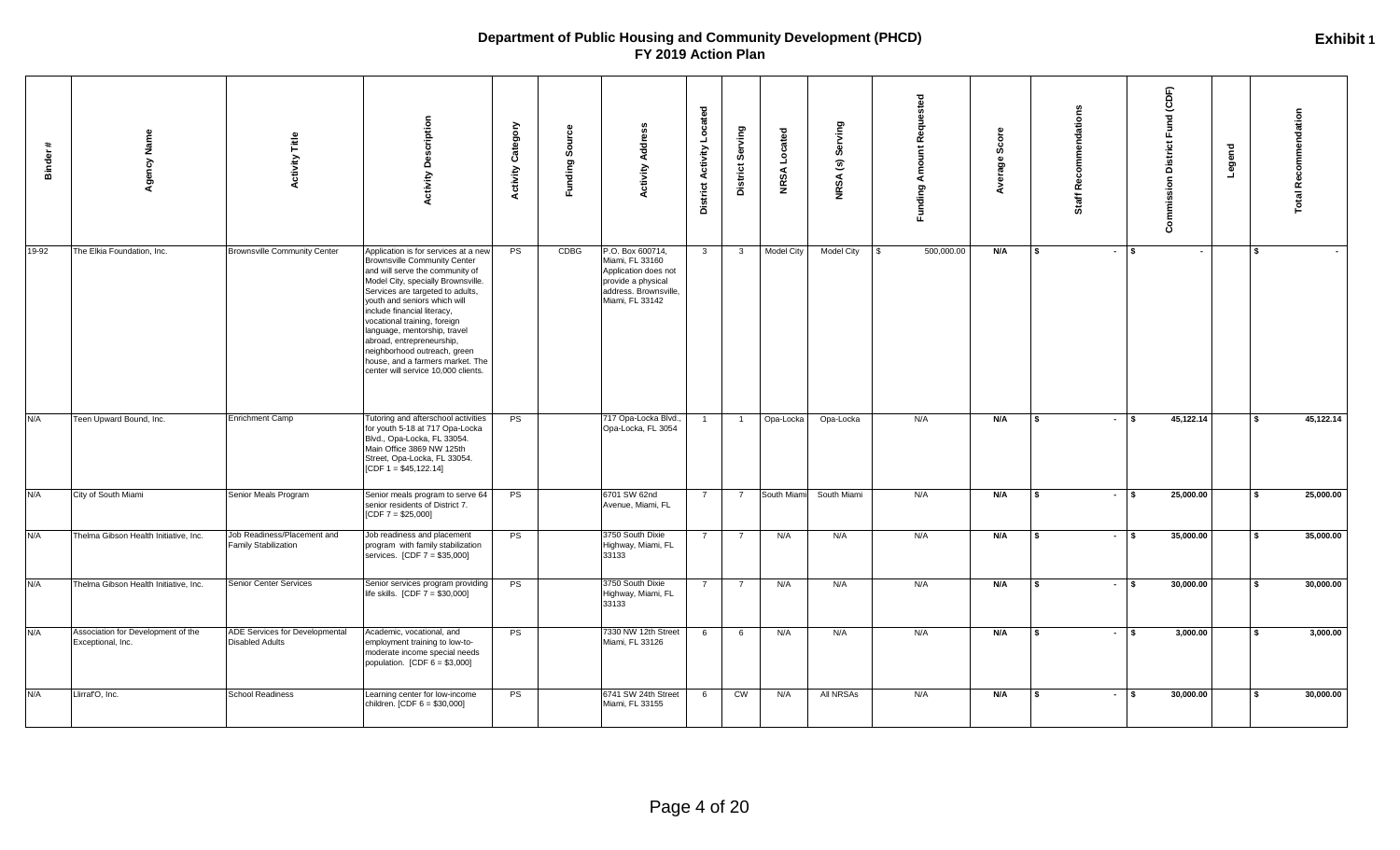| **<br><b>Binder</b> | Agency Name                                                        | Title<br>ctivity                                             | <b>Activity Description</b>                                                                                                                                                                                                                                                                                                | Category<br><b>Activity</b> | ల<br>Б<br>န္တ<br>ರಾ<br><b>Funding</b> | Address<br><b>Activity</b>                                     | Located<br>Activity<br>District | District Serving | Located<br><b>NRSA</b> | ying<br>Šēr<br>$\mathbf{G}$<br><b>NRSA</b>                                | Funding Amount Requested | Ф<br>δ<br>မ္တီ<br>Average |              | S.<br>Recommendation<br>Staff |        | Fund (CDF)<br><b>District</b><br>Commission | Legend      |          | ation<br>Recommend<br>otal |
|---------------------|--------------------------------------------------------------------|--------------------------------------------------------------|----------------------------------------------------------------------------------------------------------------------------------------------------------------------------------------------------------------------------------------------------------------------------------------------------------------------------|-----------------------------|---------------------------------------|----------------------------------------------------------------|---------------------------------|------------------|------------------------|---------------------------------------------------------------------------|--------------------------|---------------------------|--------------|-------------------------------|--------|---------------------------------------------|-------------|----------|----------------------------|
| N/A                 | Richmond Heights Community<br>Association                          | Community Resource Center                                    | Assist residents with quality of life<br>issues, training and preparedness<br>for the betterment of life. [CDF 9<br>$= $20,000]$                                                                                                                                                                                           | PS                          |                                       | 11225 SW 152 Street<br>Miami, FL 33157                         | 9                               | 9                | Goulds                 | Goulds, Perrine                                                           | N/A                      | N/A                       | l \$         | $\sim$                        | Ŝ.     | 20,000.00                                   |             | \$       | 20,000.00                  |
| N/A                 | Haitian Neighborhood Center Sant La,<br>Inc.                       | Free Tax Preparation and Financial<br>Counseling             | Free tax preparation services to<br>600 low-moderate income<br>households; financial coaching to<br>build assets and save for<br>retirement; and education to<br>decrease vulnerability to<br>fraud/financial scams. [CDF 2 =<br>\$90,994.12]                                                                              | PS                          |                                       | 13390 West Dixie<br>Highway, North Miami,<br>FL 33161          | $\overline{2}$                  | CW               | N/A                    | <b>All NRSAs</b>                                                          | N/A                      | N/A                       | l S          | $\sim$                        | \$     | 90,994.12                                   |             | l \$     | 90,994.12                  |
|                     |                                                                    |                                                              | CDBG - PUBLIC SERVICE & COUNTY ALLOCATIONS (APPLICATIONS NOT SUBJECT TO SELECTION COMMITTEE SCORING) SUB-TOTAL:   \$                                                                                                                                                                                                       |                             |                                       |                                                                |                                 |                  |                        |                                                                           | 2,525,516.00             |                           | - \$         | $\sim$                        | \$     | 606,476.78                                  |             | <b>S</b> | 606,476.78                 |
|                     | CDBG - PUBLIC SERVICE TECHNICIAL ASSISTANCE (PS-TA): \$450,000     |                                                              |                                                                                                                                                                                                                                                                                                                            |                             |                                       |                                                                |                                 |                  |                        |                                                                           |                          |                           |              |                               |        |                                             |             |          |                            |
| $19 - 55$           | Hispanic Business Initiative Fund of<br>Florida, Inc. DBA Prospera | Public Service - Technical<br>Assistance to Small Businesses | Technical assistance to 170 small<br>business owners including<br>training, one-on-one consulting<br>and grants.                                                                                                                                                                                                           | PS-TA                       | CDBG                                  | 2305 NW 107<br>Avenue, Suite 1M17,<br>Miami, FL 33172          | 12                              | <b>CW</b>        | N/A                    | Cutler, Model \$<br>City, Opa-Locka,<br>South Miami,<br>West Little River | 90,000.00                | 132                       | l \$         |                               | $-1$ s |                                             | 5           | l s      |                            |
| 19-43               | Partners for Self Employment, Inc.                                 | Entrepreneurial Institute                                    | Technical Assistance to 65 small<br>businesses in Miami-Dade County                                                                                                                                                                                                                                                        | PS-TA                       | CDBG                                  | 3000 Biscayne Blvd,<br>Suite 215, Miami, FL<br>33137           | $\overline{\mathbf{3}}$         | CW               | N/A                    | Model City, Opa- \$<br>Locka                                              | 90,000.00                | 125                       | $\mathbf{s}$ | $\sim$                        | s.     |                                             | $5^{\circ}$ | l \$     |                            |
| 19-74               | Miami Dade Chamber of Commerce, Inc.                               | <b>Technical Assistance to Small</b><br><b>Businesses</b>    | Offer technical assistance to<br>businesses. Most of the services<br>will be in the form of workshops<br>and one-on-one consulting,<br>partnering with various entities<br>such as Miami-Dade County<br>Public Schools, Miami-Dade<br><b>County Small Business</b><br>Department, and other<br>organizations. Clients = 36 | PS-TA                       | CDBG                                  | 100 South Biscayne<br>Boulevard, Suite 300,<br>Miami, FL 33131 | 5                               | 1, 2, 3          | N/A                    | Biscayne North, \$<br>Model City, Opa-<br>Locka                           | 80,000.00                | 118.2                     | $\mathbf{s}$ |                               | $-1$ s |                                             | 5           | l \$     |                            |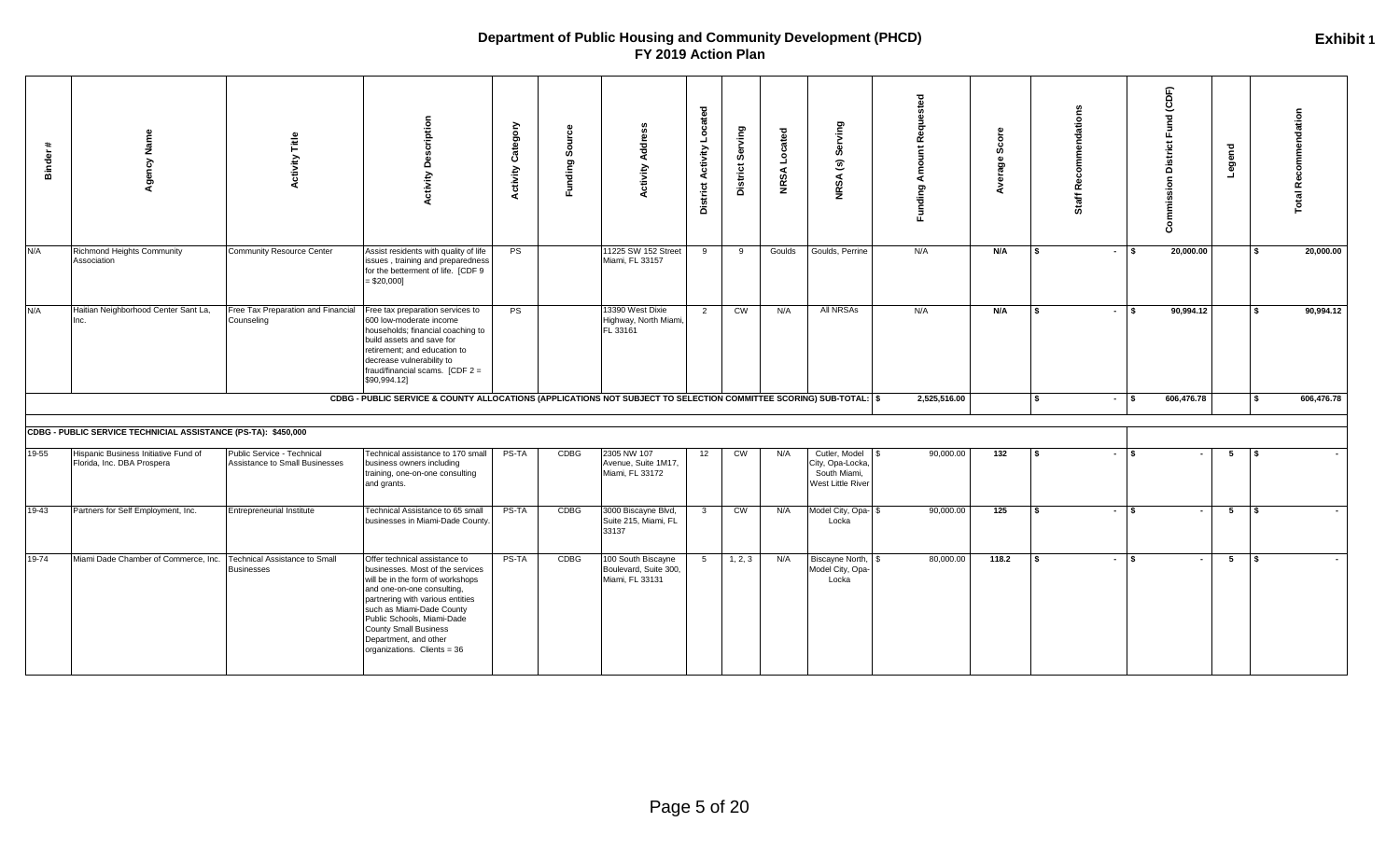| <b>Binder</b> | Agency Name                                                        | Title<br>ctivity                                                  | <b>Activity Description</b>                                                                                                        | Category<br><b>Activity</b> | Sour<br><b>Funding</b> | Address<br>Activity                                                 | Located<br><b>District Activity</b> | District Serving       | <b>NRSA</b> Located  | Serving<br>$\widehat{\mathbf{c}}$<br>NRSA                                                                                                            | <b>Funding Amount Requested</b> | Score<br>Average | õŽ<br>Ĭā<br>ō         | Fund (CDF)<br><b>District</b><br>Legend<br>Commission |     | <b>Total Recommendation</b> |
|---------------|--------------------------------------------------------------------|-------------------------------------------------------------------|------------------------------------------------------------------------------------------------------------------------------------|-----------------------------|------------------------|---------------------------------------------------------------------|-------------------------------------|------------------------|----------------------|------------------------------------------------------------------------------------------------------------------------------------------------------|---------------------------------|------------------|-----------------------|-------------------------------------------------------|-----|-----------------------------|
| 19-58         | Neighbors and Neighbors Association,                               | <b>Technical Assistance to Businesses</b>                         | Provide technical assistance to<br>100 businesses Countywide.                                                                      | PS-TA                       | CDBG                   | 5120 NW 24th<br>Avenue, Miami, FL<br>33142                          | $\mathbf{3}$                        | CW                     |                      | Model City Biscayne North<br>Cutler, Goulds,<br>Leisure<br>City/Naranja,<br>Model City, Opa-<br>Locka, Perrine,<br>South Miami,<br>West Little River | 80,000.00                       | 116              | 80,000.00 \$<br>- \$  | $\sim$                                                |     | 80,000.00                   |
| $19-6$        | S. FL Puerto Rican Chamber of<br>Commerce                          | Economic Development / Technical<br>Assistance                    | Provide business technical<br>assistance to 36 L/M business.                                                                       | PS-TA                       | CDBG                   | 3550 Biscayne Blvd.,<br>Suite 306, Miami, FL<br>33137               | $\overline{\mathbf{3}}$             | CW                     | N/A                  | West Little River \$                                                                                                                                 | 92,911.00                       | 115.2            | $92,911.00$ \$<br>s   | $\sim$                                                |     | 92,911.00                   |
| 19-19         | Black Economic Development Coalition,<br>Inc. DBA Tools for Change | Technical Assistance to Small<br><b>Businesses</b>                | Provide Technical Assistance to<br>11 small businesses.                                                                            | PS-TA                       | CDBG                   | 5120 NW 24th<br>Avenue, Miami, FL<br>33142                          | $\mathbf{3}$                        | CW                     | <b>Model City</b>    | Model City                                                                                                                                           | 90,000.00                       | 114.8            | $-1$ s<br>s.          | $5\overline{5}$<br>$\blacksquare$                     | l s |                             |
| $19-9$        | Branches, Inc.                                                     | Assets Miami                                                      | <b>Fechnical Assistance to 105 small</b><br>businesses.                                                                            | PS-TA                       | <b>CDBG</b>            | 11500 NW 12th<br>Avenue, Miami, FL<br>33168                         | 2                                   | CW                     | West Little<br>River | West Little River \$                                                                                                                                 | 90,000.00                       | 114.6            | $90,000.00$ \$<br>\$  | $\sim$                                                |     | 90,000.00                   |
| $19 - 7$      | Dynamic Community Development<br>Corporation                       | <b>Fechnical Assistance Program</b>                               | Provide business technical<br>assistance to 36 low/medium<br>businesses.                                                           | PS-TA                       | <b>CDBG</b>            | 3550 Biscayne Blvd.,<br>Suite 304, Miami, FL<br>33137               | $\mathbf{3}$                        | CW                     | N/A                  | Opa-Locka,<br><b>Biscayne North</b>                                                                                                                  | 87,630.00                       | 114.2            | 87,630.00 \$<br>\$    | $\sim$                                                |     | 87,630.00                   |
| $19-17$       | 79th Street Corridor Neighborhood<br>Initiative, Inc.              | <b>Technical Assistance to Businesses</b>                         | Technical assistance to 10<br>businesses.                                                                                          | PS-TA                       | <b>CDBG</b>            | 7900 NW 27 Avenue,<br>Suite 236, Miami, FL<br>33147                 | $\overline{2}$                      | $\overline{2}$         | West Little<br>River | West Little River \$                                                                                                                                 | 123,242.50                      | 104.2            | $99,459.00$ \$<br>\$  | $\sim$                                                |     | 99,459.00                   |
| $19 - 70$     | Community Fund of North Miami Dade,<br>Inc.                        | <b>Fechnical Assistance to Small</b><br><b>Businesses</b>         | Provide technical assistance to 75<br>micro and small businesses.                                                                  | PS-TA                       | CDBG                   | 490 Opa-Locka<br>Boulevard, Suite 20,<br>Opa-Locka, FL 33054        | $\overline{1}$                      |                        | 1, 2, 3 Opa-Locka    | Opa-Locka                                                                                                                                            | 75,000.00                       | 93.8             | $-1$ s<br>\$          | 5 <sub>5</sub><br>$\sim$                              | IS. |                             |
|               |                                                                    |                                                                   |                                                                                                                                    |                             |                        | CDBG - PUBLIC SERVICE TECHNICIAL ASSISTANCE (PS-TA) SUB-TOTAL:   \$ |                                     |                        |                      |                                                                                                                                                      | 898,783.50                      |                  | 450,000.00 \$<br>- \$ | $\sim$                                                | l S | 450,000.00                  |
|               | CDBG - ECONOMIC DEVELOPMENT (MICROENTERPRISE LENDING): \$1,750,000 |                                                                   |                                                                                                                                    |                             |                        |                                                                     |                                     |                        |                      |                                                                                                                                                      |                                 |                  |                       |                                                       |     |                             |
| 19-54         | Hispanic Business Initiative Fund of<br>Florida, Inc. DBA Prospera | Economic Development - Micro<br><b>Enterprise Lending</b>         | Job creation, micro-lending and<br>technical assistance to small<br>business owners, including<br>training, one-on-one. $Jobs = 6$ | ED                          | <b>CDBG</b>            | 2305 NW 107<br>Avenue, Suite 1M17,<br>Miami, FL 33172               | 12                                  | $\overline{\text{cm}}$ | N/A                  | Cutler, Model<br>City, Opa-Locka<br>South Miami,<br>West Little River                                                                                | 200,000.00                      | 131.4            | 200,000.00 \$<br>-S   |                                                       |     | 200,000.00                  |
| $19-42$       | Partners for Self Employment, Inc.                                 | Micro Loans & Technical Assistance<br>to Small Businesses Program | Micro Loans to low income<br>businesses in Miami-Dade County.<br>$\text{Jobs} = 10$                                                | ED                          | CDBG                   | 3000 Biscayne Blvd,<br>Suite 215, Miami, FL<br>33137                | $\mathbf{3}$                        | CW                     | N/A                  | Model City, Opa- \$<br>Locka                                                                                                                         | 350,000.00                      | 125              | -S<br>350,000.00 \$   | $\sim$                                                |     | 350,000.00                  |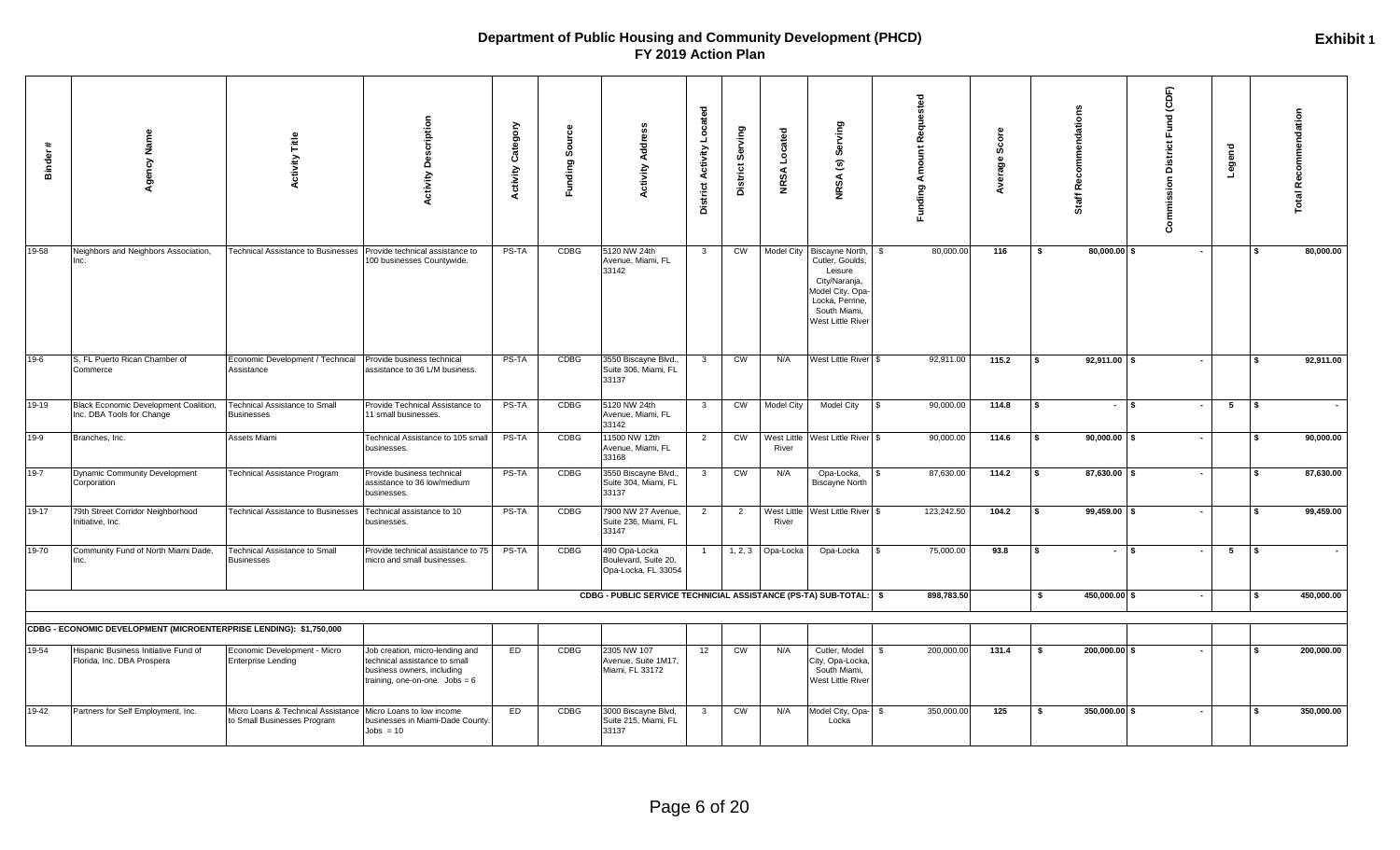| #<br>Binder | Agency Name                                                                    | Title<br>Activity                                         | <b>Activity Description</b>                                                                                                                                                                                                             | <b>Activity Category</b> | Funding Source | <b>Address</b><br>Activity                                                                       | Located<br><b>District Activity</b> | District Serving | NRSA Located          | (s) Serving<br><b>NRSA</b>                                                                                                                 | <b>Funding Amount Requested</b> | Score<br>Average | ommendation<br>٩è<br>Staff | Fund (CDF)<br><b>Commission District</b> | Legend |     | otal Recommendation |
|-------------|--------------------------------------------------------------------------------|-----------------------------------------------------------|-----------------------------------------------------------------------------------------------------------------------------------------------------------------------------------------------------------------------------------------|--------------------------|----------------|--------------------------------------------------------------------------------------------------|-------------------------------------|------------------|-----------------------|--------------------------------------------------------------------------------------------------------------------------------------------|---------------------------------|------------------|----------------------------|------------------------------------------|--------|-----|---------------------|
| $19-18$     | Black Economic Development Coalition,<br>Inc. DBA Tools for Change             | Micro Enterprise Program-2019                             | Micro-enterprise program. Jobs =<br>10                                                                                                                                                                                                  | ED                       | <b>CDBG</b>    | 5120 NW 24th<br>Avenue, Miami, FL<br>33142                                                       | $\mathbf{3}$                        | CW               | Model City            | Model City                                                                                                                                 | 350,118.00<br>\$                | 114.2            | 350,118.00 \$<br>- \$      | $\sim$                                   |        |     | 350,118.00          |
| 19-73       | Miami Dade Chamber of Commerce, Inc. Micro Enterprise Lending to               | <b>Businesses</b>                                         | The chamber will offer below<br>market rate and unsecured short<br>term loans to small businesses<br>located in targeted areas to foster<br>economic development and to<br>help build capacity to increase the<br>workforce. $Jobs = 9$ | ED                       | CDBG           | 100 South Biscayne<br>Boulevard, Suite 300,<br>Miami, FL 33131                                   | $5\overline{5}$                     | 1, 2, 3          | N/A                   | Biscayne North, \$<br>Model City, Opa-<br>Locka                                                                                            | 300,000.00                      | 110.6            | $300,000.00$ \$<br>- \$    | $\sim$                                   |        |     | 300,000.00          |
| 19-20       | OUR Micro-Lending, LLC                                                         | Micro Lending Program                                     | Microloans up to \$35,000 to lower<br>to moderate income<br>entrepreneurs. Jobs = 6                                                                                                                                                     | ED                       | CDBG           | 3191 Coral Way, Ste.<br>109, Miami, FL 33145                                                     | $\overline{7}$                      | CW               | <b>NA</b>             | All NRSAs                                                                                                                                  | 200,000.00<br><b>S</b>          | 106              | 200,000.00 \$<br>- \$      | $\sim$                                   |        | \$  | 200,000.00          |
| 19-71       | Community Fund of North Miami-Dade,                                            | Micro Loans & Technical Assistance<br>to Small Businesses | Provide small business-micro<br>loans to minority entrepreneurs to<br>create jobs for low-mod income.<br>$Jobs = 10$                                                                                                                    | ED                       | CDBG           | 490 Opa-Locka<br>Boulevard, Suite 20,<br>Opa-Locka, FL 33054                                     | $\mathbf{1}$                        | 1, 2, 3          | Opa-Locka             | Opa-Locka                                                                                                                                  | 350,000.00<br>\$                | 85               | 349,882.00 \$<br>- \$      | $\sim$                                   |        |     | 349,882.00          |
|             |                                                                                |                                                           |                                                                                                                                                                                                                                         |                          |                | CDBG - ECONOMIC DEVELOPMENT (MICROENTERPRISE LENDING) SUB-TOTAL: \$                              |                                     |                  |                       |                                                                                                                                            | 1,750,118.00                    |                  | 1,750,000.00 \$<br>\$      | $\sim$                                   |        | l S | 1,750,000.00        |
|             | CDBG - ECONOMIC DEVELOPMENT (BUSINESS INCUBATOR ASSISTANCE PROGRAM): \$900,000 |                                                           |                                                                                                                                                                                                                                         |                          |                |                                                                                                  |                                     |                  |                       |                                                                                                                                            |                                 |                  |                            |                                          |        |     |                     |
| 19-57       | Neighbors and Neighbors Association,<br>Inc.                                   | Accelerate South Dade - Business<br>Incubator             | Cost-effective business support<br>services and resources to new<br>and growing micro-enterprise<br>businesses. $Jobs = 6$<br>[CDF $8 = $108,102.24$ ]                                                                                  | ED                       | <b>CDBG</b>    | 10700 Caribbean<br>Boulevard, Suite 301<br>Miami, FL 33189                                       | 8                                   | CW               | Goulds                | Biscayne North,<br>Cutler, Goulds,<br>Leisure<br>City/Naranja,<br>Model City, Opa-<br>Locka, Perrine,<br>South Miami,<br>West Little River | 115,000.00<br>- \$              | 120.6            | 115,000.00 \$<br>- \$      | 108,102.24                               |        |     | 223,102.24          |
| 19-56       | Neighbors and Neighbors Association,<br>Inc.                                   | <b>BRC</b>                                                | ESBDH Business Incubator / Goulds Cost-effective business support<br>services and resources to new<br>and growing micro-enterprise<br>businesses. Jobs = 11                                                                             | ED                       | CDBG           | 5120 NW 24th<br>Avenue, Miami, FL<br>33142; and 22121<br>South Dixie Highway,<br>Miami, FL 33170 | 3,8                                 | CW               | Model City,<br>Goulds | Biscayne North,<br>Cutler, Goulds,<br>Leisure<br>City/Naranja,<br>Model City, Opa-<br>Locka, Perrine,<br>South Miami,<br>West Little River | 377,694.40<br><b>S</b>          | 119.6            | 377,694.40 \$<br>- \$      | $\sim$                                   |        |     | 377,694.40          |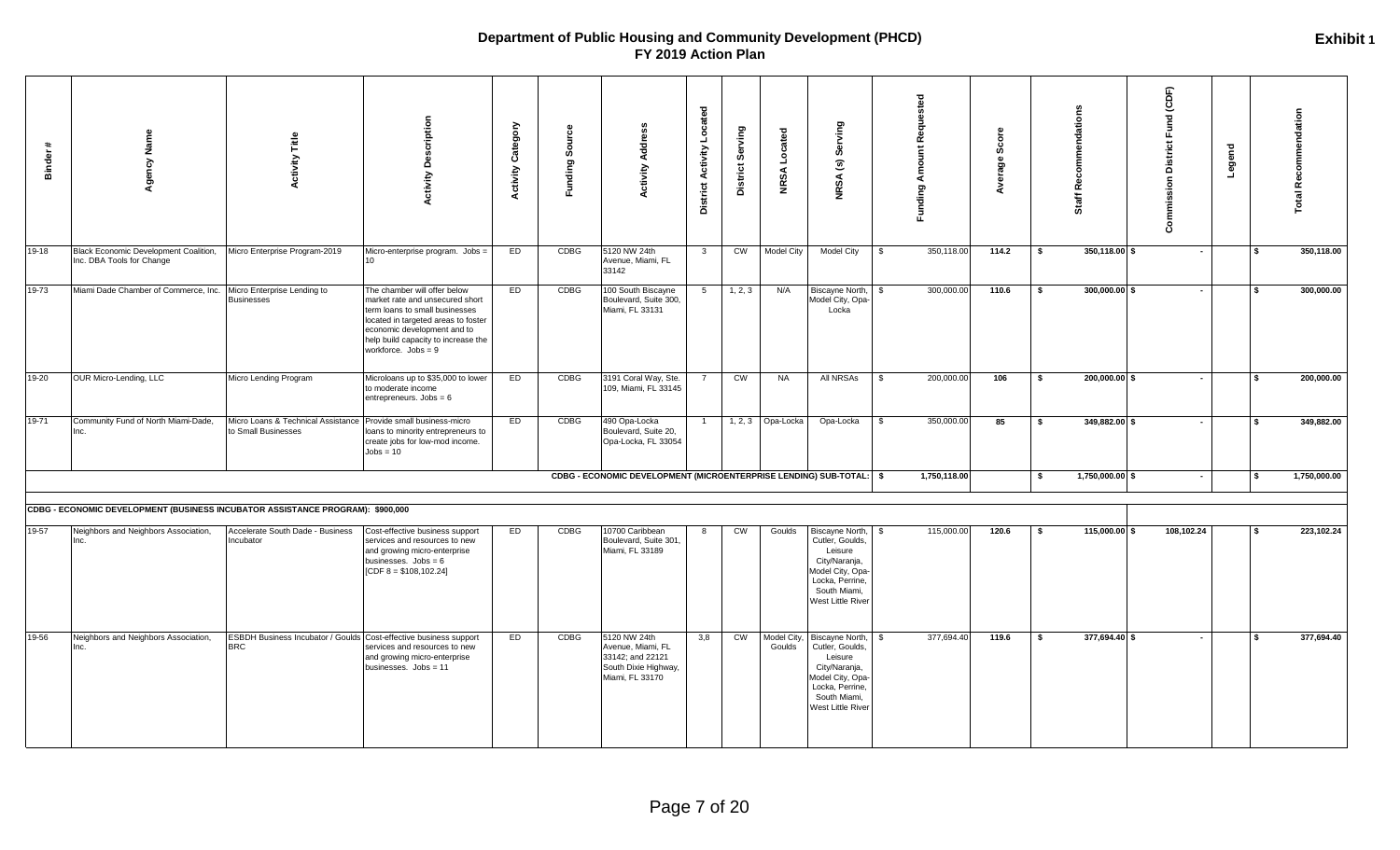| Binder | Agency Name                                                       | Title<br><b>Activity</b>                        | <b>Activity Description</b>                                                                                                                                                                                                                                                                                                              | <b>Activity Category</b>            | ပ္ပိ<br>Sour<br>Funding: | 횽<br>∢<br><b>Activity</b>                                                                               | Located<br><b>District Activity</b> | District Serving | Located<br><b>NRSA</b> | ving<br>శిం<br>$\widehat{\mathbf{e}}$<br><b>NRSA</b>                     | Funding Amount Requested | Scor<br>erage |      | mendations<br>Ē<br>ō<br>مم<br>٦f<br>ö5 | Commission District Fund (CDF) | Legend |     | <b>Total Recommendation</b> |
|--------|-------------------------------------------------------------------|-------------------------------------------------|------------------------------------------------------------------------------------------------------------------------------------------------------------------------------------------------------------------------------------------------------------------------------------------------------------------------------------------|-------------------------------------|--------------------------|---------------------------------------------------------------------------------------------------------|-------------------------------------|------------------|------------------------|--------------------------------------------------------------------------|--------------------------|---------------|------|----------------------------------------|--------------------------------|--------|-----|-----------------------------|
| 19-93  | Florida State Minority Supplier<br>Development Council (FSMSDC)   | Economic Gardening                              | Business Incubator - Assistance<br>Program offering services that<br>include business ideation<br>mapping, planning, professional<br>consultations, technical<br>assistance, financing and shared<br>office support for 16 low/mod<br>minority owned entrepreneurs and<br>business owners in Commission<br>Districts 2 and 3. Jobs = $6$ | ED                                  | CDBG                     | 9499 NE 2nd Avenue<br>Suite 201, Miami, FL<br>33138                                                     | $\overline{\mathbf{3}}$             | <b>CW</b>        | N/A                    | Biscayne North,<br>Model City, Opa<br>Locka, West<br><b>Little River</b> | 200,000.00               | 107.6         | -\$  | 200,000.00 \$                          | $\sim$                         |        |     | 200,000.00                  |
| 19-16  | 79th Street Corridor Neighborhood<br>Initiative, Inc.             | <b>Business Incubator Assistance</b><br>Program | Our Space Business Incubator.<br>$Jobs = 3$                                                                                                                                                                                                                                                                                              | ED                                  | CDBG                     | 7900 NW 27 Avenue,<br>Suite 236, Miami, FL<br>33147                                                     | $\overline{2}$                      | $\overline{2}$   | River                  | West Little West Little River \$                                         | 103,500.00               | 95.2          | -\$  | 103,500.00 \$                          | $\sim$                         |        |     | 103,500.00                  |
|        |                                                                   |                                                 |                                                                                                                                                                                                                                                                                                                                          |                                     |                          | CDBG - ECONOMIC DEVELOPMENT (BUSINESS INCUBATOR ASSISTANCE PROGRAM) SUB-TOTAL: \$                       |                                     |                  |                        |                                                                          | 796,194.40               |               | -\$  | 796,194.40 \$                          | 108,102.24                     |        |     | 904,296.64                  |
|        | CDBG - ECONOMIC DEVELOPMENT (SECTION 108 PROGRAM): \$2,049,142.10 |                                                 |                                                                                                                                                                                                                                                                                                                                          |                                     |                          |                                                                                                         |                                     |                  |                        |                                                                          |                          |               |      |                                        |                                |        |     |                             |
| N/A    | Public Housing and Community<br>Development                       | Section 108 Program (EDI)                       | Payment of Section 108 Loan,<br>which provided support for Section<br>108 small businesses located in<br>the County's Targeted Urban<br>Areas (TUAs).                                                                                                                                                                                    | $ED -$<br>Section<br>108<br>Program | <b>CDBG</b>              | 701 NW 1st Court,<br>16th Floor, Miami, FL<br>33136                                                     | <b>CW</b>                           | CW               | <b>CW</b>              | CW                                                                       | 2,049,142.10<br>-S       | N/A           | - \$ | 2,049,142.10 \$                        |                                |        |     | 2,049,142.10                |
|        |                                                                   |                                                 |                                                                                                                                                                                                                                                                                                                                          |                                     |                          | CDBG - ECONOMIC DEVELOPMENT (SECTION 108 PROGRAM) SUB-TOTAL: \$                                         |                                     |                  |                        |                                                                          | 2,049,142.10             |               | \$   | 2,049,142.10 \$                        | $\sim$                         |        | - S | 2,049,142.10                |
|        | CDBG - HOUSING: \$500,000                                         |                                                 |                                                                                                                                                                                                                                                                                                                                          |                                     |                          |                                                                                                         |                                     |                  |                        |                                                                          |                          |               |      |                                        |                                |        |     |                             |
| 19-51  | Assistance to the Elderly, Inc.                                   | Low-Income Rental Unit<br>Rehabilitation        | Rehabilitation and other<br>improvements of a 30 rental units<br>and surrounding hallways for low-<br>income elderly/disabled<br>individuals.                                                                                                                                                                                            | Housing                             | CDBG                     | 5617 NW 7 Street,<br>Miami, FL 33126                                                                    | 6                                   | 2, 6, 7, 8       | N/A                    | Model City,<br>Perrine, South<br>Miami, West<br><b>Little River</b>      | 150,000.00<br>- \$       | 100           | - \$ | $100,000.00$ \$                        |                                |        |     | \$100,000.00                |
| 19-15  | Latin Missions Ministries, Inc.                                   | New Life Apartments                             | Rehabilitation and other<br>improvements to an occupied<br>existing residential building for<br>benefit to 11 tenants.                                                                                                                                                                                                                   | Housing                             | CDBG                     | 1123 Krome Terrace,<br>Homestead, FL 33030                                                              | 8                                   | 8                | N/A                    | N/A                                                                      | 165,000.00<br>\$         | 95            | \$   | $100,000.00$ \$                        |                                |        |     | \$100,000.00                |
| 19-23  | Greater Miami Service Corps                                       | Housing Rehabilitation                          | Housing rehab activities (paint,<br>landscaping, and other<br>improvements) to improve 10<br>permanent residential homes for<br>low/moderate income residents.                                                                                                                                                                           | Housing                             | CDBG                     | Office Address: 810<br>NW 28th Street,<br>Miami, FL 33127 and<br>15355 Harding Lane,<br>Miami, FL 33033 | 3, 8                                | CW               | <b>NA</b>              | CW                                                                       | 100,000.00<br>£.         | 90            | \$   | $100,000.00$ \$                        | ٠                              |        |     | \$100,000.00                |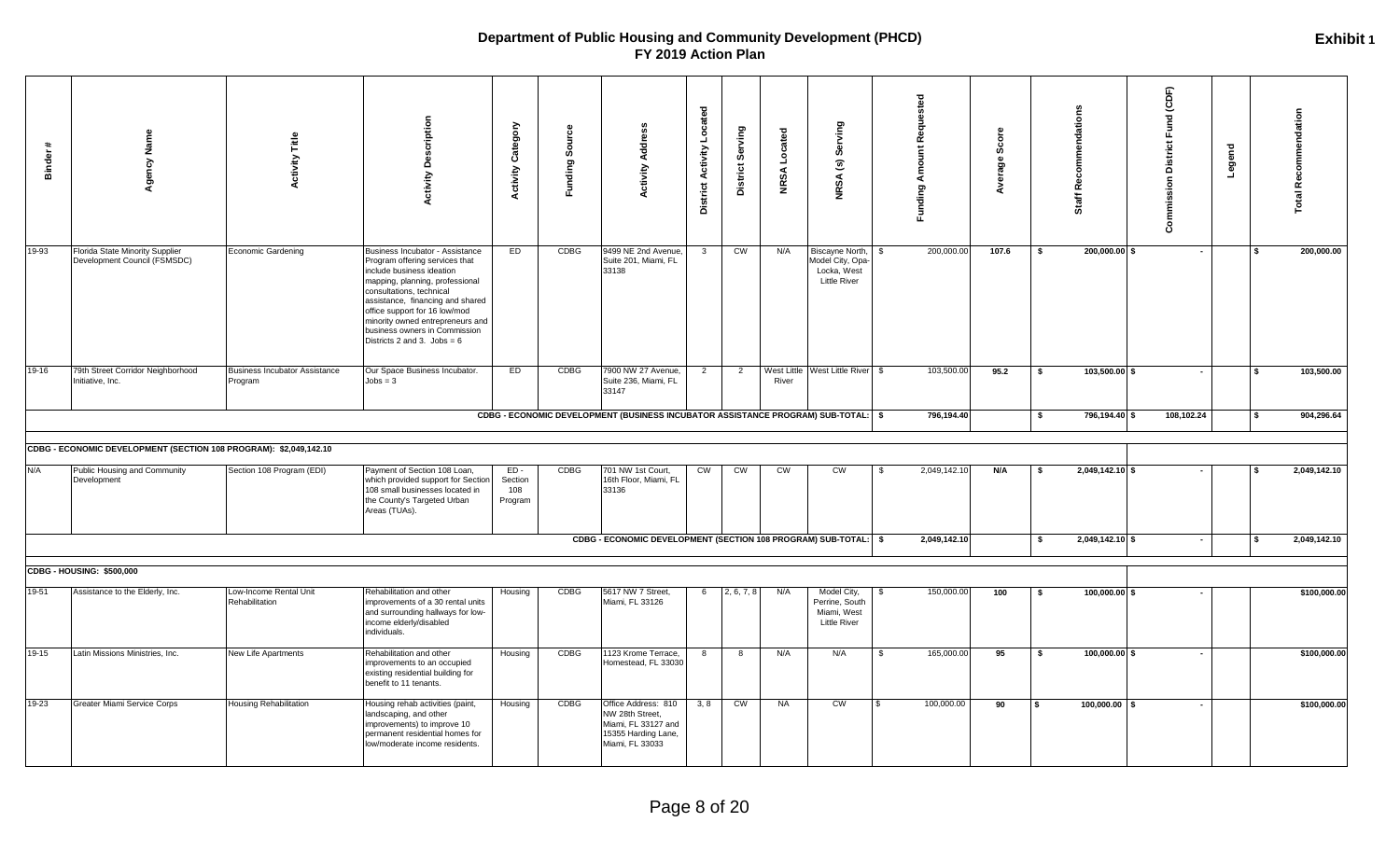| #<br><b>Binder</b> | Agency Name                                                         | <b>Activity Title</b>                             | <b>Activity Description</b>                                                                                                                                                         | <b>Activity Category</b> | Source<br><b>Funding</b>           | Address<br>Activity                                                                                                                 | <b>District Activity Located</b> | District Serving        | NRSA Located      | (s) Serving<br><b>NRSA</b>   |               | Funding Amount Requested | Φ<br>မ္တိ<br>age<br>Ž |    | ഗ<br>commendation<br>Rĕ<br>Tig1<br>ō |     | Commission District Fund (CDF) | Legend   |              | <b>Total Recommendation</b> |
|--------------------|---------------------------------------------------------------------|---------------------------------------------------|-------------------------------------------------------------------------------------------------------------------------------------------------------------------------------------|--------------------------|------------------------------------|-------------------------------------------------------------------------------------------------------------------------------------|----------------------------------|-------------------------|-------------------|------------------------------|---------------|--------------------------|-----------------------|----|--------------------------------------|-----|--------------------------------|----------|--------------|-----------------------------|
| 19-82              | Mover Investments, LLC                                              | Acquisition of Land for Low Income<br>Housing     | Community Land Trust (CLT) -<br>Acquisition of land for the<br>development of housing to serve<br>the following income categories:<br>very-low, low, or moderate-income<br>segment. | Housing<br><b>CLT</b>    | CDBG                               | 1521 Winterberry<br>Lane, Homestead, FL<br>33035;<br>Folio # 10-7922-002-<br>0010, along SW 336th<br>Street, Homestead,<br>FL 33035 | 9                                | 9                       | N/A               | N/A                          | $\mathcal{F}$ | 450,000.00               | 18                    | \$ |                                      | IS. | $\sim$                         |          | $\mathbf{s}$ |                             |
| N/A                | Rebuilding Together Miami Dade                                      | <b>Housing Rehabilitation</b>                     | Housing Repairs for seniors and<br>veterans in District 9 at various<br>locations. $[CDF 9 = $17,867.45]$                                                                           | Housing                  |                                    | 1390 S Dixie Highway<br>#2123 Miami, FL<br>33146                                                                                    | 9                                | 9                       | N/A               | Goulds                       |               | N/A                      | N/A                   | \$ |                                      | IS. | 17,867.45                      |          |              | \$17,867.45                 |
|                    |                                                                     |                                                   |                                                                                                                                                                                     |                          |                                    |                                                                                                                                     |                                  |                         |                   | CDBG - HOUSING SUB-TOTAL: \$ |               | 865,000.00               |                       | s. | $300,000.00$ \$                      |     | 17,867.45                      |          |              | \$317,867.45                |
|                    | <b>CDBG - HOUSING COUNTY DEPARTMENTAL ALLOCATIONS</b>               |                                                   |                                                                                                                                                                                     |                          |                                    |                                                                                                                                     |                                  |                         |                   |                              |               |                          |                       |    |                                      |     |                                |          |              |                             |
| N/A                | Department of Public Housing and<br>Community Development (PHCD)    | Public Housing Modernization                      | Funding will make needed<br>improvements to outdated<br>structural, electrical, and<br>mechanical systems in Public<br>Housing units.                                               | Housing                  | <b>VARIOUS</b><br><b>LOCATIONS</b> | Various Locations                                                                                                                   | $\overline{\text{cm}}$           | C <sub>M</sub>          | N/A               | All NRSAs                    |               | 515,932.17               | N/A                   |    | $515,932.17$ \$                      |     |                                |          |              | 515,932.17                  |
|                    |                                                                     |                                                   |                                                                                                                                                                                     |                          |                                    | $CDBG$ – HOUSING COUNTY DEPARTMENTAL ALLOCATIONS SUB-TOTAL: $ \$$                                                                   |                                  |                         |                   |                              |               | 515,932.17               |                       | \$ | $515,932.17$ \$                      |     | $\sim$                         |          | l \$         | 515,932.17                  |
|                    | CDBG - PUBLIC FACILITIES & CAPITAL IMPROVEMENTS (PFCI): \$1,786,912 |                                                   |                                                                                                                                                                                     |                          |                                    |                                                                                                                                     |                                  |                         |                   |                              |               |                          |                       |    |                                      |     |                                |          |              |                             |
| 19-41              | The City of Sweetwater                                              | Phase 8 Stormwater Improvements<br>Project        | Installation of pumps, catch basins<br>and other drainage improvements                                                                                                              | PFCI                     | CDBG                               | Along the right of way<br>of NW 18th Avenue,<br>from NW 14th Street<br>(north) to NW 25th<br>Street, Sweetwater,<br>FL 33172        | 12                               | 12                      | N/A               | N/A                          | \$            | 779,676.30               | 130                   | S. | 357,382.40 \$                        |     |                                | <b>S</b> |              | 357,382.40                  |
| 19-31              | Sunrise Community, Inc. (Goulds)                                    | The 120-Person Campus and<br>Medical Wing Project | Upgrade / modernize the backup<br>emergency generator to include<br>entire campus and medical wing.                                                                                 | PFCI                     | <b>CDBG</b>                        | 22300 SW 162nd<br>Avenue, Miami, FL<br>33170                                                                                        | 8                                | 8                       | Goulds            | Goulds                       | $\mathbf{s}$  | 427,500.00               | 125                   | S. | 357,382.40 \$                        |     |                                |          | $\mathbf{s}$ | 357,382.40                  |
| 19-38              | Historic Hampton House Community<br>Trust, Inc.                     | Historic Hampton House Build Out<br>Phase IV      | Build-out of a music/dance studio<br>and other improvements for<br>low/mod income students.                                                                                         | PFCI                     | <b>CDBG</b>                        | 4240 NW 27 Avenue,<br>Miami, FL 33142                                                                                               | $\overline{\mathbf{3}}$          | $\overline{\mathbf{3}}$ | <b>Model City</b> | Model City                   | -S            | 575,000.00               | 124.4                 | S. | $\overline{357,382.40}$ \$           |     | $\overline{\phantom{a}}$       |          | l S          | 357,382.40                  |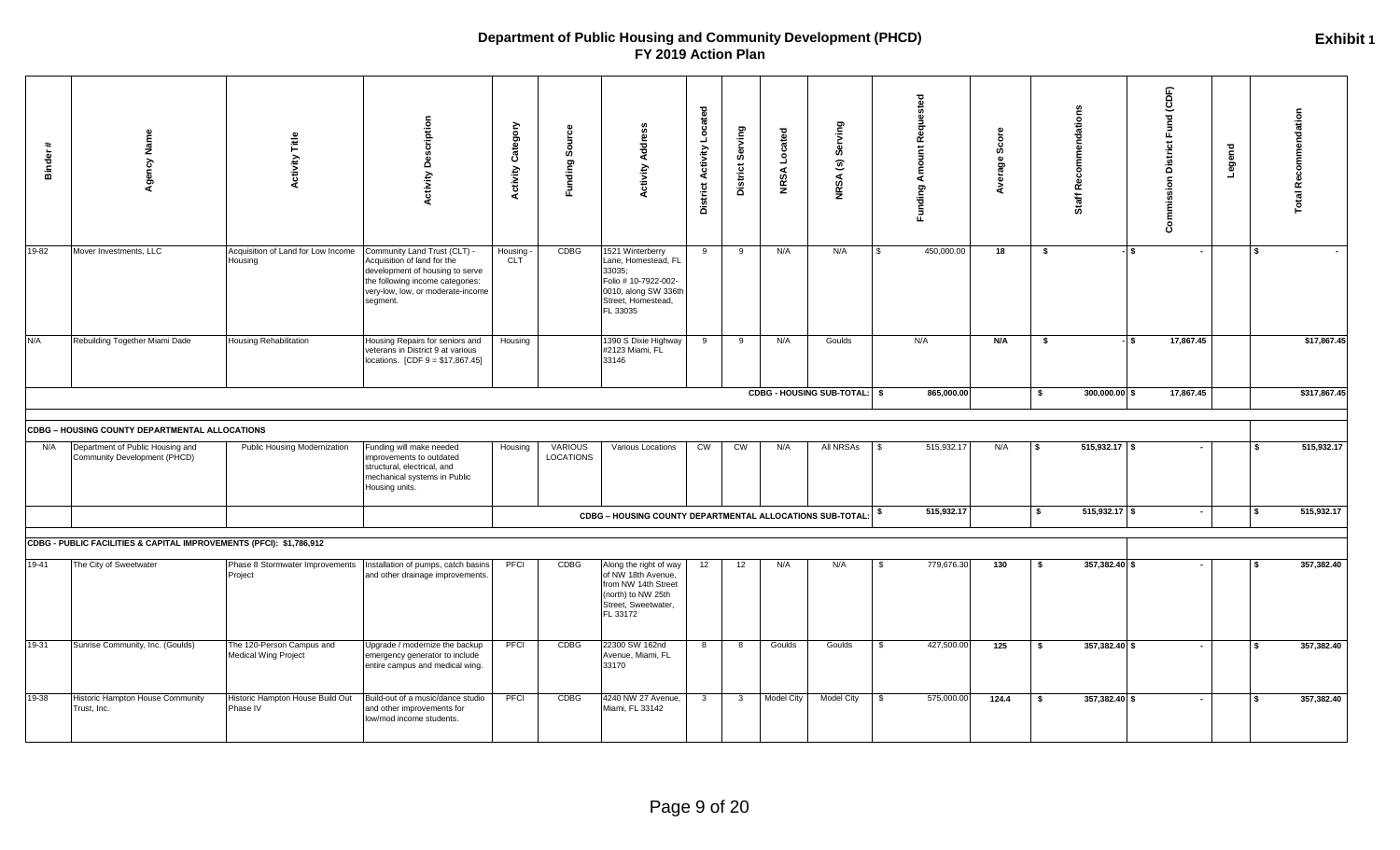| $\ddot{}$<br><b>Binder</b> | Agency Name               | <b>Activity Title</b>                                                                     | <b>Activity Description</b>                                                                                                                                                                                                                                                                                                      | Category<br><b>Activity</b> | ь<br>န္တ<br>Funding: | <b>Activity Address</b>                                                                          | <b>District Activity Located</b> | District Serving        | Located<br><b>NRSA</b>      | Serving<br>NRSA (s):    |              | <b>Funding Amount Requested</b> | ဖိ<br>age |     | mendations<br>Recor<br>荒<br>ŏ | (CDF)<br><b>Commission District Fund</b> | Legend |                 | <b>Total Recommendation</b> |
|----------------------------|---------------------------|-------------------------------------------------------------------------------------------|----------------------------------------------------------------------------------------------------------------------------------------------------------------------------------------------------------------------------------------------------------------------------------------------------------------------------------|-----------------------------|----------------------|--------------------------------------------------------------------------------------------------|----------------------------------|-------------------------|-----------------------------|-------------------------|--------------|---------------------------------|-----------|-----|-------------------------------|------------------------------------------|--------|-----------------|-----------------------------|
| 19-40                      | City of North Miami Beach | Schreiber Playground Upgrade                                                              | Upgrade playground for ADA<br>accessibility and increased<br>capacity; and other improvements.                                                                                                                                                                                                                                   | PFCI                        | CDBG                 | On the corner of NE<br>172nd Street and<br>South Glades Drive,<br>North Miami Beach,<br>FL 33162 | 4                                | $\overline{4}$          | N/A                         | N/A                     | <b>S</b>     | 100,000.00                      | 120       | -S  | 100,000.00 \$                 | $\sim$                                   |        |                 | 100,000.00                  |
| 19-36                      | Town of Medley            | Lakeside Community Center<br>Improvements                                                 | Building renovations to include<br>demolition and construction of new<br>facilities to meet ADA compliance;<br>fire protection equipment; replace<br>HVAC system; replace ceiling grid<br>and ceiling tile; replace lighting<br>fixtures with energy efficiency;<br>replace impact windows and<br>doors; and other improvements. | PFCI                        | CDBG                 | 10601 NW 105th<br>Way, Medley, FL<br>33178                                                       | 12                               | 12                      | N/A                         | N/A                     | \$           | 150,000.00                      | 120       | -\$ | 150,000.00 \$                 | $\sim$                                   |        |                 | 150,000.00                  |
| 19-86                      | Village of El Portal      | Public Facilities & Improvements                                                          | Construction of a Strom Sewer<br>system and other improvements in<br>low/mod income area to serve 95<br>homes.                                                                                                                                                                                                                   | PFCI                        | CDBG                 | NW 87th to 91st<br>Streets, between 3rd<br>and 5th Avenues, El<br>Portal, FL 33138               | $\mathbf{3}$                     | $\overline{\mathbf{3}}$ | N/A                         | N/A                     | $\mathbb{S}$ | 157,448.00                      | 119       | s.  | 157,448.00 \$                 |                                          |        | l \$            | 157,448.00                  |
| 19-26                      | Agape Network, Inc.       | Wings Health Center Rehab                                                                 | Rehabilitation and other<br>improvements of a community<br>health center in Goulds to serve<br>1,150 annually.                                                                                                                                                                                                                   | PFCI                        | CDBG                 | 11000 SW 220th<br>Street, Miami, FL<br>33170                                                     | 9                                | CW                      | Goulds                      | All NRSAs               | \$           | 357,000.00                      | 119       | s.  | 307,316.80 \$                 | $\sim$                                   |        |                 | 307,316.80                  |
| 19-29                      | City of Opa-Locka         | Ingram Park Lighting Project                                                              | Repairs to existing Ingram Park<br>lighting and other improvements.<br>$[CDF 1 = $17,857.96]$                                                                                                                                                                                                                                    | PFCI                        | CDBG                 | 1900 Burlington St.,<br>Opa-Locka, FL 33054                                                      |                                  |                         | 1, 2, 13 Opa-Locka          | Opa-Locka               | - \$         | 351,000.00                      | 115       | s.  | 161,476.69 \$                 | 17,857.96                                |        |                 | 179,334.65                  |
| 19-28                      | City of Opa-Locka         | Historical City Hall Renovations,<br>Phase II & III                                       | Restoration to include mold<br>mitigation, replacement of<br>windows, and other improvements.                                                                                                                                                                                                                                    | PFCI                        | CDBG                 | 777 Sharazad Blvd.,<br>Opa-Locka, FL 33054                                                       | $\mathbf{1}$                     |                         | 1, 2, 13 Opa-Locka          | Opa-Locka               | $\mathbb{S}$ | 1,300,000.00                    | 113       | \$  |                               | l S<br>$\sim$                            |        | $\ddot{\bm{x}}$ |                             |
| 19-61                      | Camillus House, Inc.      | St Rose (Brother Keily Place) Septic Septic field rehabilitation and other<br>Field Rehab | improvements for homeless clients<br>in permanent supportive housing<br>program. Clients to serve = 57                                                                                                                                                                                                                           | PFCI                        | CDBG                 | 27940 South Dixie<br>Highway, Naranja, FL<br>33032                                               | 9                                | CW                      | Leisure<br>City/Naranj<br>a | Leisure<br>City/Naranja | \$           | 50,000.00                       | 110       | \$  |                               | - IS<br>$\sim$                           |        | l \$            |                             |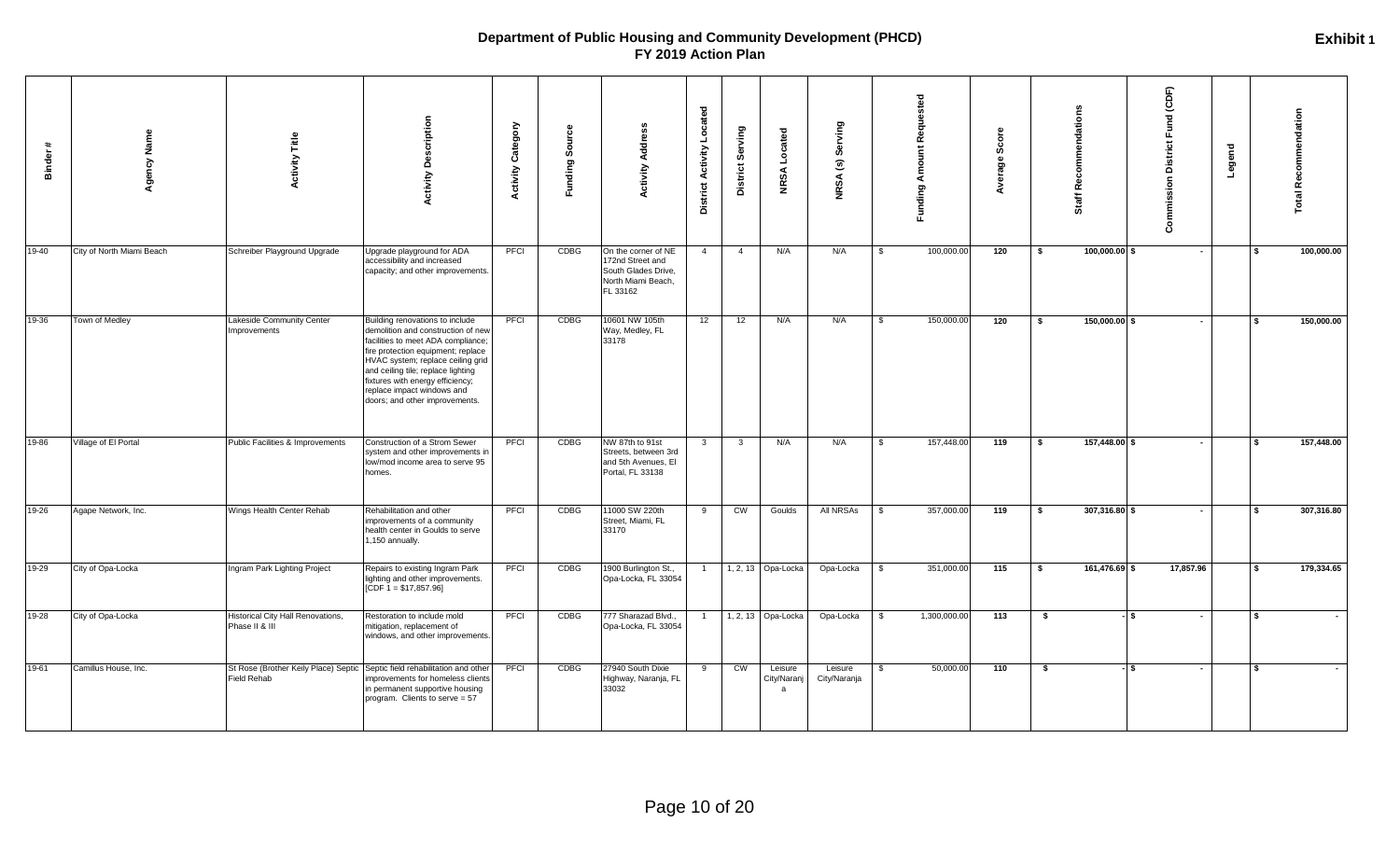| $\ddot{}$<br><b>Binder</b> | gency Name                                                   | <b>Activity Title</b>                                                                       | <b>Activity Description</b>                                                                                                                                                                                                                                                                                                                        | Category<br><b>Activity</b> | Sourc<br><b>Funding</b> | Address<br>Activity                           | <b>District Activity Located</b> | Serving<br><b>District</b> | Located<br><b>NRSA</b>                                                                     | Serving<br>$\widehat{\mathbf{e}}$<br><b>NRSA</b>                                           |               | Funding Amount Requested | Score<br>Average | Recommendations<br>Staff | Commission District Fund (CDF) | Legend | <b>Total Recommendation</b> |
|----------------------------|--------------------------------------------------------------|---------------------------------------------------------------------------------------------|----------------------------------------------------------------------------------------------------------------------------------------------------------------------------------------------------------------------------------------------------------------------------------------------------------------------------------------------------|-----------------------------|-------------------------|-----------------------------------------------|----------------------------------|----------------------------|--------------------------------------------------------------------------------------------|--------------------------------------------------------------------------------------------|---------------|--------------------------|------------------|--------------------------|--------------------------------|--------|-----------------------------|
| 19-49                      | Town of Medley                                               | Lakeside Community Park<br>Improvements                                                     | Improvements to the Lakeside<br>Park including a study for the<br>structural hardening of the building<br>and a more efficient layout of the<br>site parking including handicapped<br>spaces and sidewalks to meet<br>ADA requirements, fence<br>relocation, site drainage, parking<br>lighting, security, landscaping, and<br>other improvements. | PFCI                        | CDBG                    | 10601 NW 105th<br>Way, Medley, FL<br>33178    | 12                               | 12                         | N/A                                                                                        | N/A                                                                                        | <b>S</b>      | 150,000.00               | 108              | \$                       | - I S<br>$\sim$                |        | $\mathbf{s}$                |
| 19-88                      | Miami-Dade County Parks, Recreation,<br>and Open Spaces PROS | Installation of Little River Park Sports Acquisition of design and<br><b>Field Lighting</b> | construction services to install<br>stadium style lighting and other<br>improvements at the Little River<br>Park sports field for 625 low/mod<br>income youths.                                                                                                                                                                                    | PFCI                        | CDBG                    | 10525 NW 24th<br>Avenue, Miami, FL,<br>33147  | 2                                | $\overline{2}$             | N/A                                                                                        | N/A                                                                                        | $\mathfrak s$ | 405,863.00               | 105              | \$                       | - ISS<br>$\sim$                |        | l \$                        |
| 19-3                       | Sunrise Community, Inc.                                      | <b>Capital Restoration Project</b>                                                          | Removal and replacement of a 30<br>year old roof and other<br>improvements at the George<br>Spelios Adult Day Training Center.                                                                                                                                                                                                                     | PFCI                        | CDBG                    | 11975 SW 140th<br>Terrace, Miami, FL<br>33186 | 9                                | 7, 8, 9,<br>10, 11         | N/A                                                                                        | N/A                                                                                        | <b>S</b>      | 332,236.38               | 104.8            | \$                       | - I S<br>$\sim$                |        | $\mathbf{s}$                |
| 19-64                      | Town of Medley                                               | Sewer Pump Station Upgrade                                                                  | Upgrade and other improvements<br>of sewer pump station, SPS 001,<br>to prevent bypassing of raw,<br>diluted or partially treated sewage.                                                                                                                                                                                                          | PFCI                        | CDBG                    | 7700 NW 69 Avenue,<br>Medley, FL 33166        | 12                               | 12                         | N/A                                                                                        | N/A                                                                                        | \$            | 150,000.00               | 104              | \$                       | -ls                            |        | l \$                        |
| 19-72                      | Cazo Construction Corp                                       | Infill Houses                                                                               | New construction and/or<br>infrastructure, as needed, of 32<br>lots with affordable multi-family<br>units for first time buyers.                                                                                                                                                                                                                   | PFCI                        | CDBG                    | Scattered lots                                | 2, 3, 9                          | CW                         | Goulds,<br>Leisure<br>City/Naranj<br>a, Model<br>City,<br>Perrine,<br>West Little<br>River | Goulds, Leisure \$<br>City/Naranja,<br>Model City,<br>Perrine, West<br><b>Little River</b> |               | 556,171.05               | 103.6            | \$                       | - 15<br>$\sim$                 |        | $\mathbf{s}$                |
| 19-11                      | Easter Seals South Florida, Inc.                             | Easter Seals-Civic Center                                                                   | Phase 2: Replacement of an air<br>conditioning system and other<br>improvements for 20 low/mod<br>income disabled clients.                                                                                                                                                                                                                         | PFCI                        | CDBG                    | 1475 NW 14 Avenue,<br>Miami, FL 33125         | $\overline{\mathbf{3}}$          | $\overline{\mathbf{3}}$    | N/A                                                                                        | N/A                                                                                        | \$            | 200,000.00               | 100              | \$                       | -ls<br>$\sim$                  |        | $\mathbf{s}$                |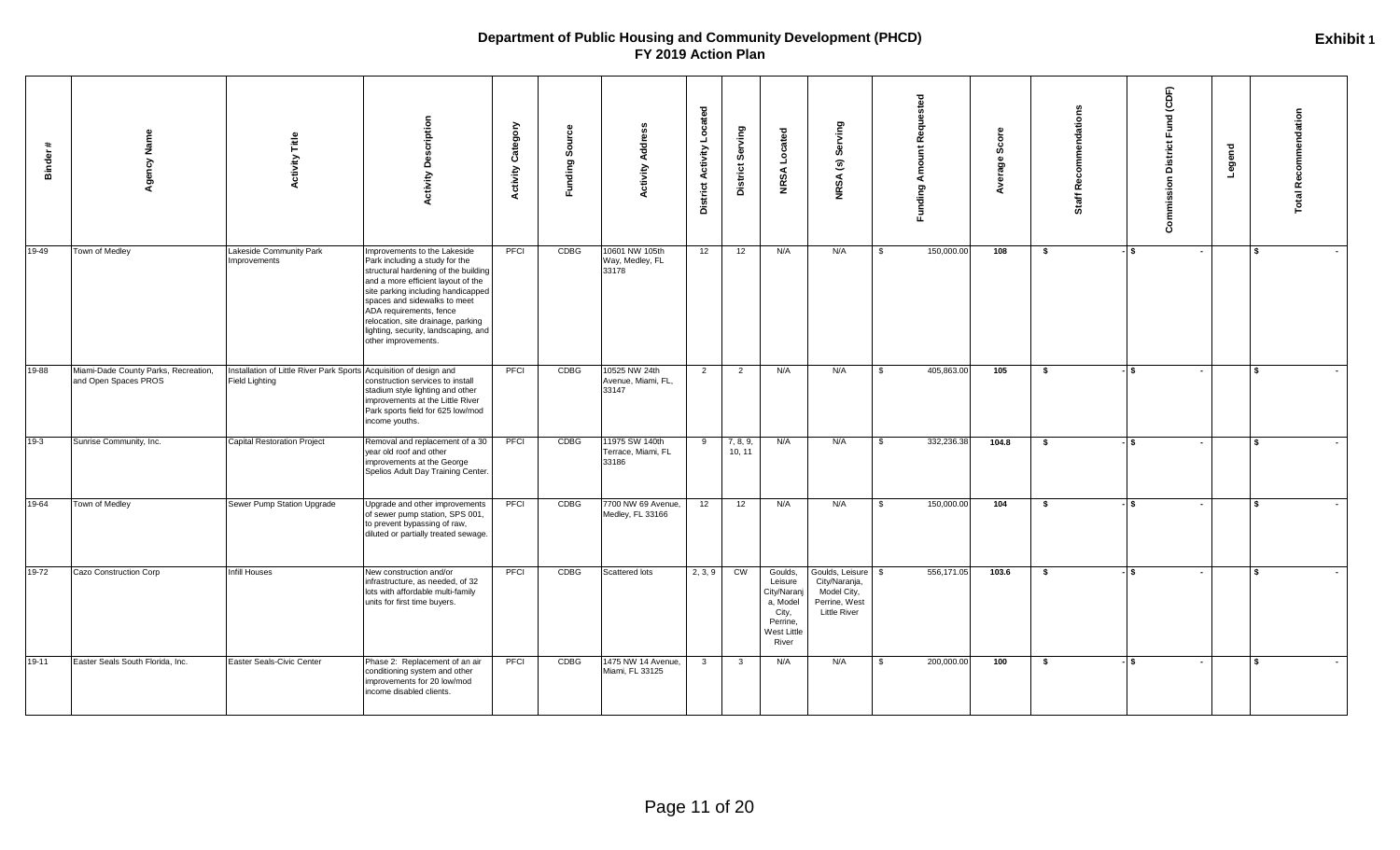| $\ddot{}$<br>Binder | Name<br>Agency                                  | <b>Activity Title</b>                                                             | <b>Activity Description</b>                                                                                                                                                                                    | Category<br><b>Activity</b> | န္တ<br>ත<br>Funding | Address<br>Activity                                  | <b>District Activity Located</b> | District Serving        | ocated<br>⊐<br><b>NRSA</b> | Serving<br>NRSA (s) |          | Funding Amount Requested | Score<br>Average | Recommendations<br>Staff | Commission District Fund (CDF)     | Legend | <b>Total Recommendation</b> |
|---------------------|-------------------------------------------------|-----------------------------------------------------------------------------------|----------------------------------------------------------------------------------------------------------------------------------------------------------------------------------------------------------------|-----------------------------|---------------------|------------------------------------------------------|----------------------------------|-------------------------|----------------------------|---------------------|----------|--------------------------|------------------|--------------------------|------------------------------------|--------|-----------------------------|
| 19-14               | Brownsville Medical Center, Inc.                | <b>Brownsville Medical Center</b>                                                 | Enhancement of the Brownsville<br>Medical Center to include solar<br>panels on the roof and other<br>improvements for the food<br>distribution center and food bank.                                           | PFCI                        | CDBG                | 2400 NW 54 Street,<br>Miami, FL 33142                | $\overline{\mathbf{3}}$          | $\overline{\mathbf{3}}$ | <b>Model City</b>          | Model City          | \$       | 230,000.00               | 99               | \$                       | $-5$                               |        | l s                         |
| $19-27$             | City of Opa-Locka                               | Zone 6 Storm<br>Management/Roadway<br>Reconstruction                              | Zone 6 Storm Management<br>system, roadway reconstruction,<br>and other improvements to<br>combat flooding.                                                                                                    | PFCI                        | CDBG                | NW 131 Street<br>closest intersection<br>NW 32 Ave.) | $\overline{2}$                   |                         | 1, 2, 13 Opa-Locka         | Opa-Locka           | \$       | 1,000,000.00             | 97               | \$                       | $-1$ s<br>$\overline{\phantom{a}}$ |        | $\mathbf{S}$                |
| 19-13               | Latin Missions Ministries, Inc.                 | Alpha & Omega Enrichment Center                                                   | The expansion and other<br>improvements of the Alpha &<br>Omega Enrichment Center.                                                                                                                             | PFCI                        | CDBG                | 7800 SW 56 Street,<br>Miami, FL 33155                | $\overline{7}$                   | $\overline{7}$          | N/A                        | N/A                 | <b>S</b> | 150,000.00               | 88               | \$                       | $-$ \$<br>$\sim$                   |        | <b>S</b><br>$\sim$          |
| 19-53               | Assistance to the Elderly, Inc.                 | Senior Care Services Environment                                                  | Rehabilitation and other<br>improvements of residential<br>plaza's first floor to expand the<br>Senior Care Services environment<br>for the community.                                                         | PFCI                        | CDBG                | 5617 NW 7 Street,<br>Miami, FL 33126                 | 6                                | 2, 6, 7, 8              | N/A                        | South Miami         | \$       | 350,000.00               | 87               | \$                       | $-$ \$                             |        | $\sim$                      |
| 19-30               | Richmond Perrine Optimist Club, Inc.            | Richmond Perrine Activity Center<br>Capital Improvements                          | Replace a/c units, install security<br>cameras, security door control,<br>install parking lot and security<br>lighting, roof repairs, and other<br>improvements.                                               | PFCI                        | CDBG                | 18055 Homestead<br>Ave., Miami, FL 33157             | 9                                | 9                       | Perrine                    | Perrine             | \$       | 352,257.00               | 82               | \$                       | - S<br>$\overline{\phantom{a}}$    |        | <b>\$</b>                   |
| 19-87               | Mactown, Inc.                                   | Critical Upgrades at MACTown                                                      | Critical upgrades to an<br>intermediate care facility to include<br>replacement of windows, doors,<br>floors, drop ceiling in the cafeteria,<br>upgrading 26 bathrooms to ADA<br>code, and other improvements. | PFCI                        | CDBG                | 6250 NE 1st Place,<br>Miami, FL 33138                | $\mathbf{3}$                     | $\overline{\mathbf{3}}$ | N/A                        | N/A                 | \$       | 298,912.00               | 80.4             | \$                       | - ISS                              |        | $\sim$                      |
| 19-94               | Family Christian Association of America,<br>nc. | Youth and Family Development<br>Complex Improvement/Elevator Lift<br>Installation | acility improvements to include<br>the installation of an ADA elevator<br>lift, the inclusion of 150 ADA<br>parking spaces, and other<br>improvements at the Youth and<br>Family Development Complex.          | PFCI                        | CDBG                | 13850 NW 26th<br>Avenue, Miami, FL<br>33054          | $\overline{1}$                   | 1, 2                    | Opa-Locka                  | Opa-Locka           | \$       | 460,000.00               | 56               | \$                       | $-$ \$                             |        | $\sim$                      |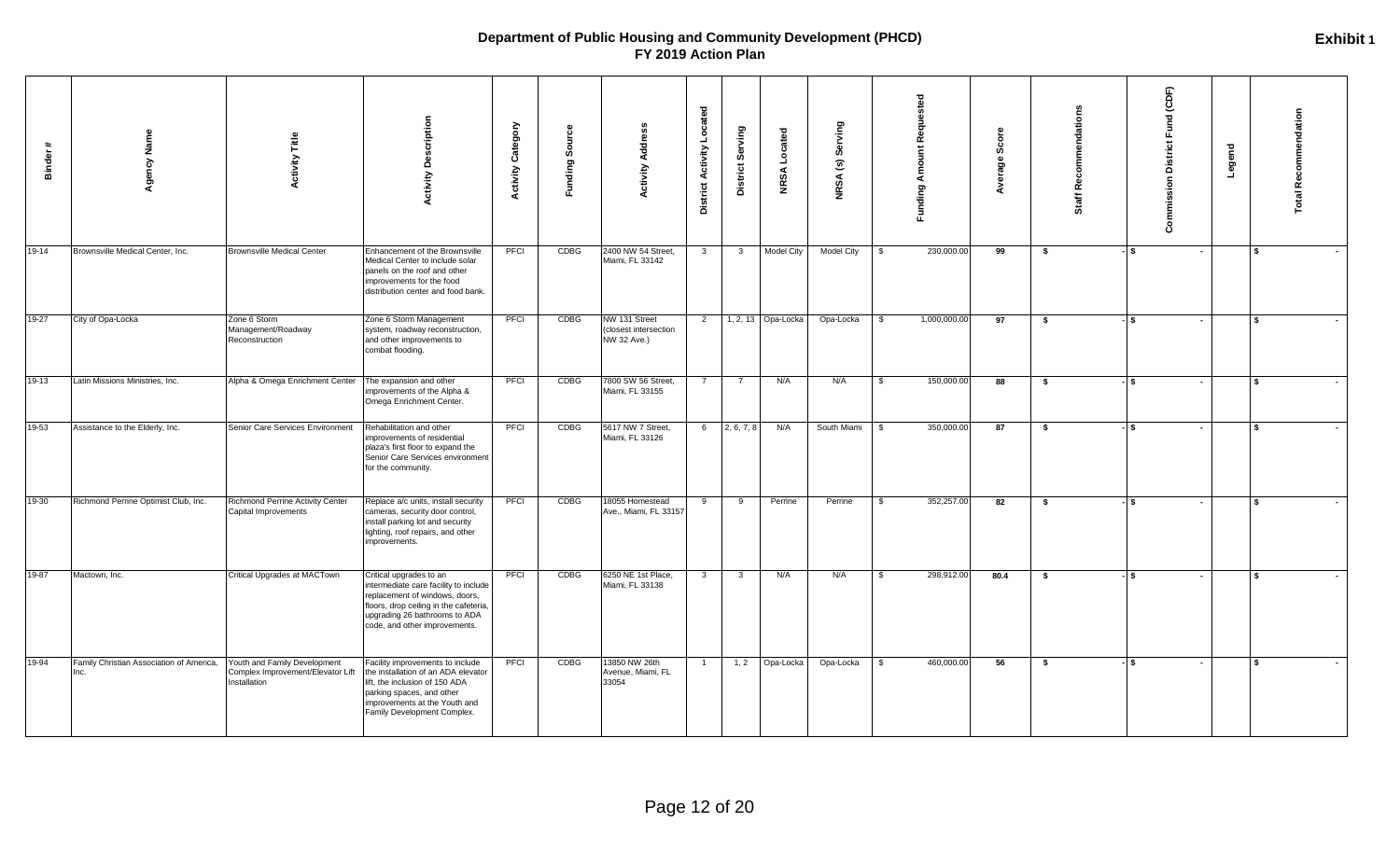| $+$<br>Binde |                                                                                   |                          | criptio<br>Õ<br>Activity                                                                                                     | ≻<br>Categor<br>ctivity | Ō<br>$\sigma$<br>₩                               | ъ<br>ctivity                                                         | Located<br>Activity<br><b>District</b> | Serving<br>District: | Located<br><b>NRSA</b> | g.<br>U)<br>$\widehat{\mathbf{c}}$<br><b>NRSA</b> | Funding       |     |      |                 |     | Бĥ<br>ତ୍ର<br>ত<br>$\overline{a}$<br>ō | Legend |           | ation<br>ಕ<br>Recomm |
|--------------|-----------------------------------------------------------------------------------|--------------------------|------------------------------------------------------------------------------------------------------------------------------|-------------------------|--------------------------------------------------|----------------------------------------------------------------------|----------------------------------------|----------------------|------------------------|---------------------------------------------------|---------------|-----|------|-----------------|-----|---------------------------------------|--------|-----------|----------------------|
| N/A          | Miami-Dade County Parks, Recreation,<br>and Open Spaces PROS                      | Greynolds Park - Signage | Installation of Heritage and<br>Educational signage throughout<br>the park. $[CDF 4 = $33, 102.24]$                          | PFCI                    |                                                  | 17530 West Dixie<br>Highway, North Miami<br>Beach, FL 33130          | $\overline{4}$                         | $\overline{4}$       | N/A                    | N/A                                               | N/A           | N/A | - \$ |                 | l s | 33,102.24                             |        | $\bullet$ | 33,102.24            |
| N/A          | Miami-Dade County Parks, Recreation,<br>and Open Spaces PROS                      | Greynolds Park - ADA     | ADA improvements to walk ways<br>and parking lots. [CDF $4 =$<br>\$75,000]                                                   | PFCI                    |                                                  | 17531 West Dixie<br>Highway, North Miami<br>Beach, FL 33130          | $\overline{4}$                         | $\overline{4}$       | N/A                    | N/A                                               | N/A           | N/A | \$   |                 | l s | 75,000.00                             |        |           | 75,000.00            |
| N/A          | Miami-Dade Department of Transportation Sidewalk Improvements<br>and Public Works |                          | Sidewalk improvements for<br>various locations within the<br>boundaries of Commission District<br>6. [CDF $6 = $40,861.57$ ] | PFCI                    |                                                  | Various Locations<br>within Commission<br>District 6 boundaries      | 6                                      | 6                    | N/A                    | N/A                                               | N/A           | N/A | - \$ |                 |     | 40,861.57                             |        |           | 40,861.57            |
|              |                                                                                   |                          |                                                                                                                              |                         |                                                  | CDBG - PUBLIC FACILITIES & CAPITAL IMPROVEMENTS (PFCI) SUB-TOTAL: \$ |                                        |                      |                        |                                                   | 8,883,063.73  |     | Ŝ.   | 1,948,388.69 \$ |     | 166,821.77                            |        | <b>S</b>  | 2,115,210.46         |
|              | <b>CDBG - ADMINISTRATION</b>                                                      |                          |                                                                                                                              |                         |                                                  |                                                                      |                                        |                      |                        |                                                   |               |     |      |                 |     |                                       |        |           |                      |
|              | Department of Public Housing and<br>Community Development (PHCD)                  | Program Administration   | Program Administration Activities Administrati                                                                               | on                      | 701 NW 1 CT<br>16th FLOOR,<br>MIAMI, FL<br>33136 | 701 NW 1st Court,<br>16th Floor Miami, FL<br>33136                   | N/A                                    | N/A                  | N/A                    | N/A                                               | 2,177,231.40  | N/A | l S  | 2,177,231.40 \$ |     |                                       |        |           | 2,177,231.40         |
|              |                                                                                   |                          |                                                                                                                              |                         |                                                  |                                                                      |                                        |                      |                        | CDBG - ADMINISTRATION ALLOCATIONS SUB-TOTAL:   \$ | 2,177,231.40  |     | s.   | 2,177,231.40    |     | $\sim$                                |        | <b>S</b>  | 2,177,231.40         |
|              |                                                                                   |                          |                                                                                                                              |                         |                                                  |                                                                      |                                        |                      |                        | CDBG - GRANDTOTAL:   \$                           | 20,460,981.30 |     |      | 9,986,888.76 \$ |     | 899,268.24                            |        | \$        | 10,886,157.00        |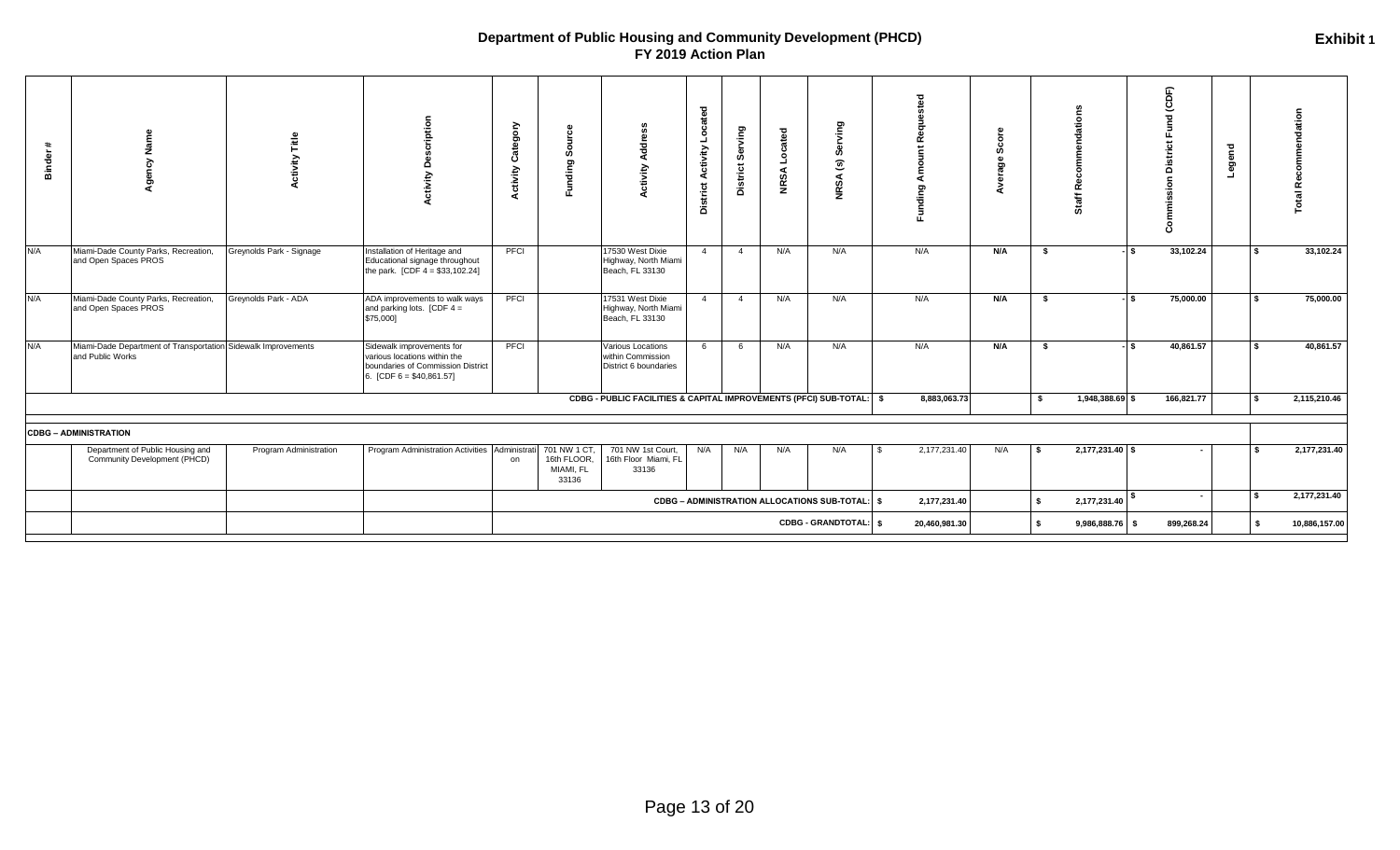| $\ddot{\phantom{1}}$<br><b>Binder</b> | Agency Name<br>HOME - ACQUISTION, NEW CONSTRUCTION OR REHABILITATION OF AFFORDABLE RENTAL HOUSING, PRE-DEVELOPMENT OR SINGLE FAMILY HOMEOWNERSHIP: \$4,702,164.09 | Title<br>ctivity<br>ā                                           | <b>Activity Description</b>                                                                                                                                                                                                                                                                                                                                                                                             | <b>Activity Category</b> | Funding Source | Addre<br>Activity                                                                                     | Located<br><b>District Activity</b> | Serving<br>District: | cated<br>ق<br><b>NRSA</b> | ying<br>శ్రీ<br>$\widehat{\mathbf{c}}$<br><b>NRSA</b> |              | Requested<br>Funding Amount | မ္တိ<br>rage | ē<br>ē<br>ၕ<br>耑<br>ō   | (CDF)<br>Fund<br><b>District</b><br>Commission | Legend         | <b>Total Recommendation</b> |              |
|---------------------------------------|-------------------------------------------------------------------------------------------------------------------------------------------------------------------|-----------------------------------------------------------------|-------------------------------------------------------------------------------------------------------------------------------------------------------------------------------------------------------------------------------------------------------------------------------------------------------------------------------------------------------------------------------------------------------------------------|--------------------------|----------------|-------------------------------------------------------------------------------------------------------|-------------------------------------|----------------------|---------------------------|-------------------------------------------------------|--------------|-----------------------------|--------------|-------------------------|------------------------------------------------|----------------|-----------------------------|--------------|
| 19-66                                 | Brisas Del Rio Apartments, LLC                                                                                                                                    | New Construction of Affordable<br><b>Rental Housing</b>         | New construction of 168 multi-<br>family units.                                                                                                                                                                                                                                                                                                                                                                         | Housing                  | HOME           | North of NW 7th<br>Street and West of<br>NW 13th Avenue,<br>Miami, FL 33125                           | 5                                   | CW                   | N/A                       | N/A                                                   | - \$         | 1,950,000.00                | 97           | 1,075,000.00 \$<br>Ŝ.   |                                                | 6              |                             | 1,075,000.00 |
| 19-69                                 | Residences at Dr. King Boulevard, LTD                                                                                                                             | Residences at Dr. King Blvd                                     | Residences at Dr. King Boulevard<br>is a joint venture between<br>Atlantic/Pacific Communities and<br>Martin Luther King Economic<br>Development Corporation to<br>create an urban infill mixed-income<br>community in Liberty City. The<br>development will provide new<br>construction of 120-unit affordable<br>workforce and market rate housing<br>for individuals and/or families, with<br>amenities and parking. | Housing                  | <b>HOME</b>    | NW 62nd Street &<br>NW 15th Avenue,<br>Miami, FL 33147                                                | $\mathbf{3}$                        | CW                   | N/A                       | N/A                                                   | \$           | 851,094.00                  | 95           | 851,094.00 \$<br>-S     |                                                | 2, 6           |                             | 851,094.00   |
| 19-68                                 | HTG Rainbow, LLC                                                                                                                                                  | Father Marquess-Barry Apartments New construction of 60 garden- | style apartments.                                                                                                                                                                                                                                                                                                                                                                                                       | Housing                  | <b>HOME</b>    | 301 NW 17th Street,<br>Miami, FL 33136                                                                | $\overline{\mathbf{3}}$             | CW                   | N/A                       | N/A                                                   | \$           | 2,000,000.00                | 95           | $2,000,000.00$ \$<br>\$ |                                                | $\overline{2}$ |                             | 2,000,000.00 |
| 19-37                                 | Water's Edge Associates, LTD                                                                                                                                      | Water's Edge                                                    | Development of a 128 unit<br>affordable rental garden style<br>community.                                                                                                                                                                                                                                                                                                                                               | Housing                  | HOME           | SW 214th Street,<br>Northwest corner of<br>SW 109th Avenue and<br>SW 214th Street,<br>Miami, FL 33189 | 9                                   | CW                   | Goulds                    | Goulds                                                | $\mathbf{s}$ | 1,280,000.00                | 95           | $322,522.88$ \$<br>\$   |                                                | $2,7$ \$       |                             | 322,522.88   |
| 19-76                                 | Northside Property II, LTD                                                                                                                                        | Northside Transit Village II                                    | Northside Transit Village II is the<br>third phase of the Northside<br>Transit Village (NTV) multi-family<br>affordable housing community<br>located adjacent to the Northside<br>Metrorail Station. The new<br>construction project will consist of<br>180 new apartment homes in a<br>high-rise building with amenities.                                                                                              | Housing                  | <b>HOME</b>    | Intersection of NW<br>78th Street and NW<br>32nd Avenue, Miami,<br>FL 33147                           | 2                                   | CW                   | <b>Model City</b>         | Model City                                            | - \$         | 1,254,985.00                | 92           | $453,547.21$ \$<br>s.   | $\sim$                                         | $\overline{7}$ | <b>S</b>                    | 453,547.21   |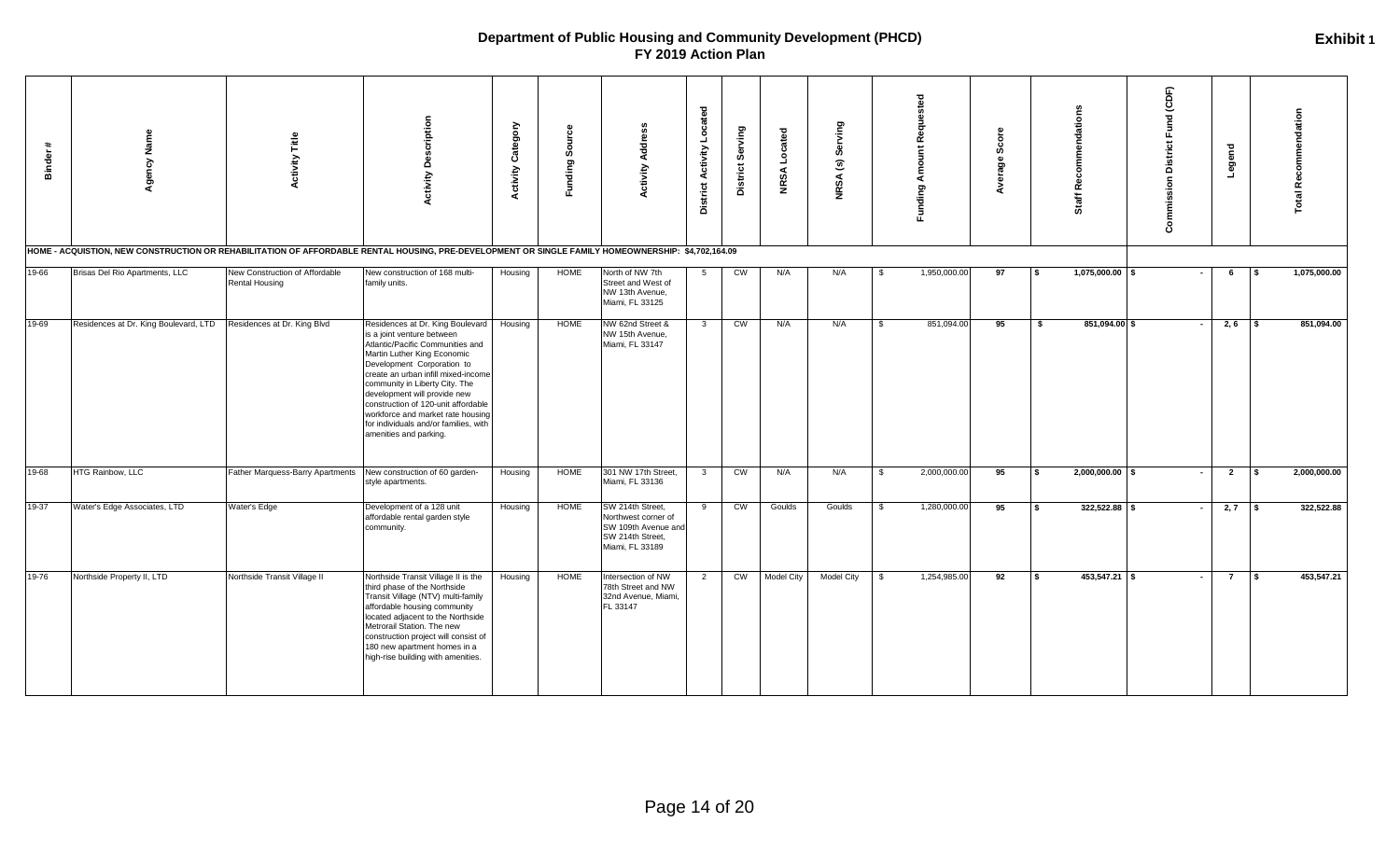| Binder | Agency Name                                             | Title<br>ctivity                                                                                                                                   | <b>Activity Description</b>                                                                                                                                                                                | <b>Activity Category</b> | ္ထိ<br>Funding Sour | Address<br><b>Activity</b>                                                                                                                             | <b>District Activity Located</b> | District Serving | <b>NRSA</b> Located         | Serving<br>$\widehat{\mathbf{S}}$<br><b>NRSA</b> |               | Funding Amount Requested | ٥<br>Sco<br>erage |      | tion<br>횽<br>Ħ<br>ŏ. | Commission District Fund (CDF) | Legend         |     | <b>Total Recommendation</b> |
|--------|---------------------------------------------------------|----------------------------------------------------------------------------------------------------------------------------------------------------|------------------------------------------------------------------------------------------------------------------------------------------------------------------------------------------------------------|--------------------------|---------------------|--------------------------------------------------------------------------------------------------------------------------------------------------------|----------------------------------|------------------|-----------------------------|--------------------------------------------------|---------------|--------------------------|-------------------|------|----------------------|--------------------------------|----------------|-----|-----------------------------|
| 19-75  | Fair Oaks, LLC                                          | Fair Oaks Apartments                                                                                                                               | New Construction of 120<br>Residential Rental Units (1<br>Building), Mid-Rise Development.                                                                                                                 | Housing                  | <b>HOME</b>         | East side of So. Dixie<br>Highway (US1), 1,000<br>ft. SW of the<br>intersection of SW<br>288th Street & So.<br>Dixie Highway (US1),<br>Miami, FL 33033 | 8                                | CW               | Leisure<br>City/Naranj<br>a | Leisure<br>City/Naranja                          | $\mathbf{s}$  | 2,100,000.00             | 90                |      | $-1$ s               |                                | $2, 5$ \$      |     |                             |
| 19-67  | HTG Paradise, LLC                                       | Paradise Lakes Apartments                                                                                                                          | New construction of 76 garden-<br>style apartments.                                                                                                                                                        | Housing                  | <b>HOME</b>         | SW 88th Street, SW<br>88th Street and SW<br>169th Court, Miami,<br>FL 33196                                                                            | 11                               | CW               | N/A                         | N/A                                              | \$            | 800,000.00               | 90                | \$.  | $-1$ s               |                                | $2, 5$ \$      |     |                             |
| 19-34  | J.L. Brown Development Corporation                      | Villages of Richmond Heights                                                                                                                       | Development of 30 new<br>townhomes and single family<br>home.                                                                                                                                              | Homeowne<br>rship        | HOME                | 14680 Bethune Drive,<br>Richmond Heights, FL<br>33176                                                                                                  | 9                                | CW               | N/A                         | CW                                               | $\mathfrak s$ | 400,000.00               | 79                | l S  | $-1$ s               | $\sim$                         | $\overline{4}$ | l S |                             |
|        |                                                         | HOME - ACQUISTION, NEW CONSTRUCTION OR REHABILITATION OF AFFORDABLE RENTAL HOUSING, PRE-DEVELOPMENT OR SINGLE FAMILY HOMEOWNERSHIP SUB-TOTAL:   \$ |                                                                                                                                                                                                            |                          |                     |                                                                                                                                                        |                                  |                  |                             |                                                  |               | 10,636,079.00            |                   | - \$ | 4,702,164.09 \$      | $\sim$                         |                |     | \$4,702,164.09              |
|        | HOME - SINGLE-FAMILY HOMEOWNERSHIP REHABILITATION       |                                                                                                                                                    |                                                                                                                                                                                                            |                          |                     |                                                                                                                                                        |                                  |                  |                             |                                                  |               |                          |                   |      |                      |                                |                |     |                             |
|        | NO PROPOSALS SUBMITTED                                  |                                                                                                                                                    |                                                                                                                                                                                                            |                          |                     |                                                                                                                                                        |                                  |                  |                             |                                                  |               |                          |                   |      |                      |                                |                |     |                             |
|        |                                                         |                                                                                                                                                    |                                                                                                                                                                                                            |                          |                     | HOME SINGLE-FAMILY HOMEOWNERSHIP REHABILITATION SUB-TOTAL:                                                                                             |                                  |                  |                             |                                                  | \$            |                          |                   | \$   |                      | -l \$                          |                | S.  |                             |
|        | HOME - TENANT-BASED RENTAL ASSISTANCE (TBRA): \$400,000 |                                                                                                                                                    |                                                                                                                                                                                                            |                          |                     |                                                                                                                                                        |                                  |                  |                             |                                                  |               |                          |                   |      |                      |                                |                |     |                             |
| 19-32  | Assistance to the Elderly, Inc.                         | Tenant-Based Rental Assistance                                                                                                                     | Provide rental subsidy for 85<br>elderly, disabled, HIV, and mental<br>health individuals with special<br>needs housing.                                                                                   | TBRA                     | HOME                | 5617 NW 7 Street,<br>Miami, FL 33126                                                                                                                   | 6                                | CW               | N/A                         | CW                                               | \$            | 300,000.00               | 100               | - \$ | 300,000.00 \$        |                                |                |     | 300,000.00                  |
| $19-5$ | Citrus Health Network, Inc.                             | Housing Assistance Network of<br>Dade (HAND)                                                                                                       | Providing rental assistance to 130<br>persons with special needs who<br>may be chronic homeless, elderly<br>and /or disabled residents, or<br>young adults aging out of foster<br>care in need of housing. | TBRA                     | HOME                | 150 East 1st Ave.,<br>Suite 105, Hialeah, FL<br>33010                                                                                                  | 6                                | CW               | N/A                         | N/A                                              | \$            | 200,000.00               | 90                | -S   | $100,000.00$ \$      | $\blacksquare$                 |                |     | 100,000.00                  |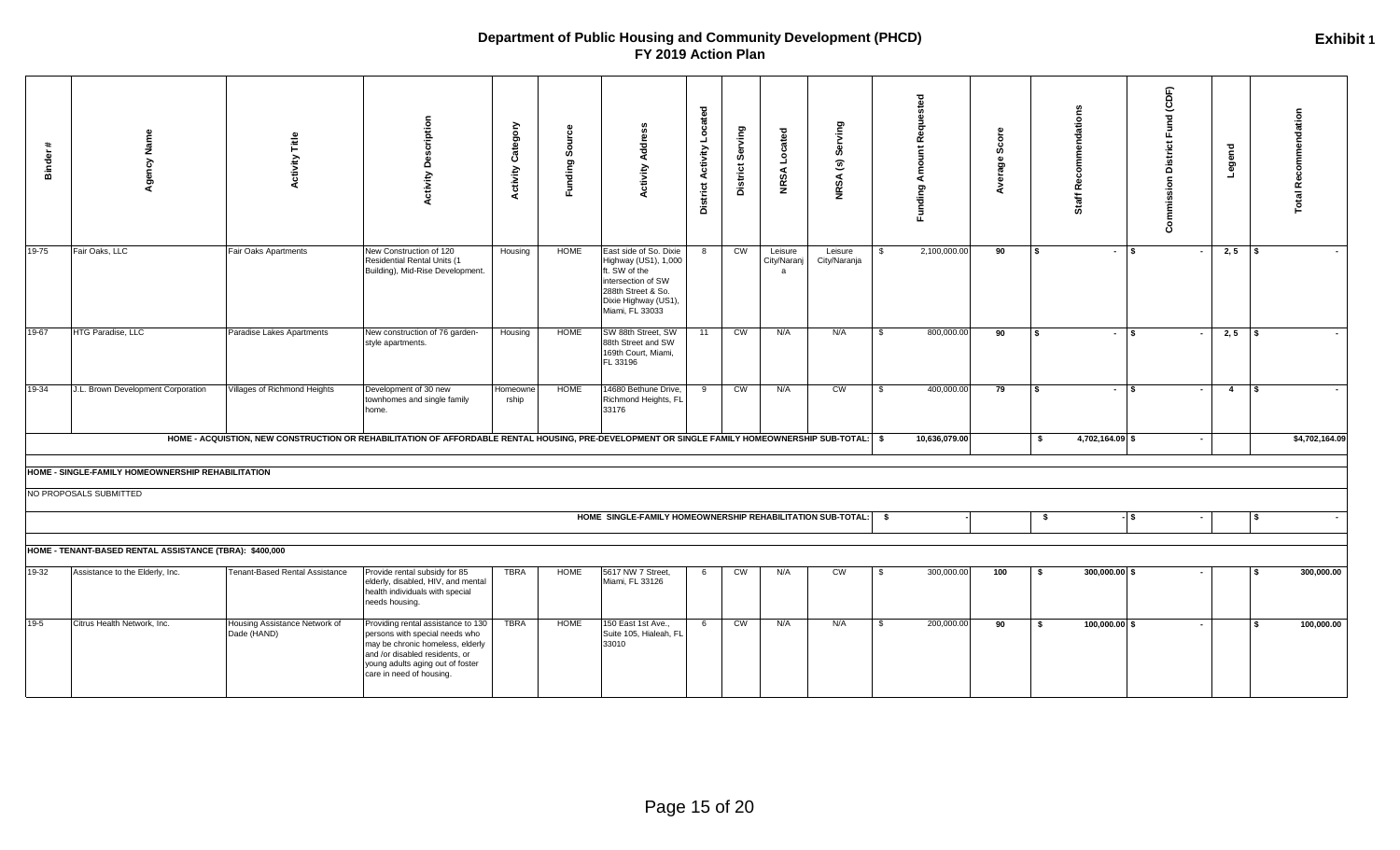| 19-80<br>Set-Aside TBRA - Lotus House<br>Lotus House Tenant-Based Rental<br>TBRA<br>HOME<br>217 NW 15th Street,<br>CW<br>400,000.00<br>Withdrawn<br>- \$<br>$\mathbf{3}$<br><b>IS</b><br>Sundari Foundation, Inc., dba Lotus<br>$\mathbf{3}$<br>N/A<br>Biscayne North,<br>\$<br>IS.<br>$\blacksquare$<br>$\sim$<br>Miami, FL 33136<br>House Women's Shelter<br>Rapid Rehousing RRH for Homeless Assistance (TBRA) program for<br>Cutler, Goulds,<br>Women<br>Homeless Women. 74 homeless<br>Leisure<br>City/Naranja,<br>individuals - 34 women and 40<br>children will receive TBRA rental<br>Model City, Opa-<br>Locka, Perrine,<br>assistance and case management<br>South Miami,<br>services.<br>West Little River<br>HOME - TENANT-BASED RENTAL ASSISTANCE SUB-TOTAL: \$<br>900,000.00<br>400,000.00 \$<br>400,000.00<br>-S<br>l S<br>$\sim$<br>HOME - COMMUNITY HOUSING DEVELOPMENT ORGANIZATION (CHDO) SET-ASIDE: \$678,617.10<br>19-77<br><b>CHDO Set</b><br><b>HOME</b><br>3925 NW 182 Street,<br>654,013.00<br>678,617.10<br>Carrfour Supportive Housing, Inc.<br>Del Prado Gardens<br>Renovation of Del Prado Gardens<br>N/A<br>N/A<br>93<br>678,617.10 \$<br>- \$<br>- \$<br><b>S</b><br>Units to include new roof, impact<br>Aside<br>Miami Gardens, FL<br>33055<br>windows, bathrooms, kitchens with<br>new cabinetry for 32 units, in<br>addition to landscaping.<br>MFK/REVA Development Corporation,<br>NoMi Lofts, LLC<br>NE 11th Avenue Project - 20 Unit<br>CHDO Set<br>HOME<br>N/A<br>N/A<br>385,000.00<br>62<br>l S<br>Southwest corner of<br>$\overline{2}$<br>$\overline{2}$<br><b>S</b><br>\$<br>- ISS<br>LLC.<br>Mixed Income Residential<br>Aside<br>NE 11th Avenue,<br>between NE 126th<br>Housing.<br>and NE 127th Street,<br>North Miami, FL<br>33162<br>HOME - COMMUNITY HOUSING DEVELOPMENT ORGANIZATION (CHDO) SET-ASIDE SUB-TOTAL: \$<br>1,039,013.00<br>678,617.10 \$<br>s.<br>l s<br>HOME - COMMUNITY HOUSING DEVELOPMENT ORGANIZATION (CHDO) OPERATING: \$200,000<br><b>HOME</b><br>19-77<br>Del Prado Gardens<br>CHDO Operating funds for the<br>CHDO<br>3925 NW 182 Street,<br>N/A<br>N/A<br>50,000.00<br>93<br>$50,000.00$ \$<br>50,000.00<br>Carrfour Supportive Housing, Inc.<br>- \$<br>- \$<br>Miami Gardens, FL<br>renovation of Del Prado Gardens'<br>Operating<br>33055<br>32 unit development to include<br>new roof, impact windows,<br>bathrooms, kitchens with new<br>cabinetry, and landscaping.<br>HOME - COMMUNITY HOUSING DEVELOPMENT ORGANIZATION (CHDO) OPERATING SUB-TOTAL:   \$<br>$50,000.00$ \$<br>50,000.00<br>50,000.00<br>- \$<br>l \$ | Binder | Agency Name | Title<br>Activity | <b>Activity Description</b> | <b>Activity Category</b> | ت<br>$\mathsf{S}\mathsf{out}$<br>Funding | Address<br>Activity | Located<br><b>District Activity</b> | District Serving | Located<br><b>NRSA</b> | Serving<br>$\widehat{\mathbf{c}}$<br><b>NRSA</b> | <b>Funding Amount Requested</b> | Score<br>Average | Recommendations<br>Staff | Commission District Fund (CDF) | Legend | <b>Total Recommendation</b> |
|-------------------------------------------------------------------------------------------------------------------------------------------------------------------------------------------------------------------------------------------------------------------------------------------------------------------------------------------------------------------------------------------------------------------------------------------------------------------------------------------------------------------------------------------------------------------------------------------------------------------------------------------------------------------------------------------------------------------------------------------------------------------------------------------------------------------------------------------------------------------------------------------------------------------------------------------------------------------------------------------------------------------------------------------------------------------------------------------------------------------------------------------------------------------------------------------------------------------------------------------------------------------------------------------------------------------------------------------------------------------------------------------------------------------------------------------------------------------------------------------------------------------------------------------------------------------------------------------------------------------------------------------------------------------------------------------------------------------------------------------------------------------------------------------------------------------------------------------------------------------------------------------------------------------------------------------------------------------------------------------------------------------------------------------------------------------------------------------------------------------------------------------------------------------------------------------------------------------------------------------------------------------------------------------------------------------------------------------------------------------------------------------------------------------------------------------------------------------------------------------------------------------------------------------------------------------------------------------------------|--------|-------------|-------------------|-----------------------------|--------------------------|------------------------------------------|---------------------|-------------------------------------|------------------|------------------------|--------------------------------------------------|---------------------------------|------------------|--------------------------|--------------------------------|--------|-----------------------------|
|                                                                                                                                                                                                                                                                                                                                                                                                                                                                                                                                                                                                                                                                                                                                                                                                                                                                                                                                                                                                                                                                                                                                                                                                                                                                                                                                                                                                                                                                                                                                                                                                                                                                                                                                                                                                                                                                                                                                                                                                                                                                                                                                                                                                                                                                                                                                                                                                                                                                                                                                                                                                       |        |             |                   |                             |                          |                                          |                     |                                     |                  |                        |                                                  |                                 |                  |                          |                                |        |                             |
|                                                                                                                                                                                                                                                                                                                                                                                                                                                                                                                                                                                                                                                                                                                                                                                                                                                                                                                                                                                                                                                                                                                                                                                                                                                                                                                                                                                                                                                                                                                                                                                                                                                                                                                                                                                                                                                                                                                                                                                                                                                                                                                                                                                                                                                                                                                                                                                                                                                                                                                                                                                                       |        |             |                   |                             |                          |                                          |                     |                                     |                  |                        |                                                  |                                 |                  |                          |                                |        |                             |
|                                                                                                                                                                                                                                                                                                                                                                                                                                                                                                                                                                                                                                                                                                                                                                                                                                                                                                                                                                                                                                                                                                                                                                                                                                                                                                                                                                                                                                                                                                                                                                                                                                                                                                                                                                                                                                                                                                                                                                                                                                                                                                                                                                                                                                                                                                                                                                                                                                                                                                                                                                                                       |        |             |                   |                             |                          |                                          |                     |                                     |                  |                        |                                                  |                                 |                  |                          |                                |        |                             |
|                                                                                                                                                                                                                                                                                                                                                                                                                                                                                                                                                                                                                                                                                                                                                                                                                                                                                                                                                                                                                                                                                                                                                                                                                                                                                                                                                                                                                                                                                                                                                                                                                                                                                                                                                                                                                                                                                                                                                                                                                                                                                                                                                                                                                                                                                                                                                                                                                                                                                                                                                                                                       |        |             |                   |                             |                          |                                          |                     |                                     |                  |                        |                                                  |                                 |                  |                          |                                |        |                             |
|                                                                                                                                                                                                                                                                                                                                                                                                                                                                                                                                                                                                                                                                                                                                                                                                                                                                                                                                                                                                                                                                                                                                                                                                                                                                                                                                                                                                                                                                                                                                                                                                                                                                                                                                                                                                                                                                                                                                                                                                                                                                                                                                                                                                                                                                                                                                                                                                                                                                                                                                                                                                       | 19-52  |             |                   |                             |                          |                                          |                     |                                     |                  |                        |                                                  |                                 |                  |                          |                                |        |                             |
|                                                                                                                                                                                                                                                                                                                                                                                                                                                                                                                                                                                                                                                                                                                                                                                                                                                                                                                                                                                                                                                                                                                                                                                                                                                                                                                                                                                                                                                                                                                                                                                                                                                                                                                                                                                                                                                                                                                                                                                                                                                                                                                                                                                                                                                                                                                                                                                                                                                                                                                                                                                                       |        |             |                   |                             |                          |                                          |                     |                                     |                  |                        |                                                  |                                 |                  |                          |                                |        | 678,617.10                  |
|                                                                                                                                                                                                                                                                                                                                                                                                                                                                                                                                                                                                                                                                                                                                                                                                                                                                                                                                                                                                                                                                                                                                                                                                                                                                                                                                                                                                                                                                                                                                                                                                                                                                                                                                                                                                                                                                                                                                                                                                                                                                                                                                                                                                                                                                                                                                                                                                                                                                                                                                                                                                       |        |             |                   |                             |                          |                                          |                     |                                     |                  |                        |                                                  |                                 |                  |                          |                                |        |                             |
|                                                                                                                                                                                                                                                                                                                                                                                                                                                                                                                                                                                                                                                                                                                                                                                                                                                                                                                                                                                                                                                                                                                                                                                                                                                                                                                                                                                                                                                                                                                                                                                                                                                                                                                                                                                                                                                                                                                                                                                                                                                                                                                                                                                                                                                                                                                                                                                                                                                                                                                                                                                                       |        |             |                   |                             |                          |                                          |                     |                                     |                  |                        |                                                  |                                 |                  |                          |                                |        |                             |
|                                                                                                                                                                                                                                                                                                                                                                                                                                                                                                                                                                                                                                                                                                                                                                                                                                                                                                                                                                                                                                                                                                                                                                                                                                                                                                                                                                                                                                                                                                                                                                                                                                                                                                                                                                                                                                                                                                                                                                                                                                                                                                                                                                                                                                                                                                                                                                                                                                                                                                                                                                                                       |        |             |                   |                             |                          |                                          |                     |                                     |                  |                        |                                                  |                                 |                  |                          |                                |        |                             |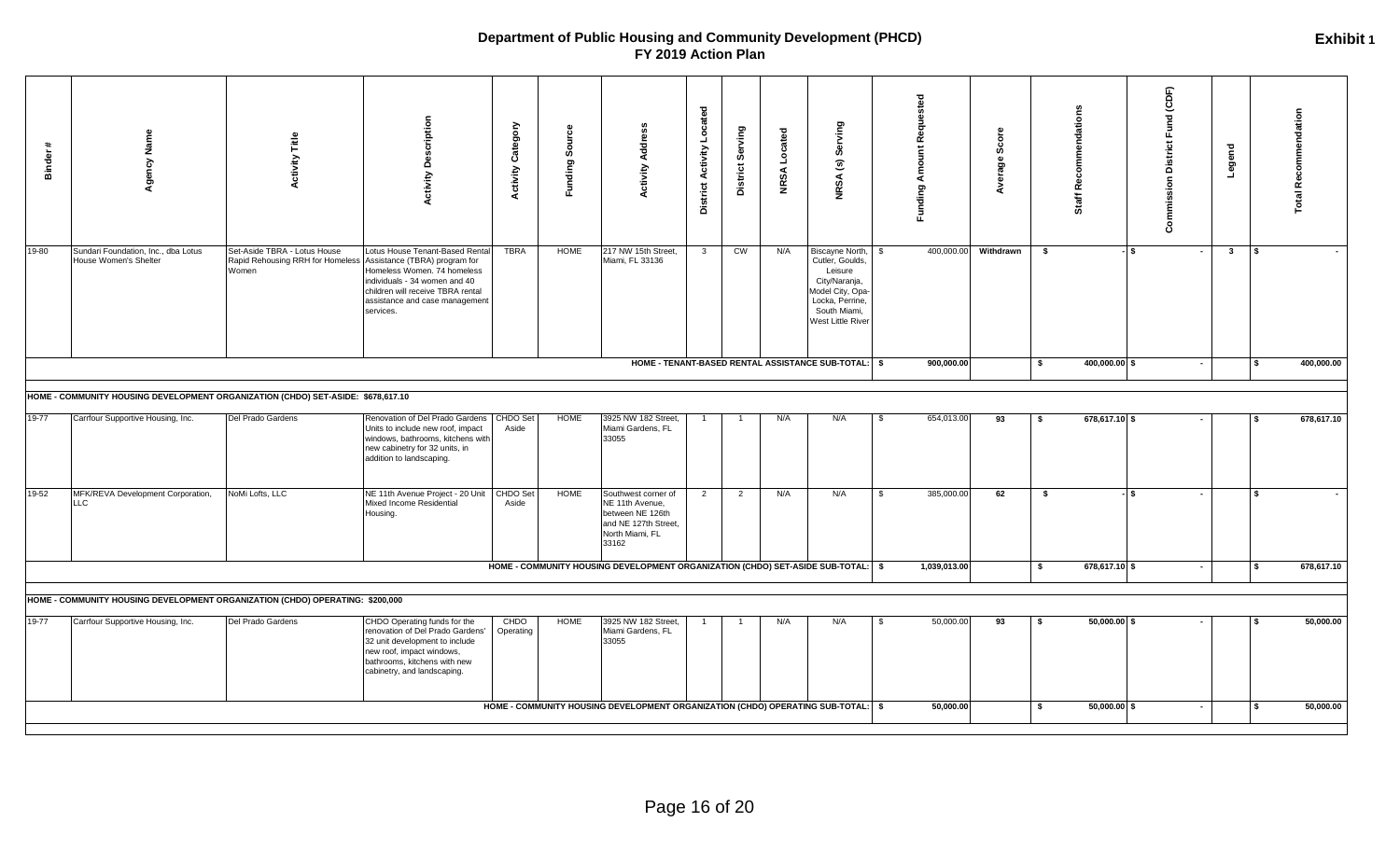| - 11:<br>Binde | řεγ                                                                                                                        |                                                                                                         | cription<br>డి<br>Activity                                                                                                                                                          | ≻<br>ō<br>Ō<br>ீ<br>ී<br><b>Activity</b> | $\circ$<br>Ø<br>ō<br>틍<br>ιī                      | ≽                                                  | Located<br><b>Activity</b><br><b>District</b> | District Serving       | ted<br>Locat<br><b>NRSA</b> | ving<br>ဖိ<br>$\mathbf{c}$<br>NRSA                                                                                                            |      | 又<br>-<br>∢<br>Funding |           |          |               | (CDF)<br>혿<br>ក<br>Com | Legend              |              | ation<br>ಕ<br>Recomme<br>$\overline{\mathfrak{m}}$ |
|----------------|----------------------------------------------------------------------------------------------------------------------------|---------------------------------------------------------------------------------------------------------|-------------------------------------------------------------------------------------------------------------------------------------------------------------------------------------|------------------------------------------|---------------------------------------------------|----------------------------------------------------|-----------------------------------------------|------------------------|-----------------------------|-----------------------------------------------------------------------------------------------------------------------------------------------|------|------------------------|-----------|----------|---------------|------------------------|---------------------|--------------|----------------------------------------------------|
| 19-81          | HOME - HOMELESS SET-ASIDE (TBRA/REHABILITATION): \$600,000<br>Sundari Foundation, Inc., dba Lotus<br>House Women's Shelter | Set-Aside TBRA - Lotus House<br>Rapid Rehousing RRH for Homeless Assistance (TBRA) program for<br>Women | Lotus House Tenant-Based Renta<br>Homeless Women. 123 homeless<br>individuals - 46 women and 77<br>children will receive TBRA rental<br>assistance and case management<br>services. | Homeless<br>Set-Aside<br><b>TBRA</b>     | <b>HOME</b>                                       | 217 NW 15th Street,<br>Miami, FL 33136             | $\mathbf{3}$                                  | $\overline{\text{cm}}$ | N/A                         | Biscayne North, \$<br>Cutler, Goulds,<br>Leisure<br>City/Naranja,<br>Model City, Opa-<br>Locka, Perrine,<br>South Miami,<br>West Little River |      | 600,000.00             | Withdrawn | \$       |               | - IS                   | $\mathbf{3}$<br>IS. |              | $\sim$                                             |
|                | HOME - HOMELESS SET-ASIDE (TBRA/REHABILITATION) SUB-TOTAL:                                                                 |                                                                                                         |                                                                                                                                                                                     |                                          |                                                   |                                                    |                                               |                        |                             |                                                                                                                                               | - \$ | 600,000.00             |           | \$       |               | l \$<br>$\sim$         |                     | $\mathbf{S}$ |                                                    |
|                | <b>HOME - ADMINISTRATION</b>                                                                                               |                                                                                                         |                                                                                                                                                                                     |                                          |                                                   |                                                    |                                               |                        |                             |                                                                                                                                               |      |                        |           |          |               |                        |                     |              |                                                    |
| PHCD           | Public Housing and Community<br>Development (PHCD)                                                                         | Administration                                                                                          | Program Administration Activities                                                                                                                                                   | Administrati<br>on                       | 701 NW 1 CT,<br>16th FLOOR,<br>MIAMI, FL<br>33136 | 701 NW 1st Court,<br>16th Floor Miami, FL<br>33136 | $\overline{\text{cm}}$                        | $\overline{\text{cm}}$ | N/A                         | <b>ALL NRSAs</b>                                                                                                                              | l \$ | 452,411.40             | N/A       | <b>S</b> | 452,411.40 \$ | $\sim$                 |                     |              | 452,411.40                                         |
|                |                                                                                                                            |                                                                                                         |                                                                                                                                                                                     |                                          |                                                   |                                                    |                                               |                        |                             | <b>HOME ADMINISTRATION</b><br>SUB-TOTAL:                                                                                                      |      | 452,411.40             |           |          | 452,411.40    | $\sim$                 |                     |              | 452,411.40                                         |
|                |                                                                                                                            |                                                                                                         |                                                                                                                                                                                     |                                          |                                                   |                                                    |                                               |                        |                             | HOME GRANDTOTAL: \$                                                                                                                           |      | 13,677,503.40          |           | s.       | 6,283,192.59  | $\sim$                 |                     | <b>S</b>     | 6,283,192.59                                       |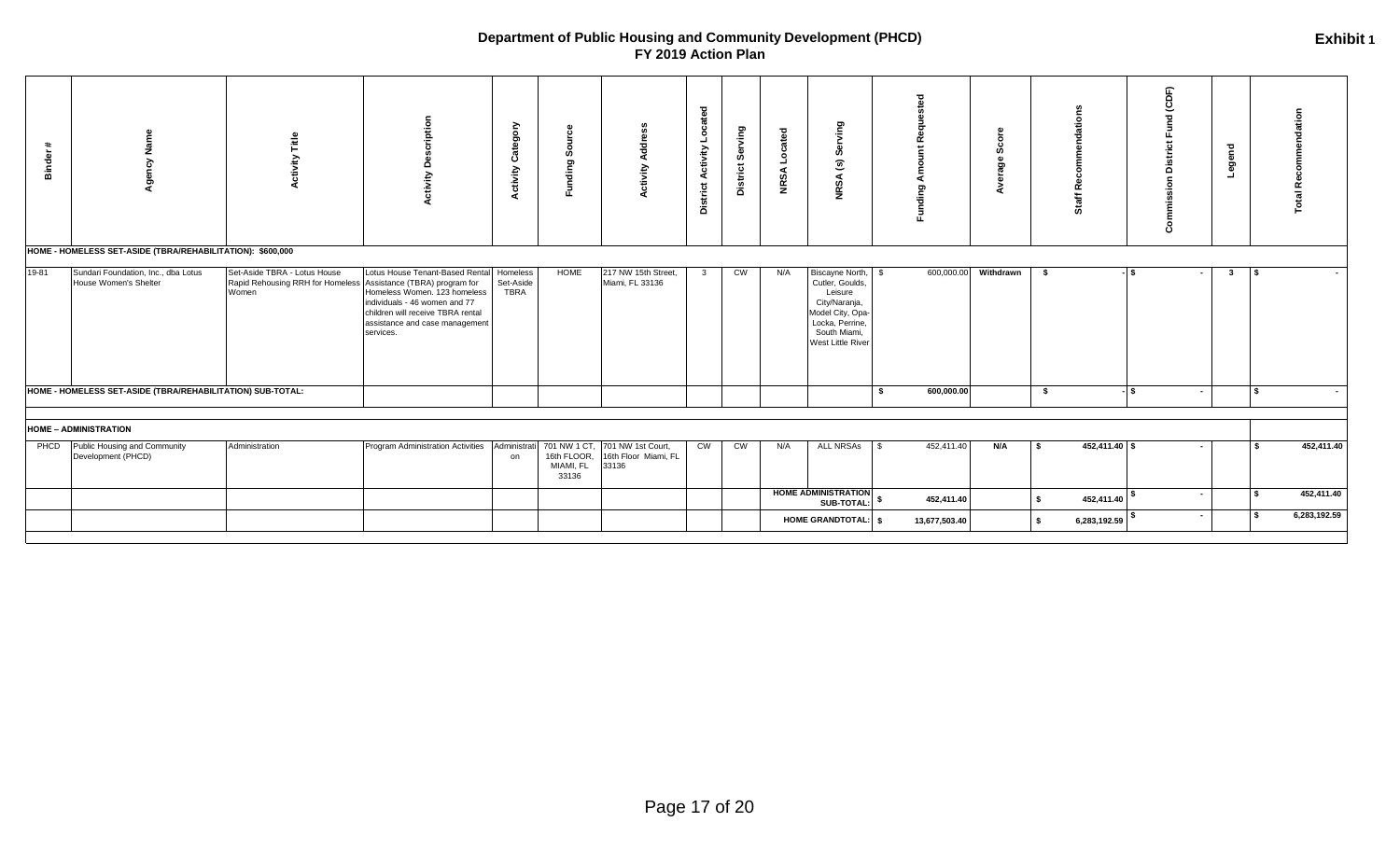| $\ddot{\phantom{1}}$<br>Binder | Name<br>Agency<br>EMERGENCY SOLUTIONS GRANT (ESG) - HOMELESS EMERGENCY SHELTER AND OUTREACH: \$617,048.94 | <b>Activity Title</b>                                                                                   | <b>Activity Description</b>                                                                                                                                                                                         | Category<br><b>Activity</b> | ပ္ပိ<br>ஃ<br>unding<br>ш.                        | <b>Activity Address</b>                               | <b>District Activity Located</b> | District Serving | Serving<br>$\widehat{\mathbf{c}}$<br><b>NRSA</b><br><b>NRSA</b>                                                                                  |              | Funding Amount Requested | Φ<br>ō<br>ુડ<br>verage | mendatio<br>Ē<br>٦ĕ<br>Staff | Fund (CDF)<br><b>District</b><br>Commission | Legend                                  | Total Recommendation |
|--------------------------------|-----------------------------------------------------------------------------------------------------------|---------------------------------------------------------------------------------------------------------|---------------------------------------------------------------------------------------------------------------------------------------------------------------------------------------------------------------------|-----------------------------|--------------------------------------------------|-------------------------------------------------------|----------------------------------|------------------|--------------------------------------------------------------------------------------------------------------------------------------------------|--------------|--------------------------|------------------------|------------------------------|---------------------------------------------|-----------------------------------------|----------------------|
| 19-62                          | Camillus House, Inc.                                                                                      | Emergency Shelter Program                                                                               | Emergency Shelter program<br>provides emergency services to<br>persons who are homeless.                                                                                                                            | Homeless                    | ESG                                              | 1603 NW 7th Avenue,<br>Miami, FL 33136                | 3                                | CW               | N/A<br>N/A                                                                                                                                       | - \$         | 592,487.00               | 39 / 97.5%             | 617,048.94 \$<br>- \$        |                                             |                                         | 617,048.94           |
|                                |                                                                                                           |                                                                                                         | $Clients = 240$<br>EMERGENCY SOLUTIONS GRANT (ESG) - EMERGENCY SOLUTIONS GRANT (ESG) - HOMELESS EMERGENCY SHELTER AND OUTREACH SUB-TOTAL:   \$                                                                      |                             |                                                  |                                                       |                                  |                  |                                                                                                                                                  |              | 592,487.00               |                        | 617,048.94 \$<br>\$          | $\sim$                                      |                                         | 617,048.94           |
|                                | EMERGENCY SOLUTIONS GRANT (ESG) - HOMELESS PREVENTION AND RAPID REHOUSING: \$384,302.41                   |                                                                                                         |                                                                                                                                                                                                                     |                             |                                                  |                                                       |                                  |                  |                                                                                                                                                  |              |                          |                        |                              |                                             |                                         |                      |
| $19 - 8$                       | Citrus Health Network, Inc.                                                                               | Tenant Based Rental Assistance<br>(TBRA)                                                                | <b>ESG/TBRA</b> providing rental<br>assistance to 275 households/850<br>individuals who are homeless or at-<br>risk for homelessness.                                                                               | Homeless                    | ESG                                              | 150 East 1st Ave.,<br>Suite 105, Hialeah, FL<br>33010 | 6                                | <b>CW</b>        | N/A<br>N/A                                                                                                                                       | $\mathbb{S}$ | 369,612.00               | 47.9 / 77.3% \$        | 384,302.41 \$                |                                             |                                         | 384,302.41           |
| 19-79                          | Sundari Foundation, Inc., dba Lotus<br>House Women's Shelter                                              | Set-Aside TBRA - Lotus House<br>Rapid Rehousing RRH for Homeless Assistance (TBRA) program for<br>Women | Lotus House Tenant-Based Rental<br>homeless women, youth, and<br>children to assist 51 homeless<br>individuals (23 women and 28<br>children) will receive RRH rental<br>assistance and case management<br>services. | Homeless                    | ESG                                              | 217 NW 15th Street,<br>Miami, FL 33136                | $\overline{\mathbf{3}}$          | CW               | N/A<br>Biscayne North,<br>Cutler, Goulds,<br>Leisure<br>City/Naranja,<br>Model City, Opa<br>Locka, Perrine,<br>South Miami,<br>West Little River |              | 369,612.00               | Withdrawn              | $-1$ s<br>l \$               |                                             | $\mathbf{3}$<br>$\overline{\mathbf{s}}$ |                      |
|                                |                                                                                                           |                                                                                                         |                                                                                                                                                                                                                     |                             |                                                  |                                                       |                                  |                  | EMERGENCY SOLUTIONS GRANT (ESG) - HOMELESS PREVENTION AND RAPID REHOUSING SUB-TOTAL:   \$                                                        |              | 739,224.00               |                        | 384,302.41 \$<br>- \$        | $\sim$                                      | l S                                     | 384,302.41           |
|                                | <b>ESG - ADMINISTRATION</b>                                                                               |                                                                                                         |                                                                                                                                                                                                                     |                             |                                                  |                                                       |                                  |                  |                                                                                                                                                  |              |                          |                        |                              |                                             |                                         |                      |
| PHCD                           | Department of Public Housing and<br>Community Development (PHCD)                                          | Administration                                                                                          | Program Administration Activities   Administrati                                                                                                                                                                    | on                          | 701 NW 1 CT<br>16th FLOOR,<br>MIAMI, FL<br>33136 | 701 NW 1st Court,<br>16th Floor Miami, FL<br>33136    | CW                               | CW               | ALL NRSAs \ \$<br>N/A                                                                                                                            |              | 81,190.65                | N/A                    | 81,190.65 \$<br>$\sqrt{5}$   |                                             |                                         | 81,190.65            |
|                                |                                                                                                           |                                                                                                         |                                                                                                                                                                                                                     |                             |                                                  |                                                       |                                  |                  | ESG - ADMINISTRATION SUB-TOTAL:   \$                                                                                                             |              | 81,190.65                |                        | \$<br>81,190.65              | $\sim$                                      | l S                                     | 81,190.65            |
|                                |                                                                                                           |                                                                                                         |                                                                                                                                                                                                                     |                             |                                                  |                                                       |                                  |                  | <b>ESG GRANDTOTAL:</b>                                                                                                                           | - \$         | 1,412,901.65             |                        | S.<br>1,082,542.00           |                                             | \$                                      | 1,082,542.00         |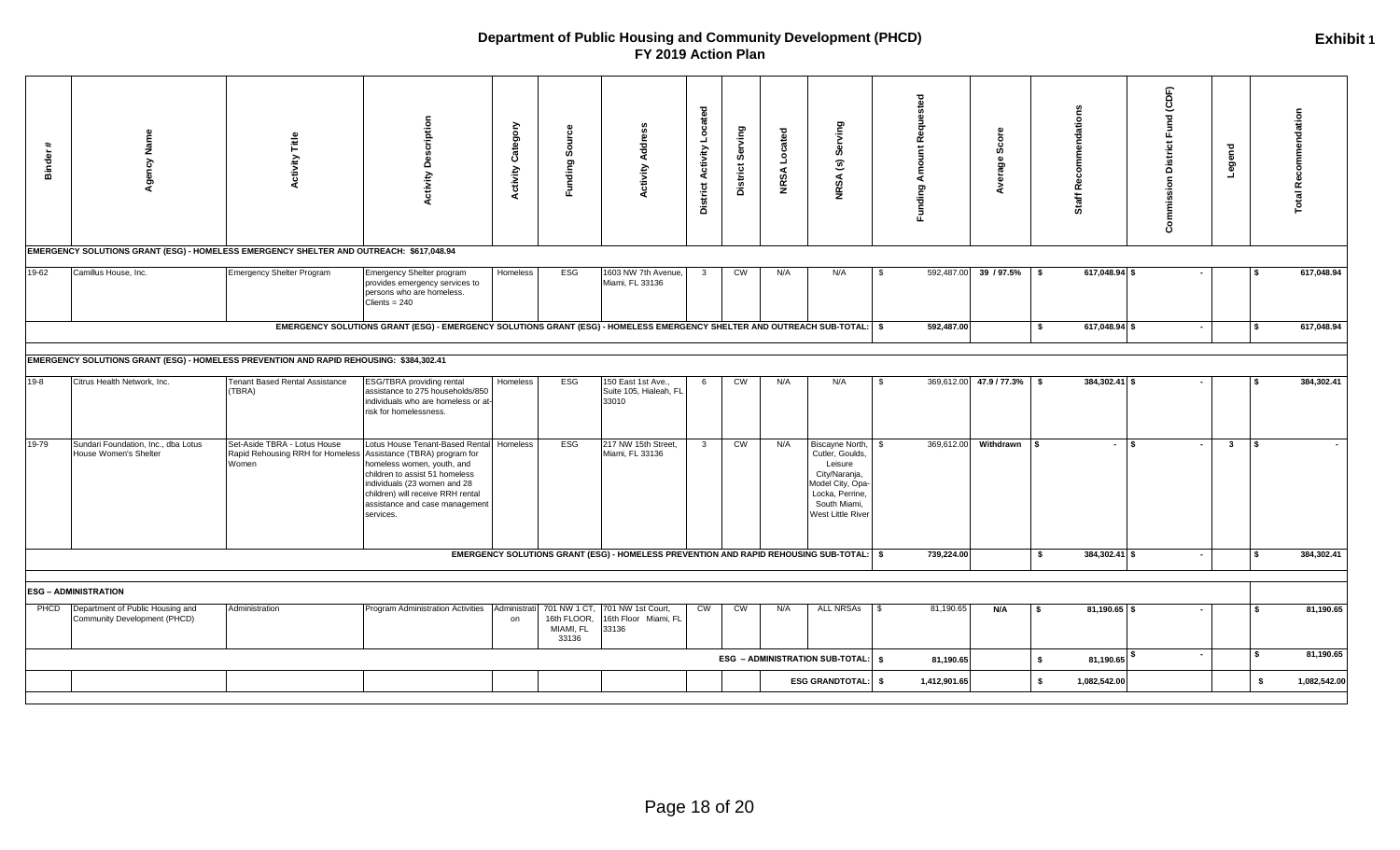| $+1$<br><b>Binder</b> | Agency Name<br>SPED - SPECIAL ECONOMIC DEVELOPMENT | Title<br>Activity    | <b>Activity Description</b>                 | Category<br><b>Activity</b> | യ<br>Sourc<br>Funding | Address<br>Activity                       | Located<br><b>District Activity</b> | Serving<br>District:   | Located<br><b>NRSA</b> | ying<br>န္တ<br>$\widehat{\mathbf{c}}$<br><b>NRSA</b>                                                                                          | <b>Funding Amount Requested</b> | Score<br>Average | commendations<br>ēم<br>Staff <sup>1</sup> | Commission District Fund (CDF) | Legend                   | Total Recommendation                     |
|-----------------------|----------------------------------------------------|----------------------|---------------------------------------------|-----------------------------|-----------------------|-------------------------------------------|-------------------------------------|------------------------|------------------------|-----------------------------------------------------------------------------------------------------------------------------------------------|---------------------------------|------------------|-------------------------------------------|--------------------------------|--------------------------|------------------------------------------|
| 19-83                 | Heritage Yacht Tours and Marine<br>Academy         | Foreclosure Forensic | This application deemed non-<br>responsive. | Special<br>Economic<br>Dev  | SPED                  | 5150 NW 2nd<br>Avenue, Miami, FL<br>33127 | $\overline{3}$                      | CW                     | N/A                    | Biscayne North, \$<br>Cutler, Goulds,<br>Leisure<br>City/Naranja,<br>Model City, Opa-<br>Locka, Perrine,<br>South Miami,<br>West Little River | 250,000.00                      | N/A              | <b>S</b>                                  | $-1$ s                         | $\overline{1}$           | $\sqrt{2}$                               |
| 19-84                 | Poinciana Park                                     | Foreclosure Forensic | This application deemed non-<br>responsive. | Special<br>Economic<br>Dev  | SPED                  | 5150 NW 2nd<br>Avenue, Miami, FL<br>33127 | $\overline{\mathbf{3}}$             | $\overline{\text{cm}}$ | N/A                    | Biscayne North, \$<br>Cutler, Goulds,<br>Leisure<br>City/Naranja,<br>Model City, Opa-<br>Locka, Perrine,<br>South Miami,<br>West Little River | 250,000.00                      | N/A              | <b>S</b>                                  | $\mathsf{I}$<br>$\sim$         | $\blacksquare$<br>$\sim$ | $\sqrt{3}$                               |
| 19-85                 | Foreclosure Forensic                               | Foreclosure Forensic | This application deemed non-<br>responsive. | Special<br>Economic<br>Dev  | SPED                  | 5150 NW 2nd<br>Avenue, Miami, FL<br>33127 | $\overline{\mathbf{3}}$             | <b>CM</b>              | N/A                    | Biscayne North, \$<br>Cutler, Goulds,<br>Leisure<br>City/Naranja,<br>Model City, Opa-<br>Locka, Perrine,<br>South Miami,<br>West Little River | 250,000.00                      | N/A              | $\mathbf{s}$                              | $-1$ \$                        | $\blacksquare$<br>$\sim$ | $\sqrt{5}$                               |
|                       |                                                    |                      |                                             |                             |                       |                                           |                                     |                        |                        | SPED - SPECIAL ECONOMIC DEVELOPMENT SUB-TOTAL: \$                                                                                             | 750,000.00                      |                  | \$                                        | $-1$ \$                        | $\sim$                   | $\mathbf{s}$<br>$\overline{\phantom{a}}$ |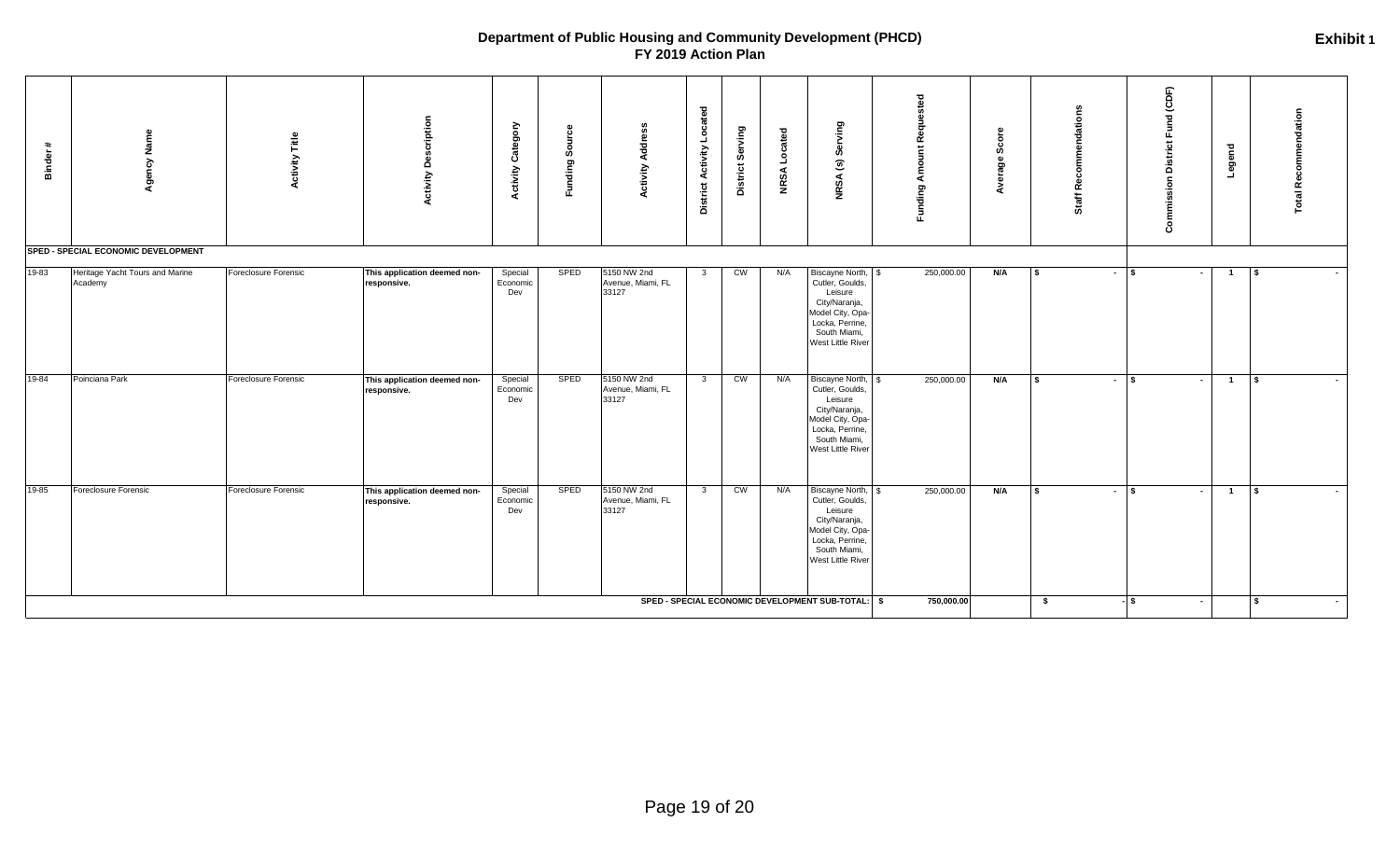|  |  |  |  |  |  | ≩ | ്<br>__<br>ें हैं।<br>ੰਦੇ<br>strict | פ<br>თ് —<br>.<br>å | $\overline{\phantom{a}}$<br><b>DES</b> | ರಾ<br>$\mathbf{r}$<br><b>NRSA</b> |  |  |  |  | <u>_</u> |  |
|--|--|--|--|--|--|---|-------------------------------------|---------------------|----------------------------------------|-----------------------------------|--|--|--|--|----------|--|
|--|--|--|--|--|--|---|-------------------------------------|---------------------|----------------------------------------|-----------------------------------|--|--|--|--|----------|--|

**Legend:**

**1 - Application deemed non-responsive.** 

**2 - Tiebreaker tabulation used to allocate funding based on: #1 - Ability To Proceed and #2 - County Leveraging with higher points for projects with less County funds per unit.**

**3 - Sundari Foundation submitted a "Formal request to withdraw all proposals from the FY 2019 RFA process." Request was accepted.**

**4 - Due Diligence concerns with details summarized in attached Exhibit 2.**

**5 - Project funded via recaptured funding allocations in attached Exhibit 3.**

**6 - FY 2018 SURTAX gap being filled.**

**7 - Fully funded in FY 2018 SURTAX with pro-rata unit-based formula utilized.**

**NOTE: Beneficiary information will be adjusted based on actual allocations.**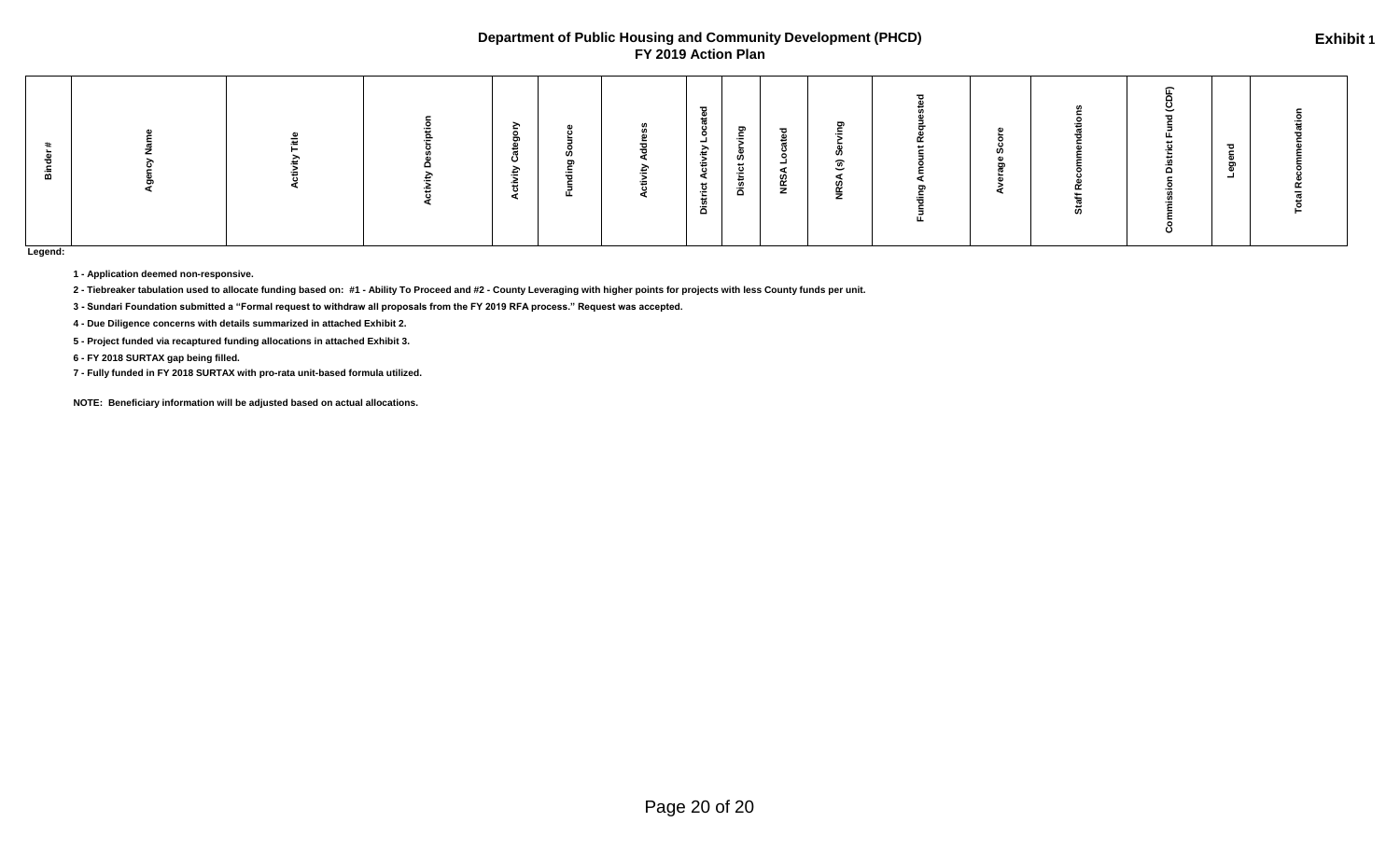|                               |                                                                         |                                                                   |                              | <b>CDBG RECAPTURE RECOMMENDATIONS</b>                                                                                                                                                        |                                                                                                  |                                    |                                                                                                           |                            |
|-------------------------------|-------------------------------------------------------------------------|-------------------------------------------------------------------|------------------------------|----------------------------------------------------------------------------------------------------------------------------------------------------------------------------------------------|--------------------------------------------------------------------------------------------------|------------------------------------|-----------------------------------------------------------------------------------------------------------|----------------------------|
| Program<br>Year & IDIS<br>No. | <b>Agency Name</b>                                                      | <b>Activity Title</b>                                             | <b>Activity Category</b>     | <b>Activity Description</b>                                                                                                                                                                  | <b>Activity Address</b>                                                                          | Commission<br><b>District Fund</b> | <b>Reason for Recapture</b>                                                                               | Amount to be<br>Recaptured |
|                               | COMMUNITY DEVELOPMENT BLOCK GRANT (CDBG) - Economic Development (ED)    |                                                                   |                              |                                                                                                                                                                                              |                                                                                                  |                                    |                                                                                                           |                            |
|                               | 2017 / 5649 Ecotech Visions Foundation, Inc.                            | <b>Sreen Tech Fellowship</b><br><b>Business Incubator</b>         | Economic Development         | Growing, supporting, and incubating 120 businesses from<br>infant to small, and small, to mid-size in 15 months through<br>worker training and manufacturing product development.            | 670 NW 113th Street, Miami, FL 33168                                                             | N/A                                | The activity is complete<br>and a balance remains.                                                        | \$199.20                   |
|                               | 2015 / 5422 Ecotech Visions Foundation, Inc.                            | <b>Greentech Business</b><br>Incubator- Liberty City<br>Set-Aside | Economic Development         | Growing, supporting, and incubating 120 businesses from<br>infant to small, and small, to mid-size in 15 months through<br>worker training and manufacturing product development.            | 6838 NW 18th Avenue, Miami, FL 33147                                                             | N/A                                | The activity is complete<br>and a balance remains.                                                        | \$250.00                   |
| 5701                          | 2017 & 2018 / Neighbors and Neighbors<br>Association, Inc.              | Accelerate South Dade<br>Incubator                                | Economic Development         | Provide support to small business and non-profit incubator.                                                                                                                                  | 10700 Caribbean Blvd, Suite 301, Cutler<br>Bay, FL 33189                                         | Yes, Dist. 8                       | The activity is complete<br>and a balance remains.                                                        | \$0.01                     |
|                               | 2004, 2006, & South Miami Community<br>2007 / 4518 Redevelopment Agency | Madison Square/South<br>Miami Strip Mall Project                  | Special Economic Development | Project consists of a mixed-use facility located in the South<br>Miami NRSA to increase housing availability for low to<br>moderate income individuals while creating and retaining<br>jobs. | 6488 SW 60th Avenue, South Miami, FL<br>33143; and 6457 SW 60th Avenue,<br>South Miami, FL 33143 | N/A                                | Project is cancelled.                                                                                     | \$394,000.00               |
|                               |                                                                         |                                                                   |                              |                                                                                                                                                                                              |                                                                                                  |                                    | CDBG - Economic Development Subtotal:                                                                     | \$394,449.21               |
|                               | CDBG - Public Services (PS)                                             |                                                                   |                              |                                                                                                                                                                                              |                                                                                                  |                                    |                                                                                                           |                            |
| 2018 / N/A                    | Urban Initiative Foundation, Inc.                                       | After School Program                                              | <b>Public Services</b>       | After school program for 30 at-risk teenage girls.                                                                                                                                           | Agency did not provide a location to<br>provide the services                                     | Yes, Dist. 2                       | The Awardee did not<br>follow through with<br>providing pertinent<br>nformation to develop a<br>contract. | \$15,000.00                |
|                               | 2018 / 5728 City of South Miami                                         | Senior Meals Program<br>2018                                      | <b>Public Services</b>       | Senior meals program for 64 residents in South Miami.                                                                                                                                        | 6701 SW 62nd Avenue, South Miami, FL<br>33143                                                    | Yes, Dist. 7                       | The activity is complete<br>and a balance remains.                                                        | \$165.66                   |
|                               |                                                                         |                                                                   |                              |                                                                                                                                                                                              |                                                                                                  |                                    | CDBG - Public Services Subtotal:                                                                          | \$15,165.66                |
|                               | <b>CDBG</b> - Public Service Disaster                                   |                                                                   |                              |                                                                                                                                                                                              |                                                                                                  |                                    |                                                                                                           |                            |
|                               | 2018 / 5730 Assistance to the Elderly, Inc.                             | Assistance for Elderly<br>Affected by Disaster                    | Public Services Disaster     | Assistance to 30 low-income elderly residents affected by<br>Hurricane Irma. Services will include meals, utility assistance<br>and supply vouchers.                                         | 5617 NW 7th Street, Miami, FL 33126                                                              | N/A                                | The activity is complete<br>and a balance remains.                                                        | \$13,240                   |
|                               |                                                                         |                                                                   |                              |                                                                                                                                                                                              |                                                                                                  |                                    | <b>CDBG Public Services Disaster Subtotal:</b>                                                            | \$13,240                   |
|                               |                                                                         |                                                                   |                              | <b>CDBG RECAPTURE RECOMMENDATIONS</b>                                                                                                                                                        |                                                                                                  |                                    |                                                                                                           |                            |
| Program<br>Year & IDIS<br>No. | <b>Agency Name</b>                                                      | <b>Activity Title</b>                                             | <b>Activity Category</b>     | <b>Activity Description</b>                                                                                                                                                                  | <b>Activity Address</b>                                                                          | Commission<br><b>District Fund</b> | <b>Reason for Recapture</b>                                                                               | Amount to be<br>Recaptured |
|                               | CDBG - Special Economic Development (SPED)                              |                                                                   |                              |                                                                                                                                                                                              |                                                                                                  |                                    |                                                                                                           |                            |
|                               | 2016 / 5637 Integrative Health Care Institute                           | Integrative Health Care<br>Institute - 2016                       | Special Economic Development | Rehabilitation of a medical center an creation of six (6) full<br>time jobs.                                                                                                                 | 3211 Ponce De Leon Blvd., Suite 102,<br>Coral Gables, FL 33134                                   | N/A                                | The agency was unable<br>to expend funds for<br>several line items.                                       | \$33,400.97                |
|                               | 2016 / 5529 Pharma Topcare, Inc.                                        | <b>BTV Pharmacy</b>                                               | Special Economic Development | The project is a rehabilitation of a pharmacy with the intention<br>of creating 10 new full time jobs. Asking for Liberty City Set-<br>Aside funding.                                        | 1495 NW 54th Street, Miami, FL 33142                                                             | N/A                                | The activity is complete<br>and a balance remains.                                                        | \$925.00                   |
|                               | 2017 / N/A Ecotech Visions Foundation, Inc.                             | Net Zero Green Maker                                              | Special Economic Development | Industrial mixed-use building improvements for<br>manufacturing and tech job creation.                                                                                                       | 670 NW 113th Street, Miami, FL 33168                                                             | N/A                                | The agency will not<br>pursue finishing the<br>project.                                                   | \$100,000.00               |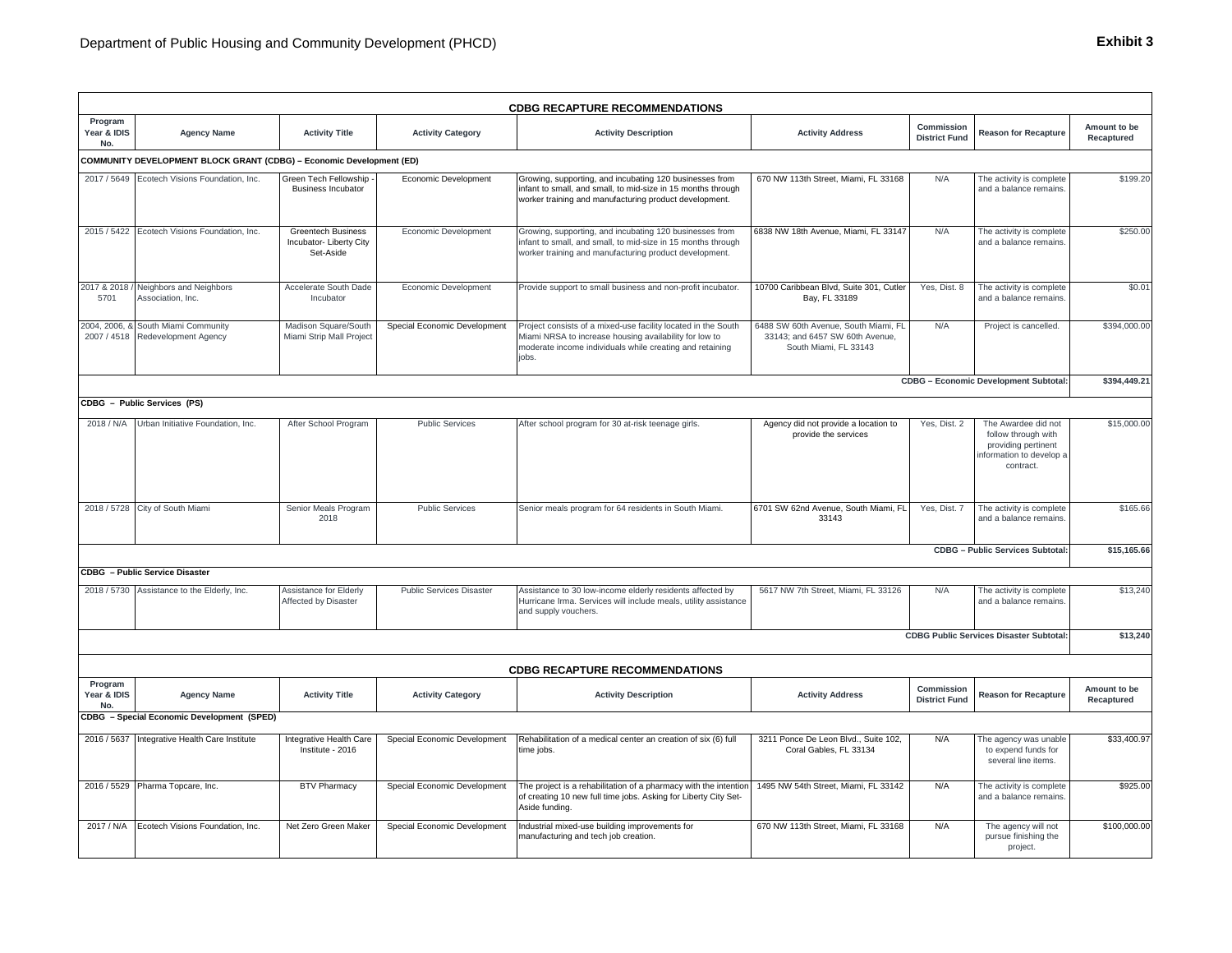|                  |                                                                         |                                                   |                                             |                                                                                                                                                                                                                                                              |                                                                                                  |                 | CDBG - Special Economic Development Subtotal:                       | \$134,325.97   |
|------------------|-------------------------------------------------------------------------|---------------------------------------------------|---------------------------------------------|--------------------------------------------------------------------------------------------------------------------------------------------------------------------------------------------------------------------------------------------------------------|--------------------------------------------------------------------------------------------------|-----------------|---------------------------------------------------------------------|----------------|
| CDBG - Housing   |                                                                         |                                                   |                                             |                                                                                                                                                                                                                                                              |                                                                                                  |                 |                                                                     |                |
| 2018 / 5583 Inc. | 2016, 2017, & Rebuilding Together Miami-Dade,                           | <b>Beautification Program</b>                     | Housing                                     | Program provided homeowners with home rehabilitation to<br>include exterior painting, landscaping, and repairs.                                                                                                                                              | 1390 South Dixie Highway, Suite 2123,<br>Coral Gables, FL 33146                                  | Yes, District 8 | The activity is complete<br>and a balance remains.                  | \$11,029.26    |
|                  |                                                                         |                                                   |                                             |                                                                                                                                                                                                                                                              |                                                                                                  |                 | <b>CDBG - Housing Subtotal:</b>                                     | \$11,029.26    |
|                  | CDBG - Public Facilities & Capital Improvements (PFCI)                  |                                                   |                                             |                                                                                                                                                                                                                                                              |                                                                                                  |                 |                                                                     |                |
|                  | 2016 / 5582 Coalition of Florida Farm Workers.<br>Inc.                  | Capital Improvement &<br><b>Public Facilities</b> | Public Facilities & Capital<br>Improvements | COFFO to construct an addition that will allow it to<br>consolidate all of its current projects under one roof - one<br>stop facility to provide increase public service to low income<br>families in the Homestead/Florida city entitlement<br>communities. | 778 West Palm Drive, Florida City, FL<br>33034                                                   | N/A             | Agency has been<br>unable to expend the<br>entire allocated amount. | \$19,057.72    |
| 2017 / N/A       | Miami-Dade Homeless Trust                                               | Verde Gardens                                     | Public Facilities & Capital<br>Improvements | Provide fencing for three folios for Verde Gardens, a county<br>owned housing project serving 145 formerly homeless<br>families with disabilities for community garden/farm.                                                                                 | 12550 SW 282nd Street, Homestead, FL<br>33033                                                    | N/A             | Project is cancelled.                                               | \$171,000.00   |
| 2018 / N/A       | The Association for Development of<br>the Exceptional, Inc.             | <b>ADE South Construction</b>                     | Public Facilities & Capital<br>Improvements | Provide support for the new construction of a 2,000 sq.ft.<br>building for an Adult Day Care Training Program.                                                                                                                                               | 12700 SW 216th Street, Goulds, FL<br>33170                                                       | N/A             | Project is cancelled.                                               | \$470,000.00   |
|                  | 2017 / 5677 City of South Miami                                         | Playground Shade<br>Structure - Brewer Park       | Public Facilities & Capital<br>Improvements | Supply and installation of new playground shade structure a<br><b>Brewer Park.</b>                                                                                                                                                                           | 6300 SW 56th Street, South Miami, FL<br>33143                                                    | N/A             | The activity is complete<br>and a balance remains.                  | \$3,259.00     |
|                  | 2004, 2006, & South Miami Community<br>2007 / 3968 Redevelopment Agency | Madison Square/South<br>Miami Strip Mall Project  | Public Facilities & Capital<br>Improvements | Administrative costs for assigned County personnel from the<br>Community Builders Division to provide assistance to the<br>agency.                                                                                                                           | 6488 SW 60th Avenue, South Miami, FL<br>33143; and 6457 SW 60th Avenue,<br>South Miami, FL 33143 | N/A             | Project is cancelled.                                               | \$19,700.00    |
|                  |                                                                         |                                                   |                                             |                                                                                                                                                                                                                                                              |                                                                                                  |                 | <b>CDBG Public Facilities &amp; Capital Improvements Subtotal:</b>  | \$683,016.72   |
|                  |                                                                         |                                                   |                                             |                                                                                                                                                                                                                                                              |                                                                                                  |                 | <b>CDBG GRAND TOTAL:</b>                                            | \$1,251,226.82 |

|                               |                                                                                      |                                                                 |                          | <b>CDBG REALLOCATION RECOMMENDATIONS</b>                                                                                                                                                                                                                                                                        |                                                             |                                    |                            |  |                             |  |  |  |  |
|-------------------------------|--------------------------------------------------------------------------------------|-----------------------------------------------------------------|--------------------------|-----------------------------------------------------------------------------------------------------------------------------------------------------------------------------------------------------------------------------------------------------------------------------------------------------------------|-------------------------------------------------------------|------------------------------------|----------------------------|--|-----------------------------|--|--|--|--|
| Program<br>Year & IDIS<br>No. | <b>Agency Name</b>                                                                   | <b>Activity Title</b>                                           | <b>Activity Category</b> | <b>Activity Description</b>                                                                                                                                                                                                                                                                                     | <b>Activity Address</b>                                     | Commission<br><b>District Fund</b> | <b>Commission District</b> |  | Amount to be<br>Reallocated |  |  |  |  |
|                               | COMMUNITY DEVELOPMENT BLOCK GRANT (CDBG) - Economic Development (ED) MicroEnterprise |                                                                 |                          |                                                                                                                                                                                                                                                                                                                 |                                                             |                                    |                            |  |                             |  |  |  |  |
| N/A                           | Hispanic Business Initiative Fund of<br>Florida, Inc. DBA Prospera                   | Public Service -<br>Technical Assistance to<br>Small Businesses | Economic Development     | Technical assistance to small business owners including<br>training, one-on-one consulting and grants with 3 jobs<br>created.                                                                                                                                                                                   | 2305 NW 107 Avenue, Suite 1M17,<br>Miami, FL 33172          | N/A                                | 12                         |  | 90,000.00                   |  |  |  |  |
| N/A                           | Partners for Self Employment, Inc.                                                   | Entrepreneurial Institute                                       | Economic Development     | Technical Assistance to small businesses in Miami-Dade<br>County with 3 jobs created.                                                                                                                                                                                                                           | 3000 Biscayne Blvd, Suite 215,<br>Miami. FL 33137           | N/A                                | $\mathcal{R}$              |  | 90,000.00                   |  |  |  |  |
| N/A                           | Miami Dade Chamber of Commerce.<br>Inc.                                              | Technical Assistance to<br><b>Small Businesses</b>              | Economic Development     | Offer technical assistance to businesses. Most of the<br>services will be in the form of workshops and one-on-one<br>consulting, partnering with various entities such as Miami-<br>Dade County Public Schools, Miami-Dade County Small<br>Business Department, and other organizations with 3 jobs<br>created. | 100 South Biscayne Boulevard, Suite<br>300. Miami. FL 33131 | N/A                                |                            |  | 80,000.00                   |  |  |  |  |
| N/A                           | <b>Black Economic Development</b><br>Coalition, Inc. DBA Tools for Change            | Technical Assistance to<br><b>Small Businesses</b>              | Economic Development     | Technical assistance to small businesses with 3 jobs<br>created.                                                                                                                                                                                                                                                | 5120 NW 24th Avenue, Miami, FL 33142                        | N/A                                | $\mathcal{R}$              |  | 90,000.00                   |  |  |  |  |
| N/A                           | Community Fund of North Miami<br>Dade, Inc.                                          | Technical Assistance to<br><b>Small Businesses</b>              | Economic Development     | Technical assistance to micro and small businesses with 3<br>jobs created.                                                                                                                                                                                                                                      | 490 Opa-Locka Boulevard, Suite 20,<br>Opa-Locka, FL 33054   | N/A                                |                            |  | 75,000.00                   |  |  |  |  |
|                               | \$425,000.00<br><b>CDBG - Economic Development MicroEnterprise Subtotal:</b>         |                                                                 |                          |                                                                                                                                                                                                                                                                                                                 |                                                             |                                    |                            |  |                             |  |  |  |  |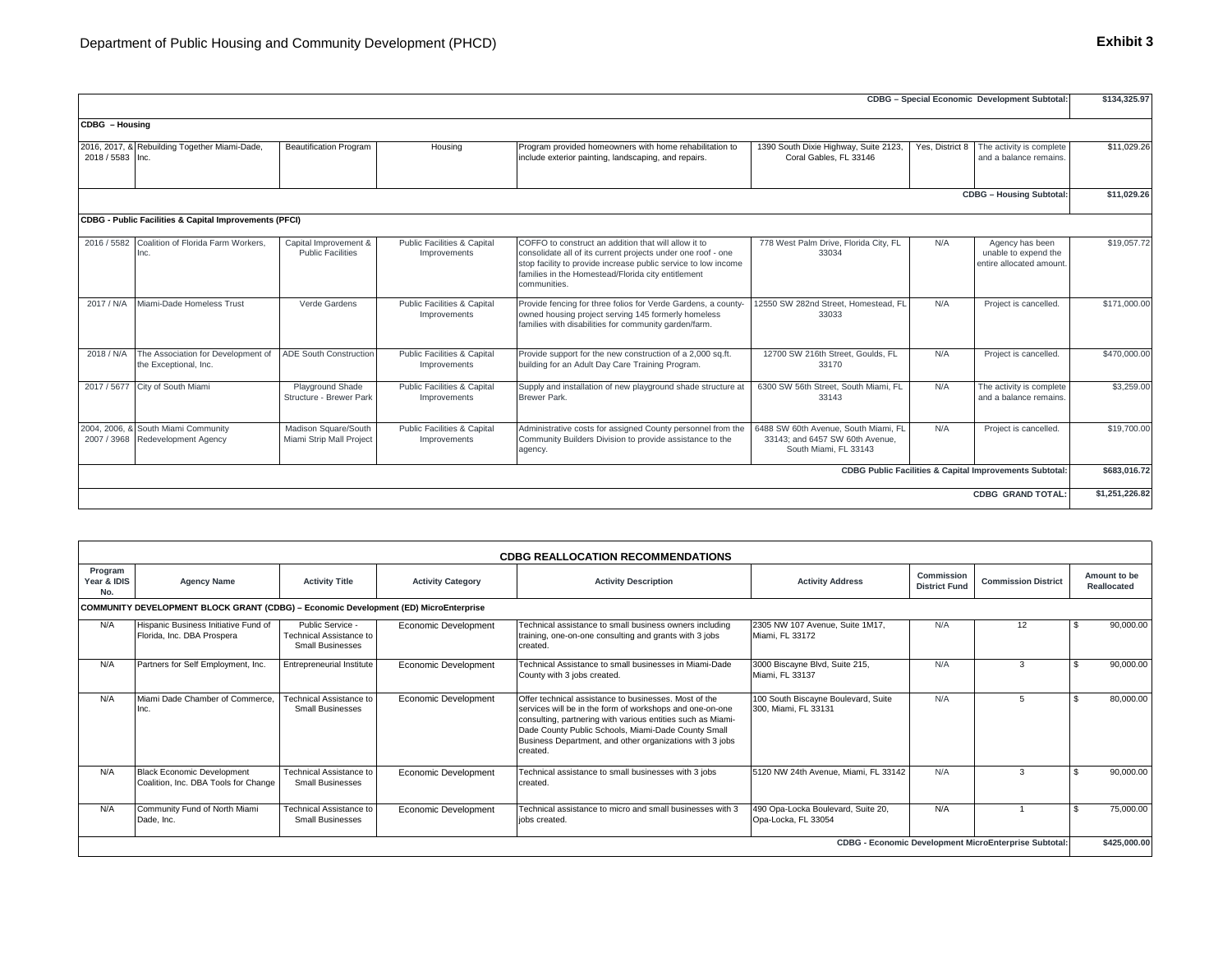#### **CDBG – Special Economic Development (SPED)**

| N/A                           | Department of Public Housing and<br>Community Development (PHCD)  | Special Economic<br>Development  | <b>Special Economic Development</b>                    | Special economic development funding for businesses<br>countywide projects.                                                                                                           | 701 NW 1st Court 16th Floor, Miami, FL<br>33130 | N/A                                | <b>CW</b>                                                     | -S       | 400,000.00                         |
|-------------------------------|-------------------------------------------------------------------|----------------------------------|--------------------------------------------------------|---------------------------------------------------------------------------------------------------------------------------------------------------------------------------------------|-------------------------------------------------|------------------------------------|---------------------------------------------------------------|----------|------------------------------------|
|                               |                                                                   |                                  |                                                        |                                                                                                                                                                                       |                                                 |                                    | CDBG - Special Economic Development Subtotal: \$              |          | 400,000.00                         |
|                               | <b>CDBG - Public Facilities &amp; Capital Improvements (PFCI)</b> |                                  |                                                        |                                                                                                                                                                                       |                                                 |                                    |                                                               |          |                                    |
| N/A / 5575                    | Latin Mission Ministries, Inc. d/b/a<br>Alpha and Omega Church    | Alpha Goes Green<br>2016         | <b>Public Facilities &amp; Capital</b><br>Improvements | Upgrade an existing childcare and youth center to include but 7800 SW 56 Street, Miami, FL 33155<br>not limited to roof and energy efficient improvements for 35<br>low/mod children. |                                                 | N/A                                | $\overline{7}$                                                |          | 40,000.00                          |
|                               |                                                                   |                                  |                                                        |                                                                                                                                                                                       |                                                 |                                    | CDBG Public Facilities & Capital Improvements Subtotal: \$    |          | 40,000.00                          |
| CDBG - Housing                |                                                                   |                                  |                                                        |                                                                                                                                                                                       |                                                 |                                    |                                                               |          |                                    |
| N/A / 5583                    | Rebuilding Together Miami-Dade,<br>Inc.                           | <b>Beautification Program</b>    | Housing                                                | Program provided homeowners with home rehabilitation to<br>include exterior painting, landscaping, and repairs.                                                                       | Scattered homes in District 8                   | Yes, District 8                    | 8                                                             |          | \$11,029.26                        |
|                               |                                                                   |                                  |                                                        |                                                                                                                                                                                       |                                                 |                                    | <b>CDBG</b> - Housing Subtotal:                               |          | \$11,029.26                        |
|                               |                                                                   |                                  |                                                        | <b>CDBG REALLOCATION RECOMMENDATIONS</b>                                                                                                                                              |                                                 |                                    |                                                               |          |                                    |
| Program<br>Year & IDIS<br>No. | <b>Agency Name</b>                                                | <b>Activity Title</b>            | <b>Activity Category</b>                               | <b>Activity Description</b>                                                                                                                                                           | <b>Activity Address</b>                         | Commission<br><b>District Fund</b> | <b>Commission District</b>                                    |          | Amount to be<br><b>Reallocated</b> |
|                               | <b>CDBG - Housing County Departmental Allocations</b>             |                                  |                                                        |                                                                                                                                                                                       |                                                 |                                    |                                                               |          |                                    |
| N/A                           | Department of Public Housing and<br>Community Development (PHCD)  | Public Housing<br>Rehabilitation | Housing                                                | Funding for rehabilitation of Public Housing Units.                                                                                                                                   | Various Locations                               | N/A                                | cw                                                            | - \$     | 360,197.56                         |
| N/A                           | Department of Public Housing and<br>Community Development (PHCD)  | Public Housing<br>Modernization  | Housing                                                | Funding will make needed improvements to outdated<br>structural, electrical, and mechanical systems in Public<br>Housing units.                                                       | Various Locations                               | N/A                                | cw                                                            | -S       | 15,000.00                          |
|                               |                                                                   |                                  |                                                        |                                                                                                                                                                                       |                                                 |                                    | <b>CDBG Housing County Departmental Allocations Subtotal:</b> | <b>S</b> | 375,197.56                         |
|                               |                                                                   |                                  |                                                        |                                                                                                                                                                                       |                                                 |                                    | <b>CDBG GRANDTOTAL:</b>                                       | S.       | 1,251,226.82                       |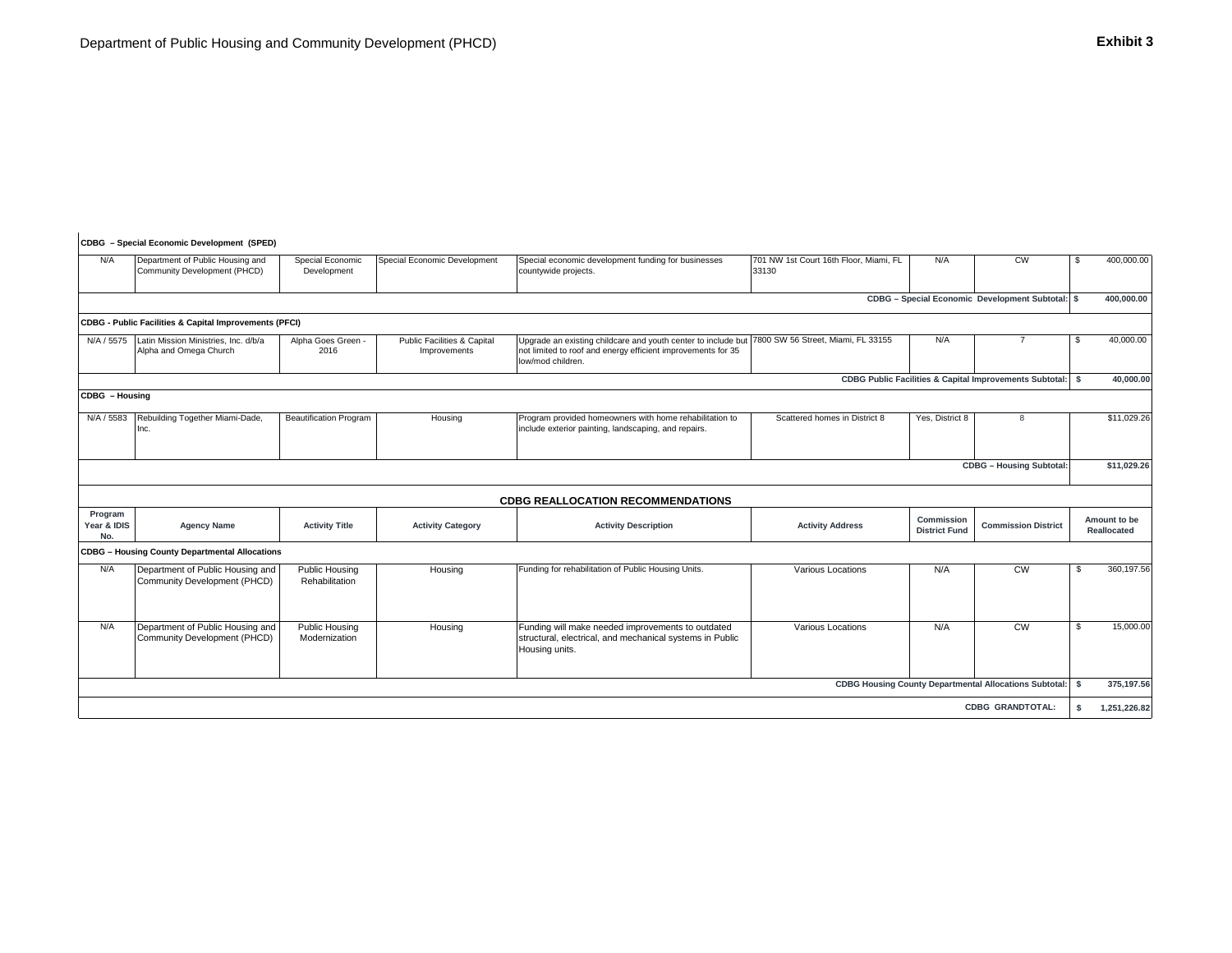|                               | <b>HOME RECAPTURE RECOMMENDATIONS</b>                                    |                                              |                          |                                                                                                                                                               |                                   |                                                       |                            |  |  |  |
|-------------------------------|--------------------------------------------------------------------------|----------------------------------------------|--------------------------|---------------------------------------------------------------------------------------------------------------------------------------------------------------|-----------------------------------|-------------------------------------------------------|----------------------------|--|--|--|
| Program<br>Year & IDIS<br>No. | <b>Agency Name</b>                                                       | <b>Activity Title</b>                        | <b>Activity Category</b> | <b>Activity Description</b>                                                                                                                                   | <b>Activity Address</b>           | <b>Reason for</b><br>Recapture                        | Amount to be<br>Recaptured |  |  |  |
|                               | <b>HOME - Housing</b>                                                    |                                              |                          |                                                                                                                                                               |                                   |                                                       |                            |  |  |  |
|                               | 2016 / 5702 Carrfour Supportive Housing, Inc. /<br>Harding Village, Ltd. | <b>Harding Village</b>                       | Housing                  | Rehabilitation of existing 92 unit garden-style<br>apartment building to include provision of pipe FL 33141<br>sleeves. To include 22 HOME Set-Aside units.   | 8520 Harding Avenue, Miami Beach, | The activity is<br>complete and a<br>balance remains. | 0.52                       |  |  |  |
| 2018 / 5784                   | Assistance to the Elderly, Inc.                                          | <b>Tenant Based Rental</b><br>Assistance     | Housing                  | Assistance to 85 low-income elderly residents. 5617 NW 7th Street, Miami, FL 33126<br>Services will include meals, utility assistance<br>and supply vouchers. |                                   | The activity is<br>complete and a<br>balance remains. | 53.44<br>\$                |  |  |  |
| N/A                           | Public Housing and Community<br>Development                              | <b>PHCD Rental Housing</b><br>Rehabilitation | Housing                  | Funding for rehabilitation of rental housing<br>units.                                                                                                        | <b>Various Locations</b>          | Funds available.                                      | 1,286,769.30               |  |  |  |
| <b>HOME-Housing Total:</b>    |                                                                          |                                              |                          |                                                                                                                                                               |                                   |                                                       |                            |  |  |  |

|                                 | <b>HOME REALLOCATION RECOMMENDATIONS</b>            |                             |                          |                                                                                            |                                                                                                                                                   |                                      |                             |  |  |  |  |
|---------------------------------|-----------------------------------------------------|-----------------------------|--------------------------|--------------------------------------------------------------------------------------------|---------------------------------------------------------------------------------------------------------------------------------------------------|--------------------------------------|-----------------------------|--|--|--|--|
| Program<br>Year & IDIS<br>No.   | <b>Agency Name</b>                                  | <b>Activity Title</b>       | <b>Activity Category</b> | <b>Activity Description</b>                                                                | <b>Activity Address</b>                                                                                                                           | <b>Commission</b><br><b>District</b> | Amount to be<br>Reallocated |  |  |  |  |
|                                 | HOME INVESTMENT PARTNERSHIP PROGAM (HOME) - HOUSING |                             |                          |                                                                                            |                                                                                                                                                   |                                      |                             |  |  |  |  |
| N/A                             | Fair Oaks, LLC                                      | <b>Fair Oaks Apartments</b> | Housing                  | New Construction of 120 Residential<br>Rental Units (1 Building), Mid-Rise<br>Development. | East side of So. Dixie Highway<br>(US1), 1,000 ft. SW of the<br>lintersection of SW 288th Street &<br>So. Dixie Highway (US1), Miami, FL<br>33033 | 8                                    | 1,286,823.26<br>ö.          |  |  |  |  |
| <b>HOME - HOUSING Subtotal:</b> |                                                     |                             |                          |                                                                                            |                                                                                                                                                   |                                      |                             |  |  |  |  |

| HOME CHDO RECAPTURE RECOMMENDATIONS |                                   |                       |                          |                                                                                                                                                                               |                                    |                                                                         |                            |  |  |
|-------------------------------------|-----------------------------------|-----------------------|--------------------------|-------------------------------------------------------------------------------------------------------------------------------------------------------------------------------|------------------------------------|-------------------------------------------------------------------------|----------------------------|--|--|
| Program<br>Year & IDIS<br>No.       | <b>Agency Name</b>                | <b>Activity Title</b> | <b>Activity Category</b> | <b>Activity Description</b>                                                                                                                                                   | <b>Activity Address</b>            | <b>Reason for</b><br>Recapture                                          | Amount to be<br>Recaptured |  |  |
| <b>HOME CDHO - Housing</b>          |                                   |                       |                          |                                                                                                                                                                               |                                    |                                                                         |                            |  |  |
| N/A                                 | Carrfour Supportive Housing, Inc. | Del Prado Gardens     | CHDO Set-Aside           | Renovation of Del Prado Gardens Units to<br>include new roof, impact windows, bathrooms, FL 33055<br>kitchens with new cabinetry for 32 units, in<br>addition to landscaping. | 3925 NW 182 Street, Miami Gardens, | Activity funded at<br>100% level for<br>current FY 2019<br>RFA process. | 24,604.10                  |  |  |
| HOME CHDO - Housing Total: \$       |                                   |                       |                          |                                                                                                                                                                               |                                    |                                                                         | 24,604.10                  |  |  |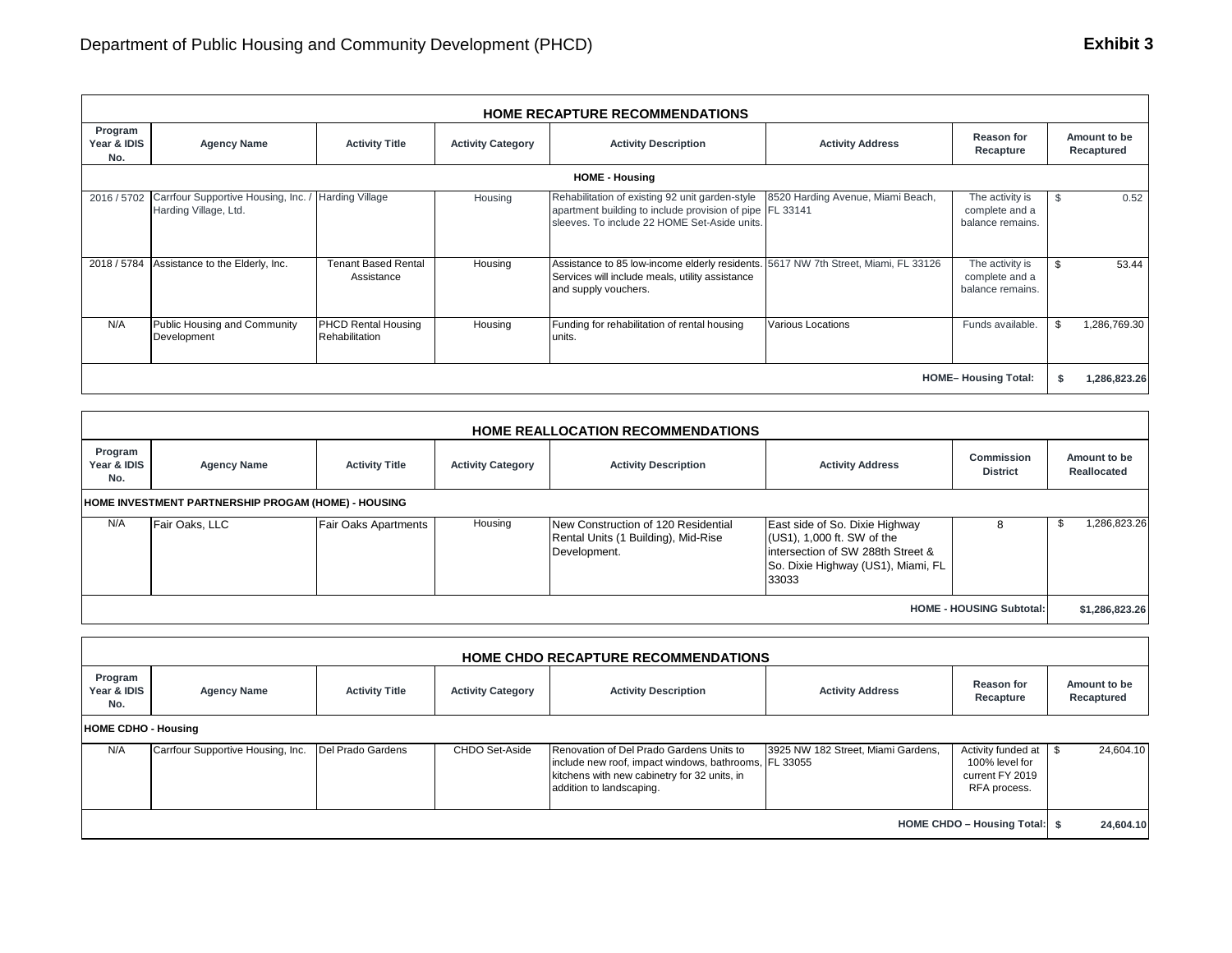|                                      | <b>HOME CHDO REALLOCATION RECOMMENDATIONS</b>                    |                                         |                          |                                                                                             |                         |                                      |                             |  |  |  |
|--------------------------------------|------------------------------------------------------------------|-----------------------------------------|--------------------------|---------------------------------------------------------------------------------------------|-------------------------|--------------------------------------|-----------------------------|--|--|--|
| Program<br>Year & IDIS<br>No.        | <b>Agency Name</b>                                               | <b>Activity Title</b>                   | <b>Activity Category</b> | <b>Activity Description</b>                                                                 | <b>Activity Address</b> | <b>Commission</b><br><b>District</b> | Amount to be<br>Reallocated |  |  |  |
|                                      | HOME COMMUNITY HOUSING DEVELOPMENT ORGANIZATION (CHDO) SET-ASIDE |                                         |                          |                                                                                             |                         |                                      |                             |  |  |  |
| N/A                                  | Tacolcy Garden Walk I, LLC                                       | <b>Rental Housing</b><br>Rehabilitation | Housing                  | Rental rehabilitation of 228 units of affordable 21354 SW 112 Avenue, Miami, FL<br>housing. | 33189                   |                                      | 24,604.10<br>ъ              |  |  |  |
| <b>HOME CHDO Set-Aside Subtotal:</b> |                                                                  |                                         |                          |                                                                                             |                         |                                      |                             |  |  |  |

| <b>HODAG RECAPTURE RECOMMENDATIONS</b> |                                             |                                         |                          |                                                        |                         |                                |                            |  |  |
|----------------------------------------|---------------------------------------------|-----------------------------------------|--------------------------|--------------------------------------------------------|-------------------------|--------------------------------|----------------------------|--|--|
| Program<br>Year & IDIS<br>No.          | <b>Agency Name</b>                          | <b>Activity Title</b>                   | <b>Activity Category</b> | <b>Activity Description</b>                            | <b>Activity Address</b> | <b>Reason for</b><br>Recapture | Amount to be<br>Recaptured |  |  |
| <b>HODAG - Housing</b>                 |                                             |                                         |                          |                                                        |                         |                                |                            |  |  |
| N/A                                    | Public Housing and Community<br>Development | <b>Rental Housing</b><br>Rehabilitation | Housing                  | Funding for rehabilitation of rental housing<br>units. | Countywide              | Funds available.               | 1,613,176.74               |  |  |
| <b>HODAG-Housing Total:</b>            |                                             |                                         |                          |                                                        |                         |                                | \$1,613,176.74             |  |  |

| <b>HODAG REALLOCATION RECOMMENDATIONS</b> |                        |                              |                          |                                                                                            |                                                                                                                                                  |                               |                             |                |  |  |
|-------------------------------------------|------------------------|------------------------------|--------------------------|--------------------------------------------------------------------------------------------|--------------------------------------------------------------------------------------------------------------------------------------------------|-------------------------------|-----------------------------|----------------|--|--|
| Program<br>Year & IDIS<br>No.             | <b>Agency Name</b>     | <b>Activity Title</b>        | <b>Activity Category</b> | <b>Activity Description</b>                                                                | <b>Activity Address</b>                                                                                                                          | Commission<br><b>District</b> | Amount to be<br>Reallocated |                |  |  |
|                                           | <b>HODAG - HOUSING</b> |                              |                          |                                                                                            |                                                                                                                                                  |                               |                             |                |  |  |
| N/A                                       | Fair Oaks, LLC         | <b>Fair Oaks Apartments</b>  | Housing                  | New Construction of 120 Residential<br>Rental Units (1 Building), Mid-Rise<br>Development. | East side of So. Dixie Highway<br>(US1), 1,000 ft. SW of the<br>intersection of SW 288th Street &<br>So. Dixie Highway (US1), Miami, FL<br>33033 | 8                             | \$                          | 813,176.74     |  |  |
| N/A                                       | HTG Paradise, LLC      | Paradise Lakes<br>Apartments | Housing                  | New construction of 76 garden-style<br>apartments.                                         | SW 88th Street, SW 88th Street and<br>SW 169th Court, Miami, FL 33196                                                                            | 11                            | \$                          | 800,000.00     |  |  |
| <b>HODAG - HOUSING Total:</b>             |                        |                              |                          |                                                                                            |                                                                                                                                                  |                               |                             | \$1,613,176.74 |  |  |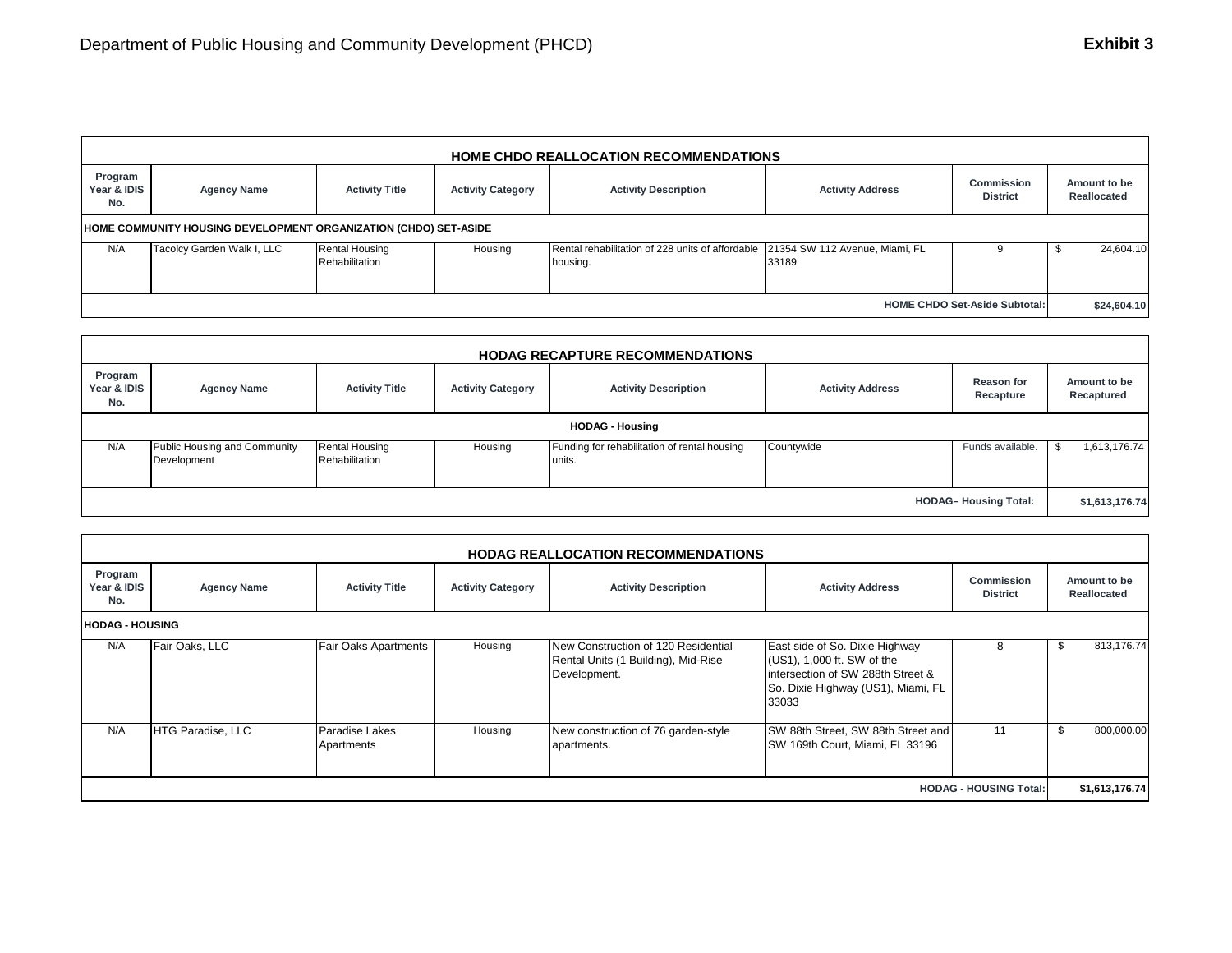|                                      | <b>ESG RECAPTURE RECOMMENDATIONS</b> |                        |                          |                                                                                                                    |                         |                                     |                         |  |  |  |
|--------------------------------------|--------------------------------------|------------------------|--------------------------|--------------------------------------------------------------------------------------------------------------------|-------------------------|-------------------------------------|-------------------------|--|--|--|
| Program<br>Year &<br><b>IDIS No.</b> | <b>Agency Name</b>                   | <b>Activity Title</b>  | <b>Activity Category</b> | <b>Activity Description</b>                                                                                        | <b>Activity Address</b> | <b>Reason for Recapture</b>         | Amount to be Recaptured |  |  |  |
|                                      | <b>ESG - HOUSING</b>                 |                        |                          |                                                                                                                    |                         |                                     |                         |  |  |  |
| 2017                                 | City of Miami Beach                  | Miami Beach Safety Net | Housing                  | ESG/TBRA rental assistance to 555 17th Street,<br>50 households who are<br>homeless or at-risk of<br>homelessness. | Miami Beach, FL 33139   | Agency unable execute<br>agreement. | \$274,045.00            |  |  |  |
| <b>ESG Total:</b>                    |                                      |                        |                          |                                                                                                                    |                         |                                     | \$274,045.00            |  |  |  |

|                                      | <b>ESG REALLOCATION RECOMMENDATIONS</b> |                       |                          |                                                                                                                                        |                                                      |                            |                                 |  |  |  |  |
|--------------------------------------|-----------------------------------------|-----------------------|--------------------------|----------------------------------------------------------------------------------------------------------------------------------------|------------------------------------------------------|----------------------------|---------------------------------|--|--|--|--|
| Program<br>Year &<br><b>IDIS No.</b> | <b>Agency Name</b>                      | <b>Activity Title</b> | <b>Activity Category</b> | <b>Activity Description</b>                                                                                                            | <b>Activity Address</b>                              | <b>Commission District</b> | <b>Amount to be Reallocated</b> |  |  |  |  |
| <b>ESG - HOUSING</b>                 |                                         |                       |                          |                                                                                                                                        |                                                      |                            |                                 |  |  |  |  |
| 2017                                 | Citrus Health Network, Inc.             | <b>HAND</b>           | Housing                  | <b>ESG/TBRA</b> providing rental<br>assistance to 100<br>households/290 individuals who<br>are homeless or at-risk of<br>homelessness. | 150 East 1st Avenue, Suite 105,<br>Hialeah, FL 33010 | Countywide                 | 274,045.00                      |  |  |  |  |
| <b>ESG Subtotal:</b>                 |                                         |                       |                          |                                                                                                                                        |                                                      |                            | \$274,045.00                    |  |  |  |  |